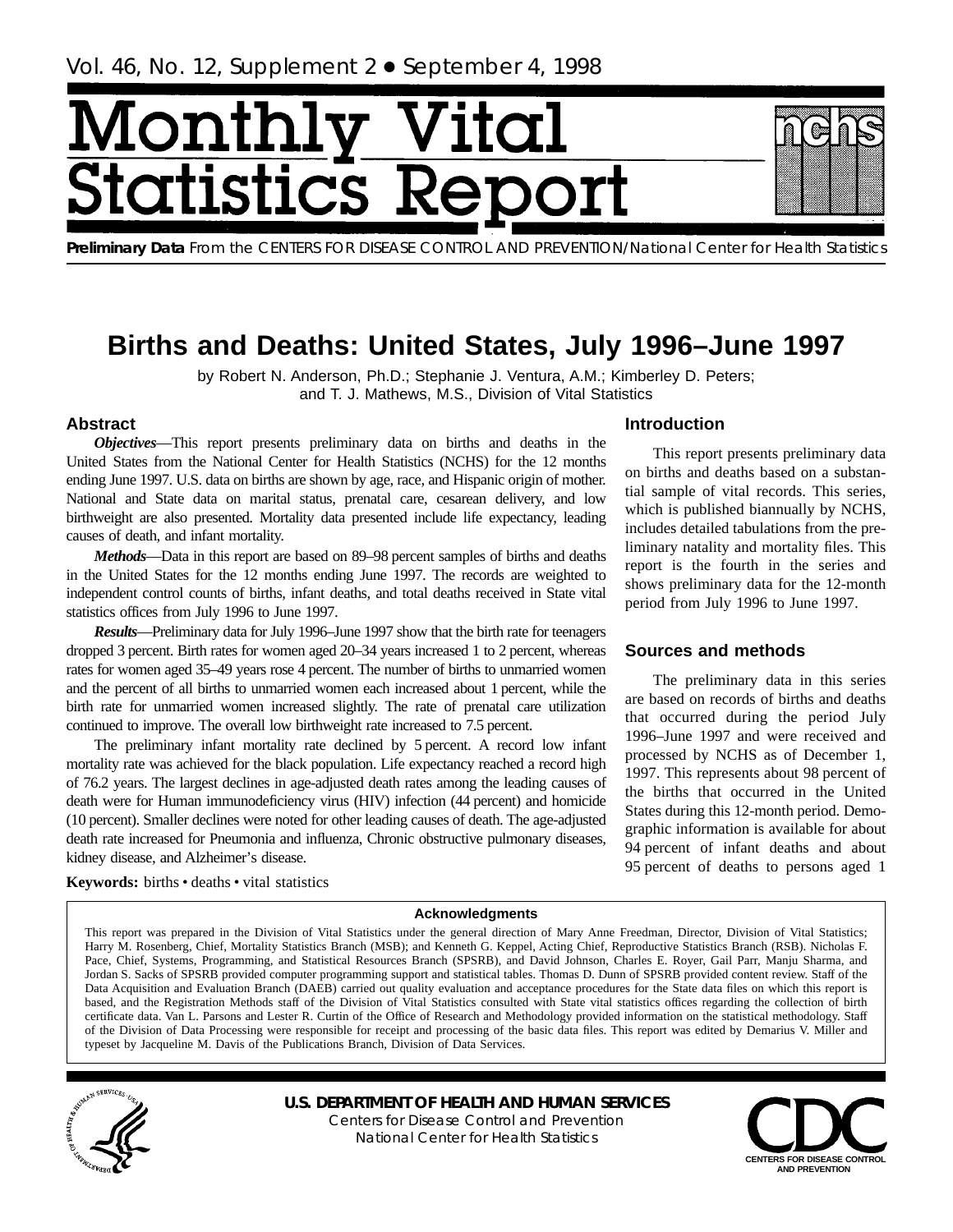<span id="page-1-0"></span>year and over. For these death records, medical or cause-of-death information is processed separately and is available for about 89 percent of infant deaths and about 91 percent of deaths to persons aged 1 year and over.

To produce the preliminary estimates shown in this report, records in each of the files were weighted using independent control counts of births, infant deaths, and total deaths received in the State vital statistics offices from July 1996 through June 1997. Two separate sets of weights were applied to the death records—one set for the demographic information and one set for the medical information. This results in slight inconsistencies between comparable data from the mortality demographic and medical tables (see [Technical](#page-34-0) [notes\).](#page-34-0) Preliminary estimates are subject to sampling variation as well as random variation.

Cause of death is not always available when the preliminary data are sent to NCHS, but is available later for final data processing. As a result, estimates based on preliminary mortality data may differ from statistics that come from the final mortality data. Sampling bias tends to affect certain causes of death where the cause is pending investigation, such as homicides, suicides, accidents, HIV infection, and Sudden infant death syndrome (SIDS). To account for sampling bias, correction factors that may be applied to these causes are included in the [Technical](#page-34-0) [notes.](#page-34-0) NCHS is currently exploring procedures for correcting possible sampling bias for other causes of death.

In addition to national and State estimates of total births and birth rates, this report includes preliminary statistics on births by age, live-birth order, marital status, race, Hispanic origin, and selected maternal and infant health characteristics: receipt of prenatal care, cesarean delivery, and low birthweight. Mortality data in this report are also more detailed than in the provisional data reports, with more information on life expectancy, infant mortality, and causes of death. Race and Hispanic origin are reported as separate items on the birth and death certificates. Data for Hispanic origin are also included in the data for each race group, according to the mother's reported race for births and the decedent's reported race for deaths (see [Technical notes\).](#page-34-0)

State-specific preliminary data are shown only for those States and areas for which at least 75 percent of the records for the 12-month period ending June 1996 have been processed. The number of death records processed for California was below the 75-percent criterion and are therefore not included in the Statespecific tabulations, but are included in the U.S. totals. Detailed information on the nature, sources, and qualifications of the preliminary data is given in the [Tech](#page-34-0)[nical notes.](#page-34-0)

## **Results**

## **Natality patterns**

The preliminary number of **births** in the United States during the 12-month period ending June 1997 totaled 3,903,260, about 1 percent more than the preliminary number for the 12-month period ending June 1996 (3,881,967) [\(table A\).](#page-2-0) The **crude birth rate** for the 12 months ending June 1997 declined slightly to 14.6 births per 1,000 population, compared with 14.7 for the 12 months ending a year earlier. The **fertility rate**—defined as the number of births per 1,000 women aged 15–44 years—was 65.4 for the 12 months ending June 1997, slightly higher than the rate for the 12 months ending June 1996 (65.2). (See [tables 1–4](#page-7-0) for births, birth rates, and fertility rates.) Birth and fertility rates by State for the two time periods are shown in [table 4.](#page-11-0)

Fertility rates for the 12 months ending June 1997 for white (64.3), black (71.2), Asian or Pacific Islander (API) women (66.1), and Hispanic women (104.8) were each up to 1 percent higher compared with the 12 months ending June 1996. The rate for American Indian women (68.5) declined 1 percent.

The **birth rate for teenagers** for the 12-month period ending June 1997 was 53.5 births per 1,000 women aged 15–19 years, 3 percent lower than the rate for the comparable period ending in June 1996 (55.[2\) \(table 1\). B](#page-7-0)irth rates for teenagers have been declining since 1991. **Rates for teenage subgroups 10–14, 15–17, and 18–19 years** continued to fall as well. The rate for the youngest group, 10–14 years, was 1.1 per 1,000 for the 12 months ending June 1997 compared with

1.3 for the same period ending June 1996. The rate for teenagers 15–17 years for the 12-month period ending June 1997, 33.2 per 1,000, was 4 percent lower than the rate for the same period ending June 1996 (34.6). The rate for older teenagers 18–19 years declined 2 percent, from 87.1 to 85.0 per 1,000.

Birth rates for teenagers 15–19 years fell 2 percent for black teenagers (90.6) and 3 percent for white teenagers (47.3). Rates declined 4 percent for API (24.8) and Hispanic teenagers (100.1), and 5 percent for American Indian teenagers (72.6). Rates for teenage subgroups by race and Hispanic origin declined, but there was no clear pattern in the changes. Among white, black, and Hispanic teenagers, declines were larger for younger than for older teenagers. The rate for American Indian teenagers 18–19 years dropped 8 percent.

**Birth rates for women aged 20–24 and 25–29 years**, the principal childbearing ages, increased 1 and 2 percent, respectively, between the 12 months ending June 1996 and the same period ending a year later. The rate for women aged 20–24 years increased from 110.0 to 110.9, and the rate for women aged 25–29 years rose from 112.2 to 114.1 per 1,000 [\(table 1\).](#page-7-0)

**Birth rates for women aged 30–34 and 35–39 years** increased 2 and 4 percent, respectively, to 84.8 and 36.0 per 1,000. Birth rates for women in their thirties in the 12-month period ending June 1997 were higher than any observed in about three decades (1). The **birth rate for women aged 40–44 years** increased from 6.7 to 7.0 per 1,000.

Concurrent with the declines in teenage birth rates and increases in birth rates for women aged 20 years and over, the proportion of all births occurring to women under age 20 years declined from 13.0 to 12.8 percent  $(table A)$ . The proportions of births to teenagers by State for the 12-month periods ending June 1996 and June 1997 are shown in [table 5.](#page-12-0)

The **total fertility rate** provides an estimate of lifetime childbearing. It is computed by assuming that a hypothetical group of 1,000 women will experience throughout their childbearing years the age-specific birth rates observed at a single point in time. The rate for the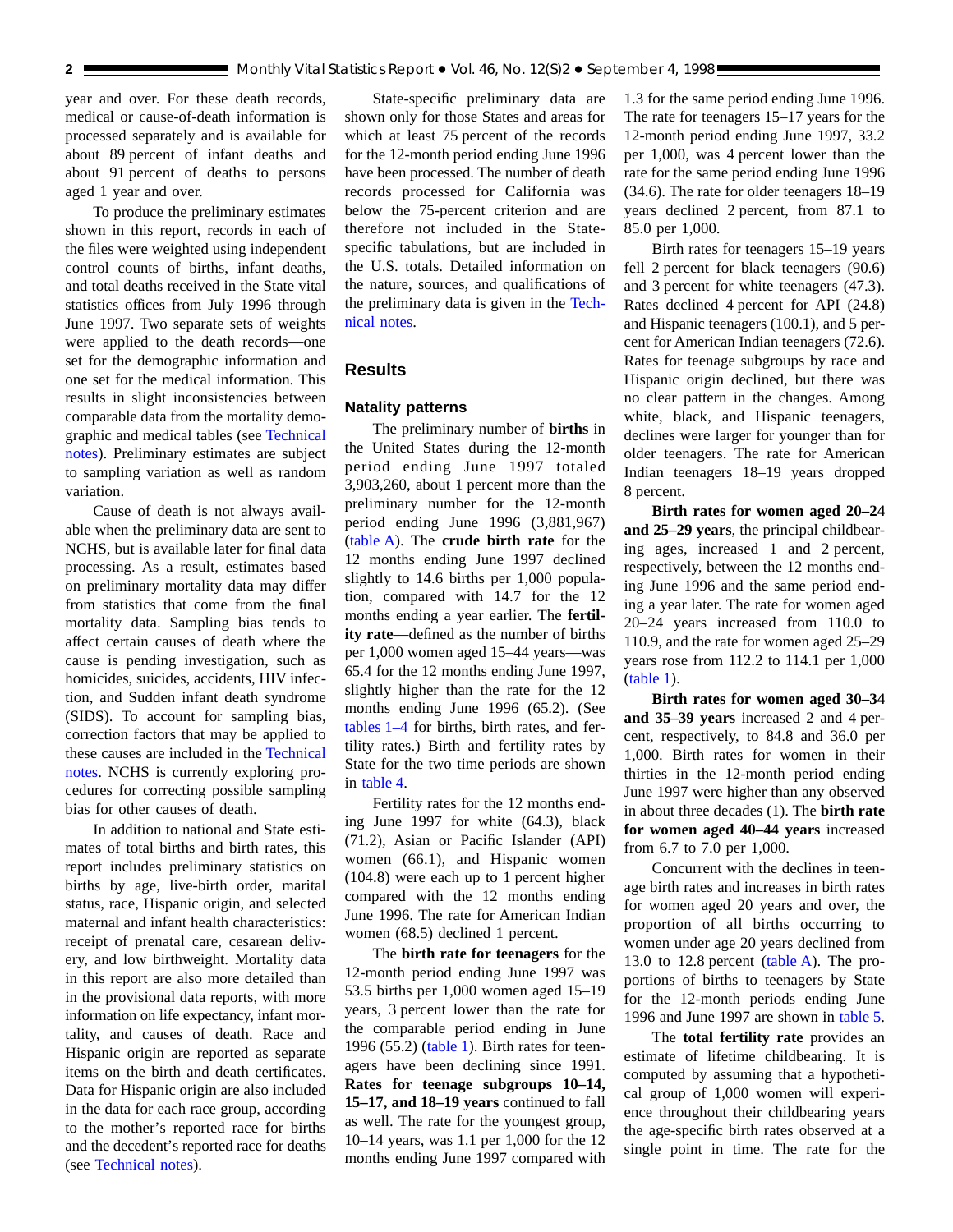<span id="page-2-0"></span>

|  |  | Table A. Total births and percent of births with selected demographic and health characteristics, by race and Hispanic origin of mother: |  |  |
|--|--|------------------------------------------------------------------------------------------------------------------------------------------|--|--|
|  |  | United States, preliminary data for 12 months ending June 1996 and 1997                                                                  |  |  |

|                                                                                                                                                                                                                                                                                                                                                                      | All races <sup>1</sup>                             |                                                    |                                                    | White                                              |                                                     | <b>Black</b>                                        |                                                    | Hispanic <sup>2</sup>                              |
|----------------------------------------------------------------------------------------------------------------------------------------------------------------------------------------------------------------------------------------------------------------------------------------------------------------------------------------------------------------------|----------------------------------------------------|----------------------------------------------------|----------------------------------------------------|----------------------------------------------------|-----------------------------------------------------|-----------------------------------------------------|----------------------------------------------------|----------------------------------------------------|
| Characteristic                                                                                                                                                                                                                                                                                                                                                       | 1997                                               | 1996                                               | 1997                                               | 1996                                               | 1997                                                | 1996                                                | 1997                                               | 1996                                               |
|                                                                                                                                                                                                                                                                                                                                                                      |                                                    |                                                    |                                                    | Number                                             |                                                     |                                                     |                                                    |                                                    |
| Births.                                                                                                                                                                                                                                                                                                                                                              | 3,903,260                                          | 3,881,967                                          | 3,094,579                                          | 3,088,653                                          | 601,998                                             | 592,246                                             | 710,019                                            | 688,584                                            |
|                                                                                                                                                                                                                                                                                                                                                                      |                                                    |                                                    |                                                    | Percent                                            |                                                     |                                                     |                                                    |                                                    |
| Births to mothers under 20 years<br>Births to unmarried mothers.<br>Low birthweight <sup>3</sup> .<br>Very low birthweight <sup>4</sup><br>Births delivered by cesarean<br>Prenatal care beginning in first<br>trimester $\dots$ , $\dots$ , $\dots$ , $\dots$ , $\dots$ , $\dots$<br>Prenatal care beginning in third<br>trimester or no care $\ldots$ , $\ldots$ , | 12.8<br>32.5<br>7.5<br>1.39<br>20.7<br>82.3<br>3.9 | 13.0<br>32.3<br>7.3<br>1.36<br>20.7<br>81.5<br>4.2 | 11.2<br>25.8<br>6.4<br>1.10<br>20.7<br>84.5<br>3.2 | 11.4<br>25.6<br>6.3<br>1.08<br>20.6<br>83.7<br>3.5 | 22.6<br>69.7<br>13.0<br>2.99<br>21.8<br>71.8<br>7.3 | 23.0<br>69.8<br>13.0<br>2.97<br>21.7<br>70.9<br>7.5 | 17.2<br>41.0<br>6.3<br>1.11<br>20.1<br>73.1<br>6.4 | 17.7<br>41.0<br>6.3<br>1.13<br>20.0<br>71.2<br>7.2 |

<sup>1</sup>Includes races other than white and black.

<sup>2</sup>Persons of Hispanic origin may be of any race; rac[e and Hispanic origin ar](#page-34-0)e reported separately on the birth certificate. Data for persons of Hispanic origin are also included in the data for each race group, according to the mother's reported race; see Technical notes.<br><sup>3</sup>Birthweight of less than 2,500 grams (5 lb 8 oz).

<sup>4</sup>Birthweight of less than 1,500 grams (3 lb 4 oz).

12-month period ending June 1997 was 2,038.5, 1 percent higher than the rate for the comparable period ending June 1996, 2,018.0. Rates increased 1 percent for white (2,015.5), black (2,166.5), and Hispanic women (3,053.5). The rate for American Indian women (2,029.0) declined slightly whereas the rate for API women (1,915.0) increased slightly.

The **preliminary number of births to unmarried women** for the 12 months ending June 1997 was 1,269,971, 1 percent more than for the 12-month period ending June 1996 (1,252,418). The **proportion of all births to unmarried women** rose from 32.3 to 32.5 percent  $(tables A and B)$ . The proportion for white births increased from 25.6 to 25.8 percent. The proportion for black births declined slightly, from 69.8 to 69.7 percent, while the proportion for Hispanic births was unchanged at 41.0 percent [\(table 6\).](#page-13-0)

The **preliminary birth rate for unmarried women** in the 12-month period ending June 1997 was 44.3 births per 1,000 unmarried women aged 15–44 years, less than 1 percent higher than the rate for the same period ending in 1996 (44.2).

The procedures for reporting marital status in California changed beginning January 1, 1997. Up to that date, the mother's marital status was inferred by comparing the surnames of the mother, father, and child. Beginning in 1997, two changes were implemented. First, a law went into effect mandating that the father's name could not be included on the birth certificate unless either the parents were married or a paternity affidavit was filed. Second, a direct question on the mother's marital status, similar to the one in effect in most other States, was added to the California birth certificate (see [Technical](#page-34-0) [notes\).](#page-34-0) Reporting procedures for marital status in California are now essentially the same as those in most other States.

Because California accounts for 14 percent of U.S. births, birth data by marital status were compared for the two 6-month periods, July–December 1996 and January–June 1997, to determine the effect of this reporting change on the national data. These changes did not affect the total numbers and proportions of nonmarital births for the United States as a whole or for California, but they did affect the data by age in different ways. There was a tendency for the proportions to increase between the two 6-month periods for teenagers and women aged 20–24 years, and for the proportions to

decrease for women aged 25–44 years. This was a real change—it was found for the balance of all States (exclusive of California). However, the pattern is much more pronounced in the data for California. The effect of this change will be described in more detail in the next report of preliminary birth data, which will include data for the full 1997 calendar year.

The preliminary number of births to unmarried teenagers (under 20 years) was less than 1 percent higher in the 12-month period ending June 1997 than the same period ending June 1996 (table B). Births to unmarried teenagers under 15 years declined 9 percent, while births to teenagers 15–17 years declined very slightly. The number of births to older unmarried teenagers, 18–19 years, increased 2 percent. The percent of all teenage births occurring to unmarried women was higher in the current 12-month period (77.3 percent) than in the earlier 12-month period

**Table B. Number and percent of births to unmarried women, all ages and women under 20 years: United States, preliminary data for 12 months ending June 1996 and 1997**

[Figures for 1997 are based on weighted data rounded to the nearest individual, so categories may not add to totals]

|                                                                                                   |                                                    | Number                                             | Percent                              |                                      |  |
|---------------------------------------------------------------------------------------------------|----------------------------------------------------|----------------------------------------------------|--------------------------------------|--------------------------------------|--|
| Age of mother                                                                                     | 1997                                               | 1996                                               | 1997                                 | 1996                                 |  |
| All ages                                                                                          | 1.269.971                                          | 1.252.418                                          | 32.5                                 | 32.3                                 |  |
| Under 20 years<br>Under 15 years<br>15–19 years<br>15–17 years. $\ldots$<br>18–19 years. $\ldots$ | 386,379<br>10.090<br>376.289<br>157,338<br>218.952 | 384.486<br>11.037<br>373.449<br>158.517<br>214.932 | 77.3<br>94.6<br>76.9<br>85.6<br>71.6 | 76.0<br>93.9<br>75.5<br>84.1<br>70.3 |  |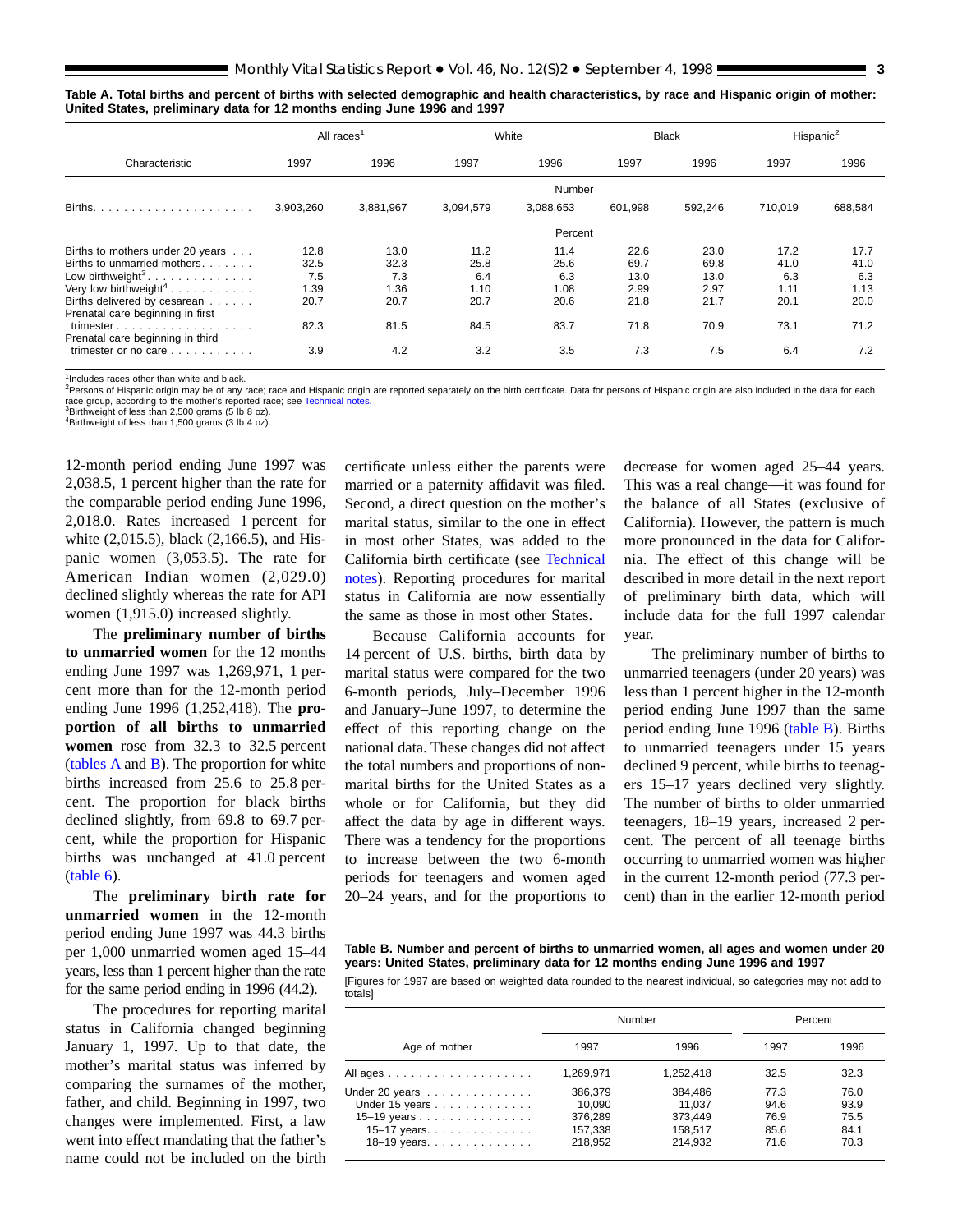(76.0 percent) because total births to teenagers declined 1 percent while births to unmarried teenagers increased slightly. Birth rates for unmarried teenagers for the 12-month periods ending June 1996 and June 1997 are not yet available; see [Technical notes.](#page-34-0)

The preliminary proportions of births to unmarried women in 36 States, Puerto Rico, the Virgin Islands, and Guam were higher for the 12 months ending June 1997 compared with June 1996, while the proportions in 10 States and the District of Columbia were lower. There was no change in the proportions in four States [\(table 6\).](#page-13-0)

The **low-birthweight rate** was 7.5 percent for the 12 months ending June 1997, 3 percent higher than for the 12 months ending June 199[6 \(table A\).](#page-2-0) For more than a decade the percent low birthweight (birthweight of less than 2,500 grams or 5 pounds 8 ounces) has risen steadily, from 6.7 percent in 1984. Low birthweight did not change for black or Hispanic births at 13.0 and 6.3 percent, respectively. The rate for white births rose slightly from 6.3 to 6.4 percent. All age groups, except those 25 to 29 years of age, showed increases in low birthweight. The percent low birthweight was 10.0 percent or more in the District of Columbia, Louisiana, and Puerto Ri[co \(table 7\).](#page-14-0)

The **cesarean delivery rate** remained steady at 20.7 percent for the latest period [\(table A\). T](#page-2-0)he rates for black, Hispanic, and white births showed very little change between the two time perio[ds \(table 8\).](#page-15-0) The cesarean rate had been declining since 1989 (22.8 percent). The primary cesarean rate remained the same at 14.6, but the rate of vaginal birth after cesarean decreased from 28.2 to 27.9. Rates by State are shown in [table 8.](#page-15-0)

The proportion of mothers beginning **prenatal care in the first trimester** of pregnancy rose for the latest period, to 82.3 perce[nt \(table A\). In](#page-2-0)itiation of prenatal care during the first trimester has improved throughout the 1990's, from 75.5 percent in 1989. This rise has been observed for black, Hispanic, and white mothers. All age groups, except those under 15 years, showed increases in early care receipt. Most States showed a rise in the percent of mothers receiving first

trimester prenatal care between the two time perio[ds \(table 9\).](#page-16-0)

## **Mortality patterns**

The preliminary number of **deaths** in the United States for the 12 months ending June 1997 totaled 2,334,722, an increase of 17,097 more than the 12-month period ending June 1996. The **crude death rate** of 876.1 per 100,000 population dropped slightly from the rate of 877.3 per 100,000 in the previous 12-month period. The age-adjusted death rate, which accounts for changes in the age distribution of the population, was 487.9 per 100,000 U.S. standard population, a record low for the United States. Age-adjusted death rates are better indicators than crude death rates for showing changes in the risk of death over time when the age distribution of the population is changing and for comparing the mortality of subgroups of the population that have different age compositions. The age-adjusted death rate for the previous 12-month period was 498.7. (See [tables C,](#page-4-0) [D, and](#page-4-0) [10–18](#page-17-0) for mortality data.)

The decline in the U.S. age-adjusted death rate continues the long-term downward trend in mortality, and reflects statistically significant reductions in mortality for black, white, and Hispanic males, as well as black and Hispanic females. Ageadjusted death rates for Hispanic males declined by 8 percent, for black males by 6 percent, and for white males by 3 percent. The decline for Hispanic females was 6 percent and for black females, 3 percent. Changes in the age-adjusted death rate for white females, American Indians, and Asian and Pacific Islanders were not statistically significant.

The overall reductions in mortality between the 12 months ending June 1996 and the 12 months ending June 1997 were the result of declines for most age groups under 85 years. The greatest declines for both males and females occurred in the 25–34 year age group where the age-specific death rates declined by 14 percent and 9 percent, respectively.

Preliminary estimates of life expectancy at birth for the 12-month period ending June 1997 increased to another record high of 76.2 years, compared with 75.9 years in the 12-month period ending June 1996 (tables  $C$  and [16\). T](#page-30-0)he previous record high life expectancy was 76.1 years recorded for calendar year 1996 (2). Record high life expectancies were reached for white and black males and for black females (74.0 years, 66.7 years, and 74.4 years, respectively). For white females, life expectancy has remained unchanged at 79.6 years since 1994, slightly below the record high of 79.8 years reached in 1992.

The 15 **leading causes of death** for the 12 months ending June 1997 were Diseases of heart (heart disease); Malignant neoplasms, including neoplasms of lymphatic and hematopoietic tissues (cancer); Cerebrovascular diseases (stroke); Chronic obstructive pulmonary disease and allied conditions (COPD); Accidents and adverse effects; Pneumonia and influenza; Diabetes mellitus; Suicide; Nephritis, nephrotic syndrome, and nephrosis (kidney disease); Chronic liver disease and cirrhosis; Alzheimer's disease; Septicemia (blood poisoning); Human immunodeficiency virus infection (HIV); Homicide and legal intervention (homicide); and Atherosclerosis [\(table D\).](#page-4-0) Although the 15 leading causes for the 12 months ending June 1997 were the same as in the previous 12-month period, the order changed somewhat. Of particular note, HIV infection dropped from the 8th leading cause of death in the 12-month period ending June 1996 to the 13th leading cause in the 12-month period ending June 1997. Homicide dropped from 12th to 14th, Alzheimer's disease rose from 14th to 11th, kidney disease rose from 11th to 9th, and both suicide and septicemia each rose one place in the ranking.

Reductions occurred in a number of the leading causes of death. From July 1996 to June 1997, the preliminary ageadjusted death rate for the leading cause of death, **heart disease**, declined by 3 percent, while the age-adjusted death rate for **cancer** declined by about 2 percent  $(tables D and 11)$  $(tables D and 11)$ . Together the deaths from these two diseases combined accounted for more than 1.2 million deaths, which is more than half of the total deaths that occurred in the 12-month period ending June 1997. While heart

<span id="page-3-0"></span>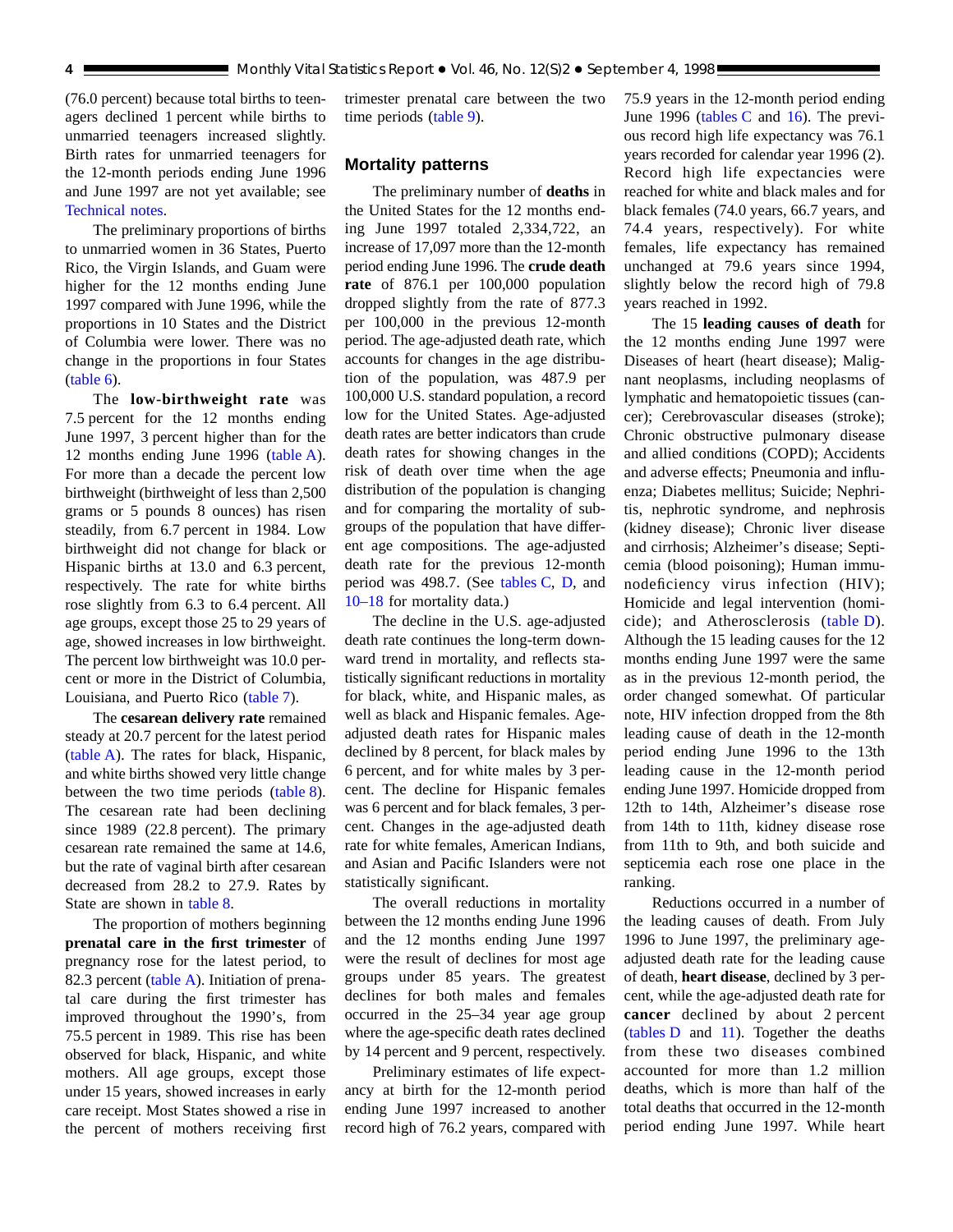#### <span id="page-4-0"></span>**Table C. Deaths, age-adjusted death rates, and life expectancy at birth, by race and sex and infant mortality rate, United States, preliminary data for 12 months ending June 1996 and 1997**

|                                                         | All races <sup>1</sup>  |                         |                         | White                   |                         | <b>Black</b>            |
|---------------------------------------------------------|-------------------------|-------------------------|-------------------------|-------------------------|-------------------------|-------------------------|
|                                                         |                         | 12 months ending June   |                         | 12 months ending June   | 12 months ending June   |                         |
| Measure and sex                                         | 1997                    | 1996                    | 1997                    | 1996                    | 1997                    | 1996                    |
| All deaths                                              | 2,334,722               | 2,317,625               | 2,016,109               | 1,993,233               | 278,369                 | 285,588                 |
| Age-adjusted death rate <sup>2</sup><br>Female          | 487.9<br>616.1<br>380.7 | 498.7<br>636.4<br>383.3 | 465.1<br>586.4<br>363.1 | 472.8<br>602.5<br>363.7 | 718.8<br>935.4<br>551.2 | 755.2<br>996.5<br>567.4 |
| Life expectancy at birth <sup>3</sup><br>Female         | 76.2<br>73.3<br>79.1    | 75.9<br>72.8<br>79.0    | 76.9<br>74.0<br>79.6    | 76.7<br>73.6<br>79.6    | 70.7<br>66.7<br>74.4    | 69.9<br>65.6<br>74.0    |
| All infant deaths<br>Infant mortality rate <sup>4</sup> | 27.902<br>7.1           | 29,047<br>7.5           | 18,630<br>6.0           | 19,243<br>6.2           | 8,281<br>13.8           | 8,834<br>14.9           |

 $1$ Includes races other than white and black

 ${}^{2}$ Age-adjusted death rates are per 100,000 U.S. standard million population. For method of computation, see [Technical notes.](#page-34-0)<br><sup>3</sup>Life expectancy at birth stated in years.

<sup>4</sup>Infant mortality rates are deaths under 1 year per 1,000 live births in specified group.

#### **Table D. Deaths, death rates, and age-adjusted death rates for the 12 months ending June 1997 for the 15 leading causes of death, and percent changes in age-adjusted death rates from 12 months ending June 1996 to 12 months ending June 1997: United States**

[Data are based on a continuous file of records received from the States. Rates per 100,000 population; age-adjusted rates per 100,000 U.S. standard population; see [Technical notes. F](#page-34-0)or explanation of asterisks preceding cause-of-death categories, see [Technical notes. Figu](#page-34-0)res for the 12 months ending June 1997 are based on weighted data rounded to the nearest individual, so categories may not add to the totals]

|                   |                                                                                                  |           |               |                         | Age-adjusted death rate |                   |
|-------------------|--------------------------------------------------------------------------------------------------|-----------|---------------|-------------------------|-------------------------|-------------------|
| Rank <sup>1</sup> | Causes of Death (Based on the Ninth Revision,<br>International Classification of Diseases, 1975) | Number    | Death<br>rate | July 1996-<br>June 1997 | July 1995-<br>June 1996 | Percent<br>change |
| .                 |                                                                                                  | 2,334,716 | 876.1         | 487.5                   | 498.7                   | $-2.2$            |
|                   |                                                                                                  | 735,384   | 276.0         | 132.9                   | 136.4                   | $-2.6$            |
| $\overline{2}$    | Malignant neoplasms, including neoplasms                                                         |           |               |                         |                         |                   |
|                   |                                                                                                  | 540,656   | 202.9         | 126.9                   | 129.1                   | $-1.7$            |
| 3                 |                                                                                                  | 161,681   | 60.7          | 26.3                    | 26.6                    | $-1.1$            |
|                   | Chronic obstructive pulmonary diseases                                                           |           |               |                         |                         |                   |
|                   |                                                                                                  | 110.259   | 41.4          | 21.5                    | 20.6                    | 4.4               |
| 5                 |                                                                                                  | 93,597    | 35.1          | 29.6                    | 30.9                    | $-4.2$            |
|                   |                                                                                                  | 43,415    | 16.3          | 16.0                    | 16.4                    | $-2.4$            |
|                   | All other accidents and adverse effects (E800–E807, E826–E949)                                   | 50,182    | 18.8          | 13.6                    | 14.4                    | $-5.6$            |
| 6                 |                                                                                                  | 88,878    | 33.4          | 13.3                    | 12.7                    | 4.7               |
|                   |                                                                                                  | 62,570    | 23.5          | 13.6                    | 13.5                    | 0.7               |
| 8                 |                                                                                                  | 30,246    | 11.3          | 10.5                    | 11.0                    | $-4.5$            |
| 9                 |                                                                                                  | 25,550    | 9.6           | 4.5                     | 4.2                     | 7.1               |
| 10                |                                                                                                  | 24,803    | 9.3           | 7.3                     | 7.7                     | $-5.2$            |
| 11                |                                                                                                  | 22,638    | 8.5           | 2.8                     | 2.7                     | 3.7               |
| 12                |                                                                                                  | 22.630    | 8.5           | 4.3                     | 4.0                     | 7.5               |
| 13                | Human immunodeficiency virus infection 4042-*044)                                                | 22,567    | 8.5           | 8.0                     | 14.2                    | $-43.7$           |
| 14                |                                                                                                  | 20,002    | 7.5           | 8.1                     | 9.0                     | $-10.0$           |
| 15                |                                                                                                  | 16,424    | 6.2           | 2.1                     | 2.2                     | $-4.5$            |
| $\cdots$          |                                                                                                  | 356,831   | 133.9         |                         |                         |                   |

. . . Category not applicable. - Data not available.

<sup>1</sup>Rank based on number of deaths; see [Technical notes.](#page-34-0)

disease mortality has followed a consistent downward trend since 1950, cancer mortality has declined only since 1990.

The preliminary age-adjusted death rate for **HIV infection** showed a very large decline of 44 percent in the period from July 1996 to June 1997 (table D). Although delays in reporting HIV deaths may have resulted in a slight overestimate, this decline is consistent with a previous vital statistics report based on provisional data (3). In addition, the decline is consistent with trends based on preliminary mortality data for the period July 1995 to June 1996 and for the 1996 calendar year which shows that the decline in HIV mortality was 9 percent and 26 percent, respectively (2,4).

The preliminary age-adjusted death rates dropped for **homicide** by 10 percent and for **suicide** by 5 percent. The decline in mortality due to both homicide and suicide continues the downward trend reported for the 1995 and 1996 calendar years (2,5). Age-adjusted death rates declined for **Accidents and adverse effects** by 4 percent following the general downward trend in accident mortality since the 1980's. Declines were also noted for deaths due to **Chronic liver disease and cirrhosis** (5 percent) and **Atherosclerosis** (5 percent).

The age-adjusted death rate increased from July 1996 to June 1997 for **Pneumonia and influenza** by 5 percent. This increase was likely the result of an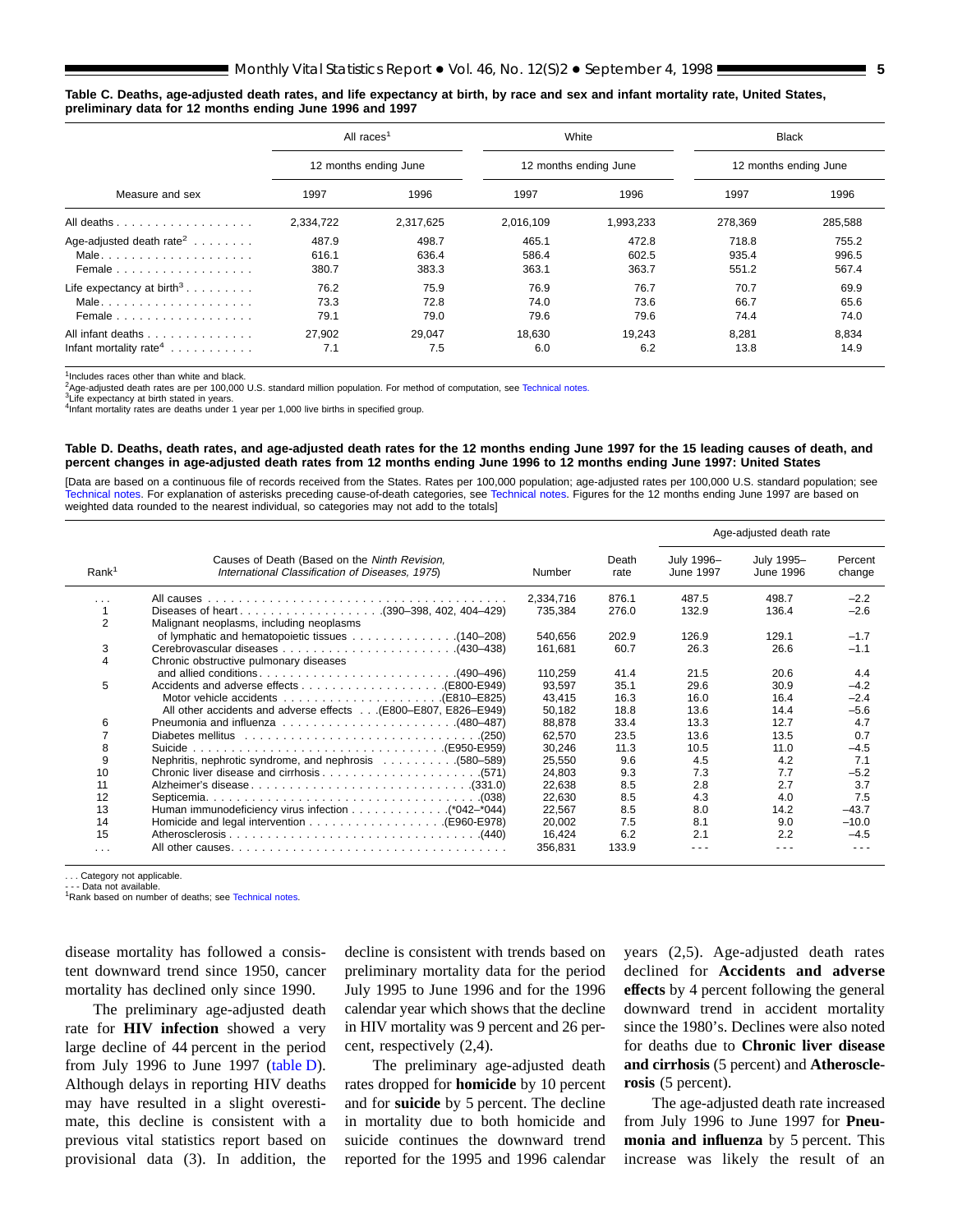<span id="page-5-0"></span>influenza epidemic during the 1996–97 winter season (6). Age-adjusted death rates increased also for COPD by 4 percent, for **kidney disease** by 7 percent, and for **Alzheimer's disease** by 4 percent [\(table 11\). T](#page-23-0)he increase in Alzheimer's disease mortality is consistent with the long-term upward trend since 1979 and may reflect changes in diagnostic practices rather than real increases from this cause of death.

During the 12-month period ending June 1997, preliminary age-adjusted death rates decreased appreciably for **firearm injuries** (7 percent), **drug-induced causes** (7 percent), and **alcohol-induced causes** (5 percent[\) \(table 11\). T](#page-23-0)he final rates for these causes may change when 100 percent of death records are received for this period.

Among the major race and ethnic groups, the lowest mortality was reported for the Asian and Pacific Islander and Hispanic populations. Preliminary ageadjusted death rates for these groups were 41 percent and 25 percent lower, respectively, than that for the white population. In contrast, the age-adjusted death rate for the black population was 55 percent higher than that for the white population. Mortality for race (other than white and black) and ethnic groups may be substantially understated due to inconsistencies in reporting race on censuses, population surveys, and vital statistics (7).

The preliminary **infant mortality rate** for the 12-month period ending June 1997 was 7.1 infant deaths per 1,000 live births, a 5 percent decline from the previous 12-month period (7[.5\) \(table C](#page-4-0) and [14\).](#page-27-0) Declines occurred among neonates (infant deaths under 28 days of age) as well as for postneonates (aged 28 days–11 months). The white infant mortality rate declined by about 3 percent from 6.2 per 1,000 live births to 6.0, whereas the black infant mortality rate declined 7 percent from 14.9 to 13.8. The change in the Hispanic infant mortality rate was not statistically significant. Because of inconsistencies in reporting Hispanic origin on birth and death certificates, infant mortality rates for Hispanic origin should be interpreted with caution (7).

The leading cause of infant mortality, **Congenital anomalies**, accounted for 22 percent of all infant deaths and declined

by 4 percent from July 1996 to June 1997 [\(table 18\). T](#page-33-0)he infant mortality rate for **Sudden infant death syndrome (SIDS)**, which accounted for 10 percent of all infant deaths, declined by almost 15 percent. While deaths due to SIDS have been declining since 1989, part of the decline in the 12-month period ending June 1997 may be attributable to delays in receiving cause-of-death information for these deaths in the preliminary data file. **Disorders related to short gestation and unspecified low birthweight,** the second leading cause of death for all infants, but the leading cause of death for black infants, declined by 4 percent in the 12-month period ending June 1997.

Death rates by place of residence were lowest in Alaska, with a crude death rate of 418.0 per 100,000 population, and were highest in the District of Columbia where the crude death rate was 1,216.3. However, comparisons of crude death rates between States may be misleading due to differences in age composition. Age-adjusted death rates are better indicators of relative mortality risk between States. When the crude death rates are standardized for differences in age composition among States, **Hawaii** had the lowest mortality, with an age-adjusted death rate of 386.5 deaths per 100,000 U.S. standard population. Mortality in the **District of Columbia** remained the highest in the United States, with an ageadjusted death rate of 764.3 per 100,000 U.S. standard populatio[n \(table 13\).](#page-26-0)

## **References**

- 1. Ventura SJ, Martin JA, Curtin SC, Mathews TJ. Report of final natality statistics, 1995. Monthly vital statistics report; vol 45 no 11 supp 1. Hyattsville, Maryland: National Center for Health Statistics. 1997.
- 2. Ventura SJ, Peters KD, Martin JA, Maurer JD. Births and deaths: United States, 1996. Monthly vital statistics report; vol 46 no 1 supp 2. Hyattsville, Maryland: National Center for Health Statistics. 1997.
- 3. National Center for Health Statistics. Births, marriages, divorces, and deaths for July 1997. Monthly vital statistics report; vol 46 no 7. Hyattsville, Maryland: National Center for Health Statistics. 1998.
- 4. Peters KD, Martin JA, Ventura SJ, Maurer JD. Births and deaths: United States,

July 1995–June 1996. Monthly vital statistics report; vol 45 no 10 supp 2. Hyattsville, Maryland: National Center for Health Statistics. 1997.

- 5. Anderson RN, Kochanek KD, Murphy SL. Report of final mortality statistics, 1995. Monthly vital statistics report; vol 45 no 11 supp 2. Hyattsville, Maryland: National Center for Health Statistics. 1997.
- 6. Centers for Disease Control and Prevention. Update: influenza activity—United States and worldwide, 1996–97 season, and composition of the 1997–98 influenza vaccine. MMWR 46(15):325–30. 1997.
- 7. Sorlie PD, Rogot E, Johnson NJ. Validity of demographic characteristics on the death certificate. Epidemiology 3:(2);181–4. 1992.
- 8. National Center for Health Statistics. Vital statistics of the United States, 1992, vol I, natality. Washington: Public Health Service. 1996.
- 9. National Center for Health Statistics. Vital statistics of the United States, 1992, vol II, mortality, part A. Washington: Public Health Service. 1996.
- 10. U.S. Bureau of the Census. U.S. population estimates by age, sex, race, and Hispanic origin: January 1, 1996. Census file RES0196. 1997.
- 11. U.S. Bureau of the Census. U.S. population estimates by age, sex, race, and Hispanic origin: January 1, 1997. Census file RES0197. 1998.
- 12. Ventura SJ. Births to unmarried mothers: United States, 1980–92. Vital Health Stat 21(53). National Center for Health Statistics. 1995.
- 13. World Health Organization. Manual of the International Statistical Classification of Diseases, Injuries, and Causes of Death, based on the recommendations of the Ninth Revision Conference, 1975. Geneva: World Health Organization. 1977.
- 14. National Center for Health Statistics. Vital statistics, instructions for classifying the underlying cause of death. NCHS instruction manual: part 2a. Hyattsville, Maryland: Public Health Service. Published annually.
- 15. U.S. Bureau of the Census. Unpublished data from the 1990 census for persons of Spanish origin by State.
- 16. Sirken MG. Comparison of two methods of constructing abridged life tables by reference to a ''standard'' table. National Center for Health Statistics. Vital Health Stat 2(4). 1966.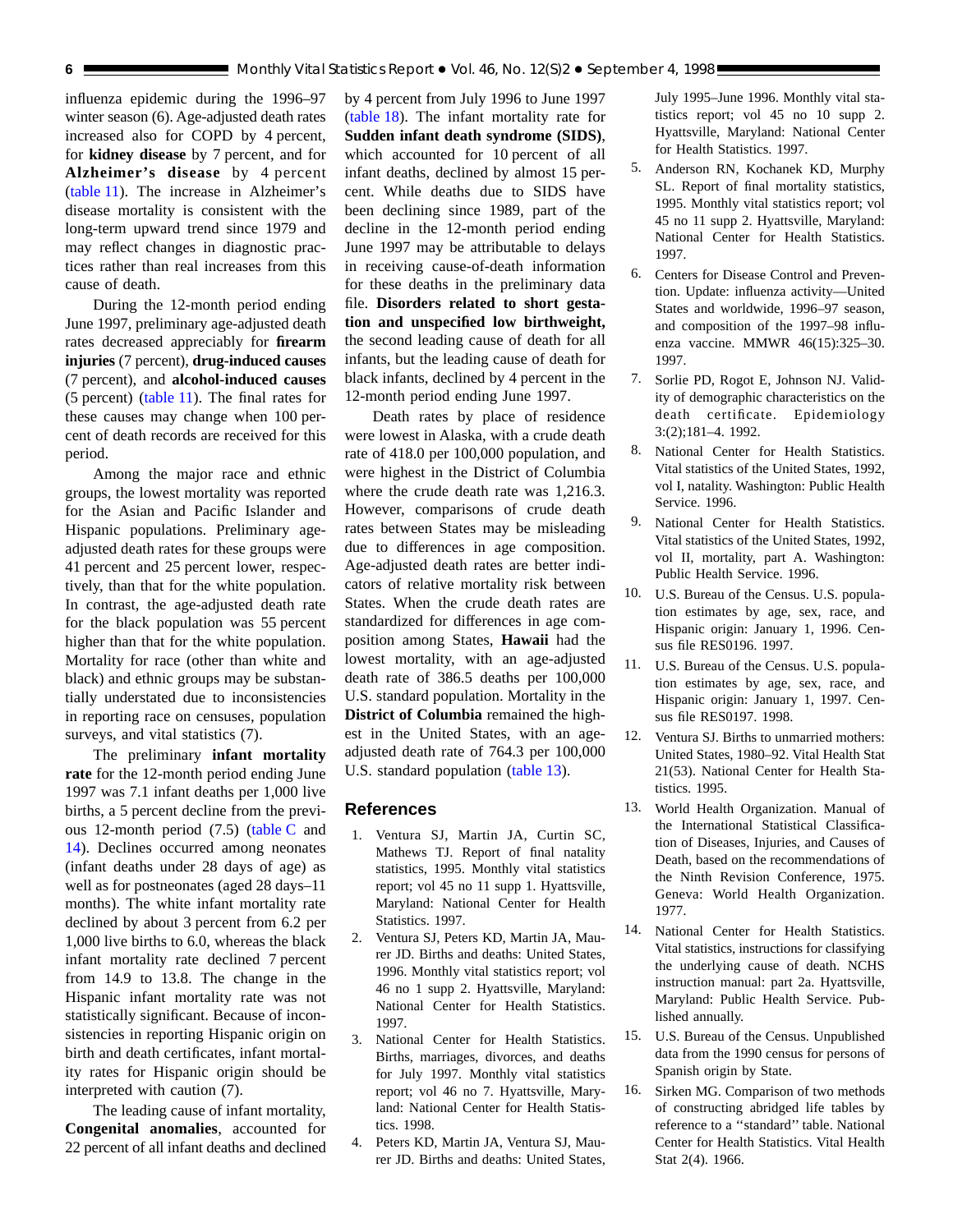- <span id="page-6-0"></span>17. U.S. Bureau of the Census. Estimates of the resident population of States by single year of age and sex for July 1, 1995. 95AG795. 1996.
- 18. U.S. Bureau of the Census. Estimates of the resident population of States by single year of age and sex for July 1, 1996. 95AGE796. 1997.

## **List of detailed tables**

- [1. Births and birth rates, by age, race,](#page-7-0) and Hispanic origin of mother: United States, preliminary data for 12 months ending June 1996 and 1997 ....................... 8
- [2. Live births by age of mother, live](#page-9-0)birth order, and race and Hispanic origin of mother: United States, preliminary data for 12 months ending June 1997 . . . . . . . . . . . . . . . . . . . 10
- [3. Birth rates by age of mother, live](#page-10-0)birth order, and race and Hispanic origin of mother: United States, preliminary data for 12 months ending June 1997 . . . . . . . . . . . . . . . . . . . 11
- [4. Live births by race and Hispanic](#page-11-0) origin of mother: United States, each State, Puerto Rico, Virgin Islands, and Guam, preliminary data for 12 months ending June 1997, and birth and fertility rates, preliminary data for 12 months ending June 1996 and 1997 . . . . . . . . . . . . . . . . . . . . . . . 12
- 5. Percent of live births to mothers under 20 years of age by race and Hispanic origin of mother: United States, each State, Puerto Rico, Virgin Islands, and Guam, preliminary [data for 12 months ending June 1996](#page-12-0) and 1997 . . . . . . . . . . . . . . . . . . . . 13
- [6. Percent of live births to unmarried](#page-13-0) mothers by race and Hispanic origin

[of mother: United States, each State,](#page-13-0) Puerto Rico, Virgin Islands, and Guam, preliminary data for 12 months ending June 1996 and 1997 ....................... 14

- [7. Percent low birthweight by race and](#page-14-0) Hispanic origin of mother: United States, each State, Puerto Rico, Virgin Islands, and Guam, preliminary data for 12 months ending June 1996 and 1997 .................... 15
- [8. Percent of live births by cesarean](#page-15-0) delivery by race and Hispanic origin of mother: United States, each State, Puerto Rico, Virgin Islands, and Guam, preliminary data for 12 months ending June 1996 and 1997 ....................... 16
- [9. Percent of mothers receiving prena](#page-16-0)tal care in first trimester of pregnancy by race and Hispanic origin of mother: United States, each State, Puerto Rico, Virgin Islands, and Guam, preliminary data for 12 months ending June 1996 and 1997 ....................... 17
- [10. Deaths and death rates, by age, sex,](#page-17-0) and race and Hispanic origin and age-adjusted death rates, by sex and race and Hispanic origin: United States, preliminary data for 12 months ending June 1996 and 1997 ...................... 18
- [11. Deaths, death rates, and age](#page-23-0)adjusted death rates for 72 selected causes, Human immunodeficiency virus infection, Alzheimer's disease, Injury by firearms, Druginduced deaths, Alcohol-induced deaths, and Injury at work: United States, preliminary data for 12 months ending June 1996 and 1997 ...................... 24

[12. Deaths, death rates, and age](#page-25-0)adjusted death rates for 16 selected subcategories of Malignant neoplasms, including neoplasms of lymphatic and hematopoietic tissues: United States, preliminary data for 12 months ending June 1996 and 1997 ................... 26

- [13. Deaths, death rates, and age](#page-26-0)adjusted death rates: United States, each State, Puerto Rico, Virgin Islands, and Guam, preliminary data for 12 months ending June 1996 and 1997 ................... 27
- [14. Infant deaths and infant mortality](#page-27-0) rates, by age and race and Hispanic origin: United States, preliminary data for 12 months ending June 1996 and 1997............... 28
- [15. Infant deaths and infant mortality](#page-28-0) rates for 61 selected causes and Human immunodeficiency virus infection: United States, preliminary data for 12 months ending June 1996 and 1997 ........... 29
- [16. Expectation of life by age, race,](#page-30-0) and sex: United States, preliminary data for 12 months ending June 1996 and 1997............... 31
- [17. Deaths and death rates for the 10](#page-31-0) leading causes of death in specified age groups: United States, preliminary data for 12 months ending June 1997 .................. 32
- [18. Infant deaths and infant mortality](#page-33-0) rates for the 10 leading causes of infant death, by race and Hispanic origin: United States, preliminary data for 12 months ending June 1997 ...................... 34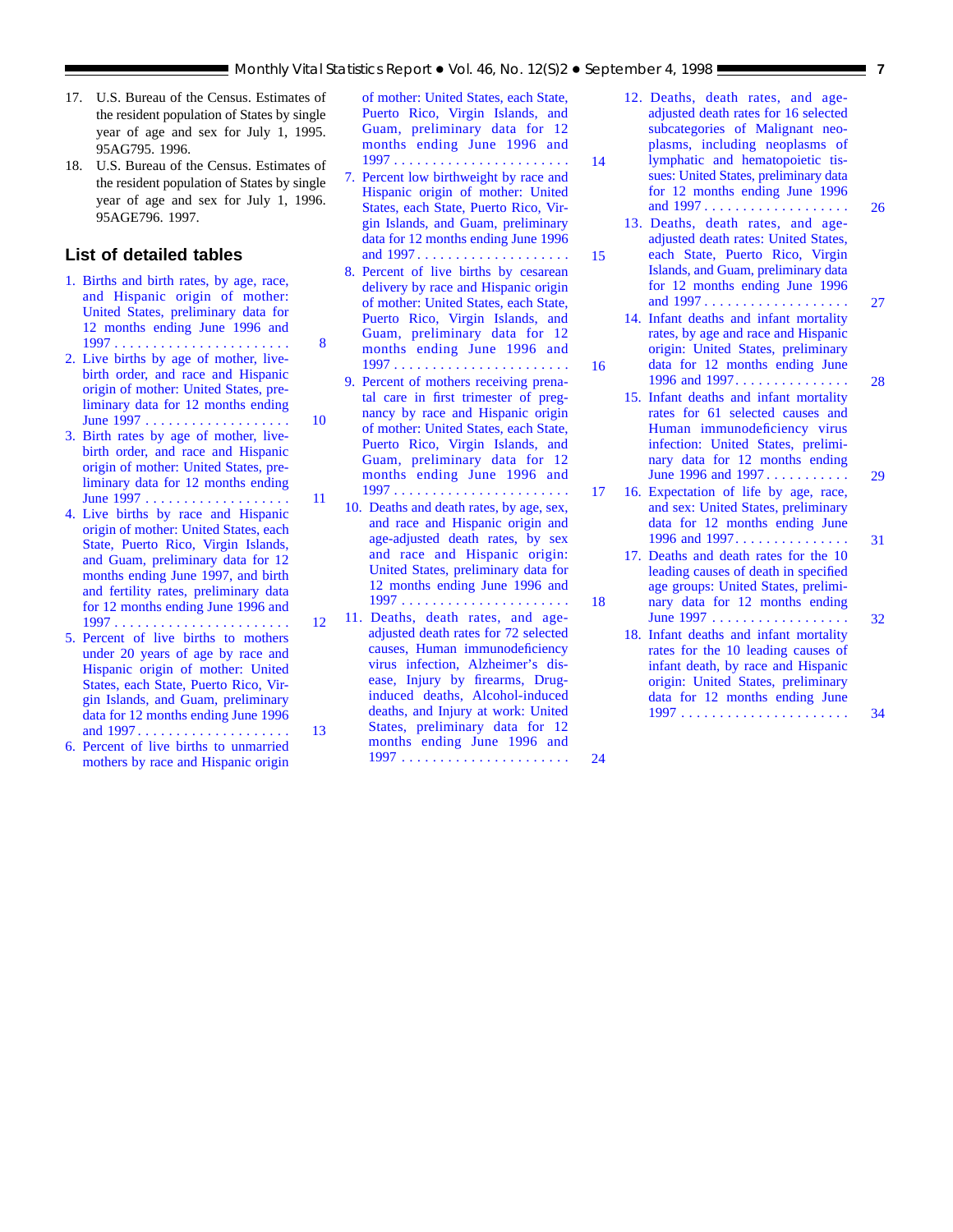#### <span id="page-7-0"></span>**Table 1. Births and birth rates, by age, race, and Hispanic origin of mother: United States, preliminary data for 12 months ending June 1996 and 1997**

[Data for 1997 are based on a continuous file of records received from the States. Figures for 1997 are based on weighted data rounded to the nearest individual, so categories may not add to totals]

|                                 | 1997               |               | 1996               |               |
|---------------------------------|--------------------|---------------|--------------------|---------------|
| Age and race/Hispanic<br>origin | <b>Number</b>      | Rate          | Number             | Rate          |
| All races                       |                    |               |                    |               |
| 15-44 years <sup>1</sup>        | 3,903,260          | 65.4          | 3,881,967          | 65.2          |
| 10-14 years                     | 10,666             | 1.1           | 11,759             | 1.3           |
| 15-19 years                     | 489,458            | 53.5          | 494,423            | 55.2          |
| 15-17 years<br>18-19 years      | 183,855<br>305,603 | 33.2<br>85.0  | 188,492<br>305,931 | 34.6<br>87.1  |
| 20-24 years                     | 944,174            | 110.9         | 951,215            | 110.0         |
| 25-29 years                     | 1,076,467          | 114.1         | 1,062,982          | 112.2         |
| 30-34 years                     | 897,133            | 84.8          | 899,940            | 83.4          |
| 35-39 years                     | 407,763            | 36.0          | 389,471            | 34.5          |
| 40-44 years                     | 74,372             | 7.0           | 69,303             | 6.7           |
| 45-49 years                     | 3,228              | 0.3           | 2,874              | 0.3           |
| White                           |                    |               |                    |               |
| 15-44 years 1<br>10-14 years    | 3,094,579<br>5,322 | 64.3<br>0.7   | 3,088,653<br>5,746 | 64.2<br>0.8   |
| 15-19 years                     | 341,875            | 47.3          | 347,351            | 48.9          |
| 15-17 years                     | 121,939            | 27.8          | 125,199            | 29.1          |
| 18-19 years                     | 219,936            | 77.2          | 222,152            | 79.6          |
| 20-24 years                     | 723,345            | 107.4         | 732,958            | 107.0         |
| 25-29 years                     | 879,670            | 117.0         | 872,921            | 115.2         |
| 30-34 years                     | 745,354            | 87.3          | 750,297            | 85.7          |
| 35-39 years                     | 336,429<br>60,006  | 36.3<br>6.8   | 321,185<br>55,899  | 34.7<br>6.5   |
| 40-44 years<br>45-49 years      | 2,578              | 0.3           | 2,296              | 0.3           |
| Black                           |                    |               |                    |               |
| 15-44 years <sup>1</sup>        | 601,998            | 71.2          | 592,246            | 70.6          |
| 10-14 years                     | 4,935              | 3.4           | 5,580              | 3.9           |
| 15-19 years                     | 130,995            | 90.6          | 130,555            | 92.2          |
| 15-17 years                     | 55,358             | 63.5          | 56,987             | 66.0          |
| 18-19 years                     | 75,637             | 132.0         | 73,568             | 133.0         |
| 20-24 years<br>25-29 years      | 181,406<br>135,728 | 138.9<br>99.8 | 179,141<br>131,711 | 135.5<br>97.0 |
| 30-34 years                     | 95,094             | 64.2          | 94,450             | 63.6          |
| 35-39 years                     | 44,824             | 29.7          | 42,633             | 28.4          |
| 40-44 years                     | 8,674              | 6.4           | 7,908              | 6.1           |
| 45-49 years                     | 342                | 0.3           | 268                | 0.3           |
| American Indian <sup>2</sup>    |                    |               |                    |               |
| 15-44 years <sup>1</sup>        | 38,003             | 68.5          | 37,734             | 68.9          |
| 10-14 years                     | 208                | 1.8           | 194                | 1.7           |
| 15-19 years                     | 7,736<br>3,126     | 72.6<br>46.2  | 7,798<br>3,027     | 76.2<br>46.4  |
| 15-17 years<br>18-19 years      | 4,611              | 118.6         | 4,771              | 128.3         |
| 20-24 years                     | 12,208             | 134.5         | 12,019             | 132.3         |
| 25-29 years                     | 8,888              | 98.4          | 8,792              | 98.8          |
| 30-34 years                     | 5,798              | 63.5          | 5,812              | 62.7          |
| 35-39 years                     | 2,630              | 28.6          | 2,572              | 28.3          |
| 40-44 years<br>45-49 years      | 516<br>17          | 6.2           | 528<br>19          | 6.5           |
| Asian or Pacific Islander       |                    |               |                    |               |
| 15-44 years $1$                 |                    |               | 163,334            | 65.9          |
| 10-14 years                     | 168,681<br>201     | 66.1<br>0.5   | 239                | 0.6           |
| 15-19 years                     | 8,851              | 24.8          | 8,719              | 25.7          |
| 15-17 years                     | 3,432              | 15.5          | 3,279              | 15.6          |
| 18-19 years                     | 5,420              | 40.3          | 5,440              | 41.7          |
| 20-24 years                     | 27,214             | 71.4          | 27,097             | 70.0          |
| 25-29 years                     | 52,181             | 111.8         | 49,558             | 111.0         |
| 30-34 years                     | 50,887             | 108.9         | 49,381             | 108.8         |
| 35-39 years                     | 23,879             | 52.7          | 23,081             | 52.2          |
| 40-44 years<br>45-49 years      | 5,176<br>291       | 12.1<br>0.8   | 4,968<br>291       | 12.1<br>0.8   |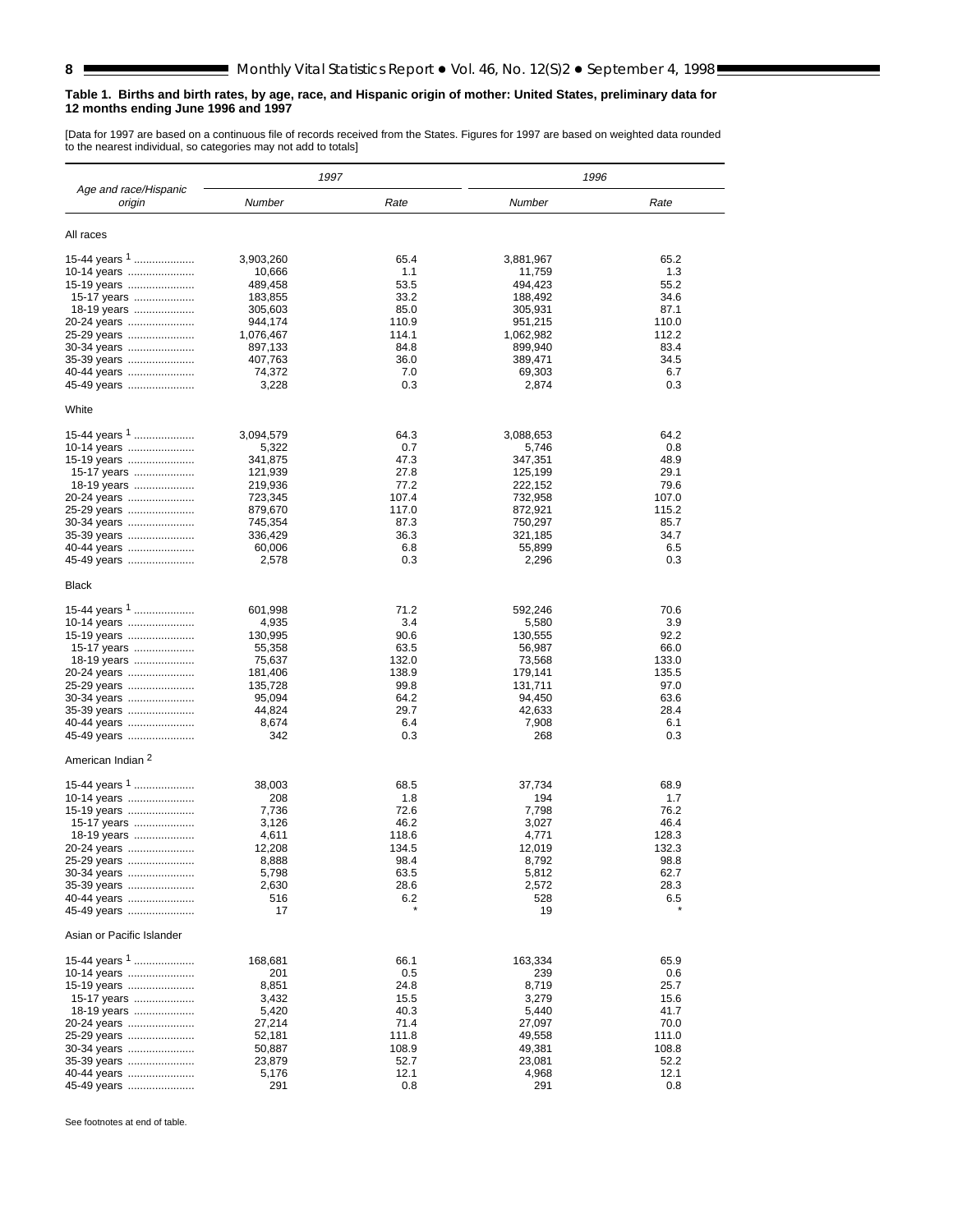#### **Table 1. Births and birth rates, by age, race, and Hispanic origin of mother: United States, preliminary data for 12 months ending June 1996 and 1997 - Con.**

[Data for 1997 are based on a continuous file of records received from the States. Figures for 1997 are based on weighted data rounded to the nearest individual, so categories may not add to totals]

|                                 | 1997    |       | 1996    |       |  |  |
|---------------------------------|---------|-------|---------|-------|--|--|
| Age and race/Hispanic<br>origin | Number  | Rate  | Number  | Rate  |  |  |
| Hispanic <sup>3</sup>           |         |       |         |       |  |  |
|                                 |         |       |         |       |  |  |
| 15-44 years <sup>1</sup>        | 710,019 | 104.8 | 688.584 | 104.4 |  |  |
| 10-14 years                     | 2.963   | 2.5   | 3.155   | 2.7   |  |  |
| 15-19 years                     | 118.931 | 100.1 | 118.979 | 103.8 |  |  |
| 15-17 years                     | 48.567  | 67.9  | 48.649  | 71.0  |  |  |
| 18-19 years                     | 70.364  | 148.9 | 70.330  | 152.6 |  |  |
| 20-24 years                     | 216.519 | 189.1 | 210.367 | 187.5 |  |  |
| 25-29 years                     | 188,314 | 163.3 | 181,162 | 157.8 |  |  |
| 30-34 years                     | 121,633 | 98.8  | 116.991 | 96.7  |  |  |
| 35-39 years                     | 51,118  | 45.5  | 48.043  | 44.5  |  |  |
| 40-44 years                     | 10,100  | 10.8  | 9,506   | 10.7  |  |  |
| 45-49 years                     | 442     | 0.6   | 381     | 0.5   |  |  |

- Quantity zero.

- Quantity zero.<br>
1 Numbers include births to women of all ages. Fertility rates computed by relating total births, regardless of age of mother, to women aged 15-44 years.<br>
1 Numbers include births to women of all ages. Fe

persons are also included above in the data for each race group, according to the mother's reported race; see Technical notes.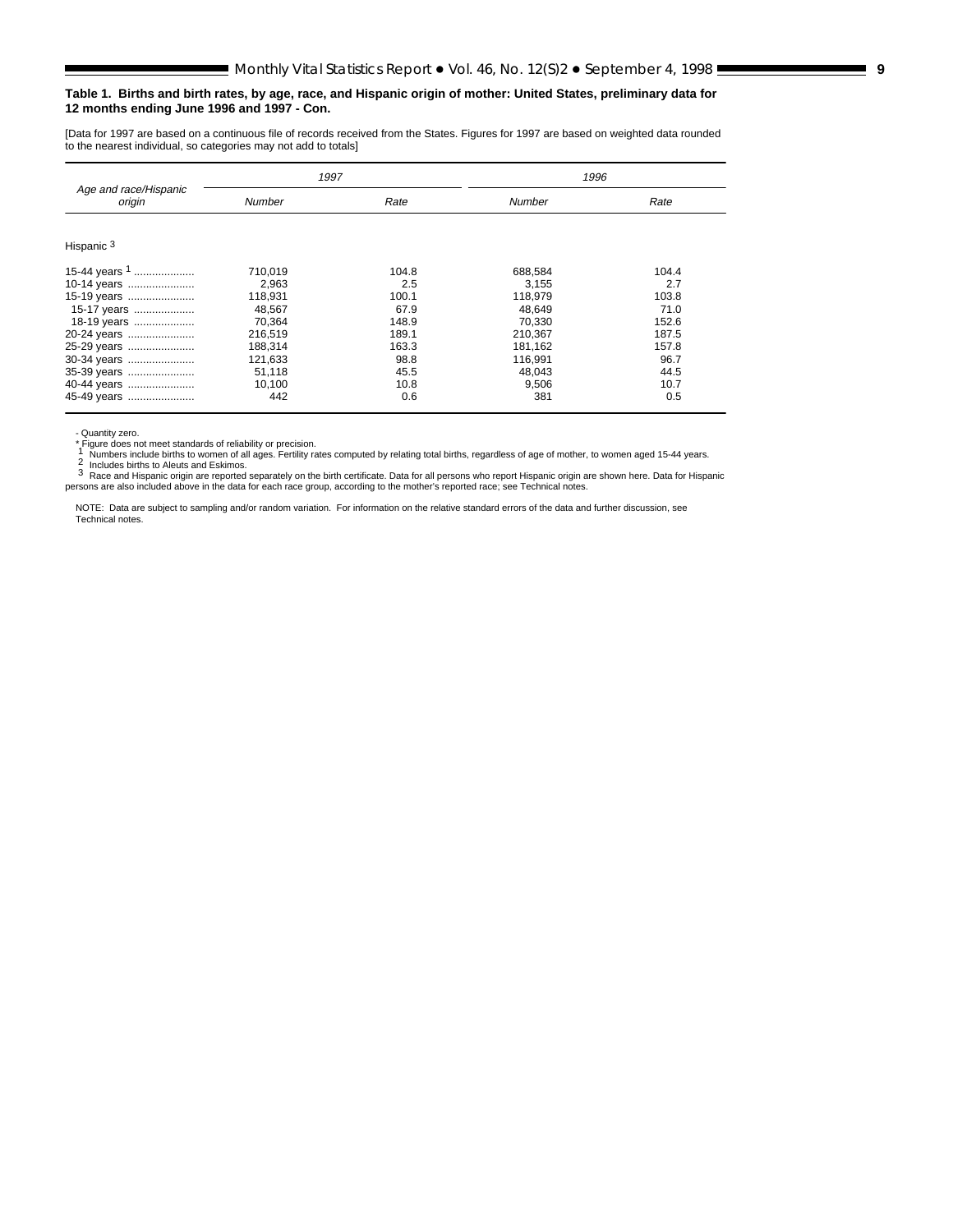#### **Table 2. Live births by age of mother, live-birth order, and race and Hispanic origin of mother: United States, preliminary data for 12 months ending June 1997**

[Data are based on a continuous file of records received from the States. Figures are based on weighted data rounded to the nearest individual, so categories may not add to totals]

|                                                           |             |                          |                    |                | Age of mother  |                    |                |                |                |
|-----------------------------------------------------------|-------------|--------------------------|--------------------|----------------|----------------|--------------------|----------------|----------------|----------------|
| Live-birth order and<br>race/Hispanic origin<br>of mother | All<br>ages | Under 15<br>years        | $15 - 19$<br>years | 20-24<br>years | 25-29<br>years | $30 - 34$<br>years | 35-39<br>years | 40-44<br>years | 45-49<br>years |
|                                                           | 3,903,260   | 10,666                   | 489,458            | 944,174        | 1,076,467      | 897,133            | 407,763        | 74,372         | 3,228          |
|                                                           | 1.588.171   | 10,352                   | 379.917            | 439.161        | 403.756        | 249.613            | 89.346         | 15,367         | 660            |
|                                                           | 1.259.453   | 238                      | 89.231             | 321.001        | 373.066        | 324.139            | 130.820        | 20.302         | 655            |
|                                                           | 630.345     | $\overline{7}$           | 15,330             | 127,702        | 186,827        | 189,528            | 95,036         | 15,369         | 546            |
| Fourth child and over                                     | 405,148     | $\mathbf{1}$             | 2,409              | 51,926         | 107,610        | 129,046            | 90,050         | 22.782         | 1,324          |
|                                                           | 20.143      | 68                       | 2,571              | 4,383          | 5,209          | 4,808              | 2,511          | 551            | 42             |
|                                                           | 3.094.579   | 5.322                    | 341,875            | 723,345        | 879,670        | 745,354            | 336,429        | 60.006         | 2.578          |
|                                                           | 1,266,107   | 5,185                    | 273,006            | 351,227        | 338,940        | 209,354            | 74,906         | 12,935         | 554            |
|                                                           | 1.018.486   | 100                      | 57.831             | 249.867        | 311.410        | 273.275            | 108.847        | 16.620         | 536            |
|                                                           | 500.495     | 4                        | 8.304              | 90.083         | 150.488        | 159,525            | 79.398         | 12,247         | 446            |
|                                                           | 294.463     | $\overline{a}$           | 1.025              | 29.043         | 74.958         | 99.395             | 71.275         | 17.757         | 1.010          |
|                                                           | 15,028      | 33                       | 1,710              | 3,124          | 3,875          | 3,804              | 2,004          | 447            | 32             |
|                                                           |             |                          |                    |                |                |                    |                |                |                |
|                                                           | 601.998     | 4,935                    | 130,995            | 181,406        | 135,728        | 95,094             | 44,824         | 8,674          | 342            |
|                                                           | 232,028     | 4,779                    | 93,888             | 67,562         | 36,059         | 20,600             | 7,810          | 1,276          | 54             |
|                                                           | 174,497     | 117                      | 28,524             | 59,342         | 42,893         | 29,374             | 12,215         | 1,965          | 66             |
|                                                           | 101.732     | 3                        | 6.515              | 32,965         | 28.806         | 21,221             | 10,258         | 1.911          | 53             |
| Fourth child and over                                     | 89.472      | $\mathbf{1}$             | 1.249              | 20,397         | 26.916         | 23.155             | 14,153         | 3.439          | 162            |
|                                                           | 4,268       | 35                       | 819                | 1.140          | 1.054          | 744                | 388            | 83             | $\overline{7}$ |
|                                                           |             |                          |                    |                |                |                    |                |                |                |
|                                                           | 38.003      | 208                      | 7.736              | 12,208         | 8.888          | 5.798              | 2,630          | 516            | 17             |
|                                                           | 13,670      | 203                      | 6,032              | 4,465          | 1,761          | 866                | 294            | 47             | 3              |
|                                                           | 10,318      | 5                        | 1,435              | 4,429          | 2,552          | 1,317              | 499            | 80             | 2              |
|                                                           | 6,500       | $\overline{\phantom{a}}$ | 224                | 2,188          | 2,145          | 1,331              | 526            | 88             |                |
| Fourth child and over                                     | 7.407       | $\overline{a}$           | 31                 | 1.101          | 2.399          | 2,268              | 1.295          | 301            | 12             |
|                                                           | 108         | $\overline{\phantom{a}}$ | 15                 | 26             | 31             | 17                 | 17             | 1              |                |
| Asian or Pacific Islander                                 | 168.681     | 201                      | 8,851              | 27,214         | 52,181         | 50,887             | 23,879         | 5,176          | 291            |
|                                                           |             |                          |                    |                |                |                    |                |                |                |
|                                                           | 76.366      | 185                      | 6.991              | 15,907         | 26.996         | 18.792             | 6,336          | 1.110          | 49             |
|                                                           | 56,153      | 15                       | 1,442              | 7,364          | 16,211         | 20,173             | 9,259          | 1,637          | 51             |
|                                                           | 21,618      | $\overline{\phantom{a}}$ | 288                | 2,466          | 5,389          | 7,451              | 4,854          | 1,123          | 47             |
|                                                           | 13,805      | $\overline{\phantom{a}}$ | 103                | 1,385          | 3,337          | 4,227              | 3,326          | 1,285          | 141            |
|                                                           | 739         | 1                        | 27                 | 93             | 248            | 243                | 103            | 20             | 3              |
|                                                           | 710.019     | 2,963                    | 118,931            | 216,519        | 188,314        | 121,633            | 51.118         | 10.100         | 442            |
|                                                           | 267.890     | 2,869                    | 89,564             | 93.769         | 50,231         | 22,905             | 7,253          | 1,258          | 41             |
|                                                           | 213.767     | 71                       | 23,784             | 76,480         | 64,292         | 35,239             | 12,002         | 1,834          | 66             |
|                                                           | 127,085     | 3                        | 4,059              | 32,303         | 44,156         | 31,798             | 12,623         | 2,076          | 67             |
|                                                           | 97,130      |                          | 612                | 12,644         | 28,635         | 31,103             | 18,993         | 4,882          | 261            |
|                                                           | 4,147       | 20                       | 912                | 1,322          | 999            | 588                | 248            | 51             | $\overline{7}$ |
|                                                           |             |                          |                    |                |                |                    |                |                |                |

- Quantity zero.<br>1 Includes births to Aleuts and Eskimos.<br>2 Race and Hispanic origin are reported separately on the birth certificate. Data for all persons who report Hispanic origin are shown here. Data for Hispanic perso

<span id="page-9-0"></span>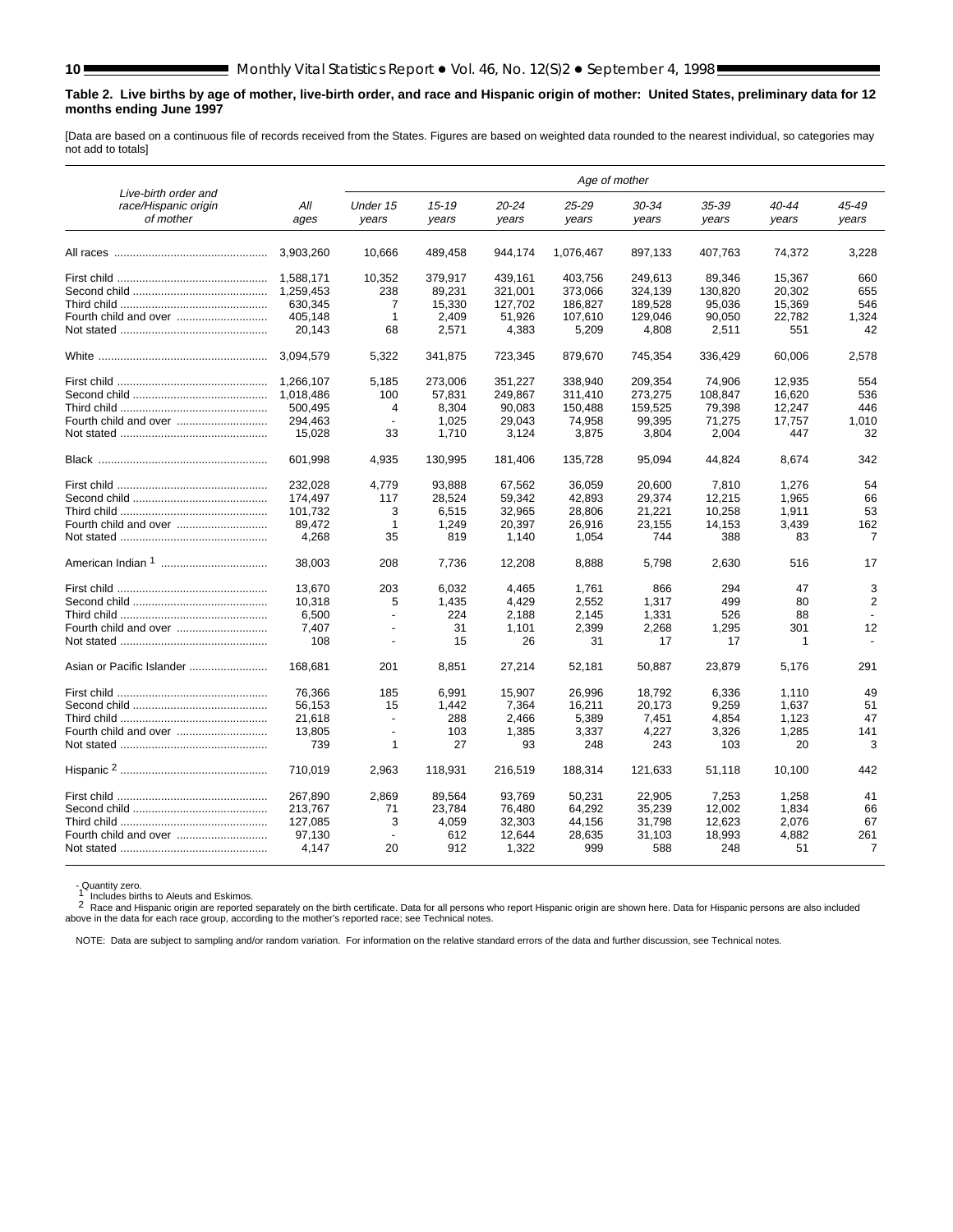#### <span id="page-10-0"></span>**Table 3. Birth rates by age of mother, live-birth order, and race and Hispanic origin of mother: United States, preliminary data for 12 months ending June 1997**

[Data are based on a continuous file of records received from the States. Rates per 1,000 women in specified age and racial group]

| Live-birth order and<br>race/Hispanic origin<br>of mother | $15 - 44$<br>years <sup>1</sup> | $10 - 14$<br>vears | $15 - 19$<br>years | $20 - 24$<br>years | 25-29<br>years | 30-34<br>years | 35-39<br>years | 40-44<br>years | 45-49<br>years |
|-----------------------------------------------------------|---------------------------------|--------------------|--------------------|--------------------|----------------|----------------|----------------|----------------|----------------|
| All races                                                 | 65.4                            | 1.1                | 53.5               | 110.9              | 114.1          | 84.8           | 36.0           | 7.0            | 0.3            |
| First child                                               | 26.8                            | 1.1                | 41.8               | 51.8               | 43.0           | 23.7           | 7.9            | 1.4            | 0.1            |
| Second child                                              | 21.2                            | 0.0                | 9.8                | 37.9               | 39.7           | 30.8           | 11.6           | 1.9            | 0.1            |
| Third child                                               | 10.6                            |                    | 1.7                | 15.1               | 19.9           | 18.0           | 8.4            | 1.4            | 0.1            |
| Fourth child and over                                     | 6.8                             | $\star$            | 0.3                | 6.1                | 11.5           | 12.3           | 8.0            | 2.1            | 0.1            |
| White                                                     | 64.3                            | 0.7                | 47.3               | 107.4              | 117.0          | 87.3           | 36.3           | 6.8            | 0.3            |
| First child                                               | 26.5                            | 0.7                | 37.9               | 52.4               | 45.3           | 24.7           | 8.1            | 1.5            | 0.1            |
| Second child                                              | 21.3                            | 0.0                | 8.0                | 37.3               | 41.6           | 32.2           | 11.8           | 1.9            | 0.1            |
| Third child                                               | 10.5                            |                    | 1.2                | 13.4               | 20.1           | 18.8           | 8.6            | 1.4            | 0.1            |
| Fourth child and over                                     | 6.2                             | $\star$            | 0.1                | 4.3                | 10.0           | 11.7           | 7.7            | 2.0            | 0.1            |
| Black                                                     | 71.2                            | 3.4                | 90.6               | 138.9              | 99.8           | 64.2           | 29.7           | 6.4            | 0.3            |
| First child                                               | 27.6                            | 3.3                | 65.4               | 52.1               | 26.7           | 14.0           | 5.2            | 0.9            | 0.0            |
| Second child                                              | 20.8                            | 0.1                | 19.9               | 45.7               | 31.8           | 20.0           | 8.2            | 1.5            | 0.1            |
| Third child                                               | 12.1                            | $\star$            | 4.5                | 25.4               | 21.4           | 14.4           | 6.9            | 1.4            | 0.0            |
| Fourth child and over                                     | 10.7                            | $\star$            | 0.9                | 15.7               | 20.0           | 15.8           | 9.5            | 2.6            | 0.1            |
| American Indian 2                                         | 68.5                            | 1.8                | 72.6               | 134.5              | 98.4           | 63.5           | 28.6           | 6.2            |                |
| First child                                               | 24.7                            | 1.7                | 56.7               | 49.3               | 19.6           | 9.5            | 3.2            | 0.6            |                |
| Second child                                              | 18.7                            | $\star$            | 13.5               | 48.9               | 28.4           | 14.5           | 5.5            | 1.0            |                |
| Third child                                               | 11.8                            | $\star$            | 2.1                | 24.1               | 23.8           | 14.6           | 5.8            | 1.1            |                |
| Fourth child and over                                     | 13.4                            | $\star$            | 0.3                | 12.1               | 26.7           | 24.9           | 14.2           | 3.6            |                |
| Asian or Pacific Islander                                 | 66.1                            | 0.5                | 24.8               | 71.4               | 111.8          | 108.9          | 52.7           | 12.1           | 0.8            |
| First child                                               | 30.1                            | 0.5                | 19.7               | 41.9               | 58.1           | 40.4           | 14.0           | 2.6            | 0.1            |
| Second child                                              | 22.1                            |                    | 4.1                | 19.4               | 34.9           | 43.4           | 20.5           | 3.8            | 0.1            |
| Third child                                               | 8.5                             | $\star$            | 0.8                | 6.5                | 11.6           | 16.0           | 10.8           | 2.6            | 0.1            |
| Fourth child and over                                     | 5.4                             | $\star$            | 0.3                | 3.6                | 7.2            | 9.1            | 7.4            | 3.0            | 0.4            |
|                                                           | 104.8                           | 2.5                | 100.1              | 189.1              | 163.3          | 98.8           | 45.5           | 10.8           | 0.6            |
| First child                                               | 39.8                            | 2.4                | 76.0               | 82.4               | 43.8           | 18.7           | 6.5            | 1.4            | 0.1            |
| Second child                                              | 31.7                            | 0.1                | 20.2               | 67.2               | 56.0           | 28.8           | 10.7           | 2.0            | 0.1            |
| Third child                                               | 18.9                            | $\star$            | 3.4                | 28.4               | 38.5           | 25.9           | 11.3           | 2.2            | 0.1            |
| Fourth child and over                                     | 14.4                            | $\star$            | 0.5                | 11.1               | 25.0           | 25.4           | 17.0           | 5.2            | 0.4            |

\* Figure does not meet standards of reliability or precision.<br>0.0 Quantity more than zero but less than 0.05.<br>1 Rates computed by relative to 1.11.11.11.

0.0 Quantity more than zero but less than 0.00.<br>
2 Includes births to Aleuts and Eskimos.<br>
2 Includes births to Aleuts and Eskimos.

3 Race and Hispanic origin are reported separately on the birth certificate. Data for all persons who report Hispanic origin are shown here. Data for Hispanic persons are also included above in the data for each race group, according to the mother's reported race; see Technical notes.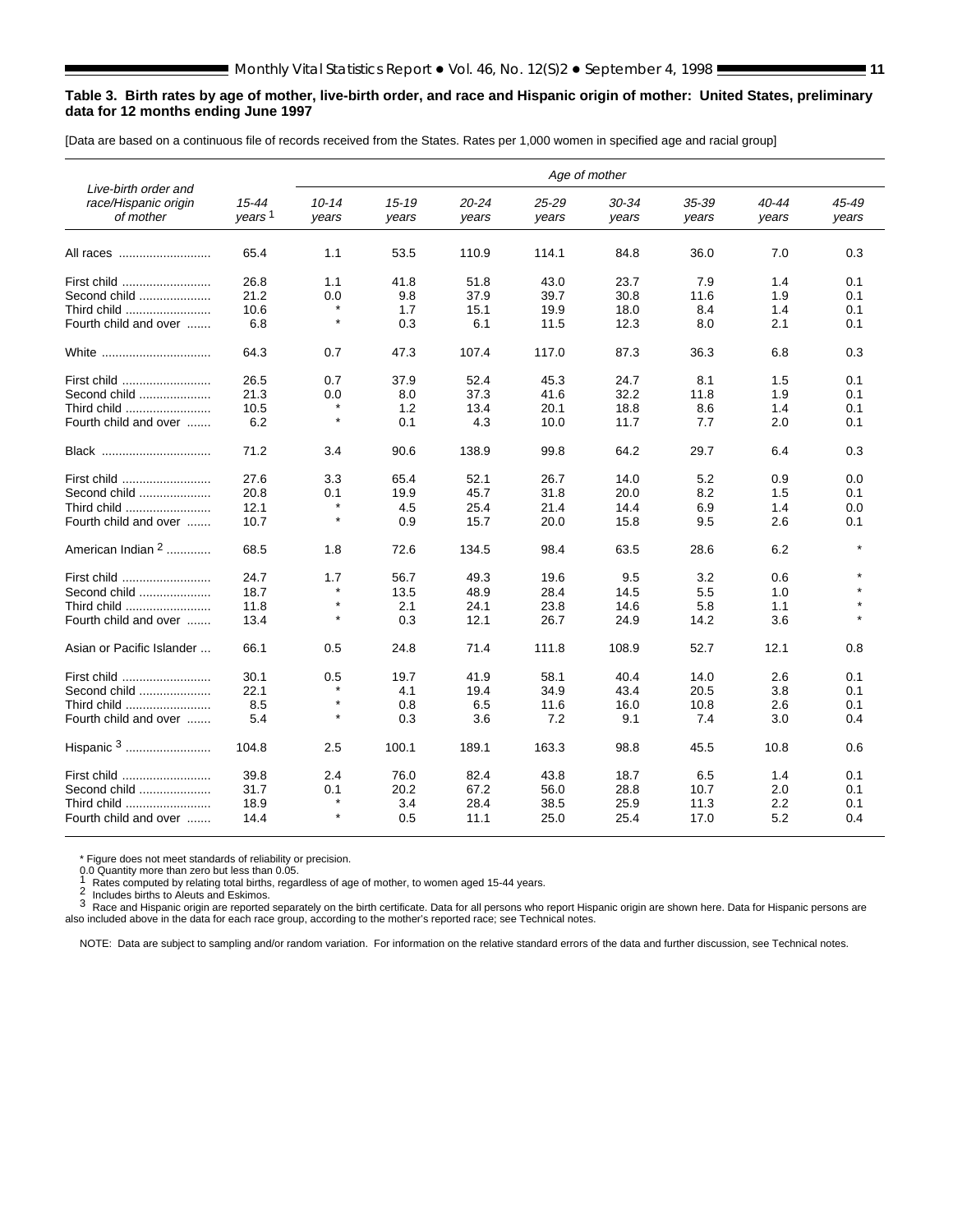#### <span id="page-11-0"></span>**Table 4. Live births by race and Hispanic origin of mother: United States, each State, Puerto Rico, Virgin Islands, and Guam, preliminary data for 12 months ending June 1997, and birth and fertility rates, preliminary data for 12 months ending June 1996 and 1997**

[By place of residence. Data are based on a continuous file of records received from the States. Birth rates per 1,000 total population; fertility rates per 1,000 women aged 15-44 years. Figures for 1996 are based on weighted data rounded to the nearest individual, so categories may not add to totals]

|                        |                   |                   | Number        |                     |                     |                       | <b>Birth rate</b><br><b>Fertility rate</b> |                       |              |              |
|------------------------|-------------------|-------------------|---------------|---------------------|---------------------|-----------------------|--------------------------------------------|-----------------------|--------------|--------------|
|                        |                   |                   |               |                     |                     |                       |                                            | 12 months ending June |              |              |
|                        | All               |                   |               | American            | Asian or<br>Pacific |                       |                                            |                       |              |              |
| Area                   | races             | White             | Black         | Indian <sup>1</sup> | Islander            | Hispanic <sup>2</sup> | 1997                                       | 1996                  | 1997         | 1996         |
| United States 3        | 3,903,260         | 3,094,579         | 601,998       | 38,003              | 168,681             | 710,019               | 14.6                                       | 14.7                  | 65.4         | 65.2         |
| Alabama                | 60,766            | 40,262            | 19,842        | 135                 | 527                 | 1,029                 | 14.2                                       | 14.1                  | 62.4         | 61.5         |
| Alaska                 | 9,993             | 6,620             | 468           | 2,404               | 501                 | 601                   | 16.5                                       | 16.7                  | 71.4         | 72.1         |
| Arizona                | 74,430            | 65,342            | 2,390         | 5,209               | 1,488               | 28.012                | 16.8                                       | 17.6                  | 76.2         | 81.5         |
| Arkansas               | 36,573            | 28,069            | 7,919         | 210                 | 375                 | 1,410                 | 14.6                                       | 14.4                  | 67.5         | 66.3         |
| California             | 532,561           | 433,068           | 38,085        | 3,281               | 58,126              | 252,929               | 16.7                                       | 17.3                  | 73.8         | 75.7         |
| Colorado               | 56,313            | 51,533            | 2,575         | 580                 | 1,625               | 12,927                | 14.7                                       | 14.7                  | 64.2         | 63.2         |
| Connecticut            | 45,832            | 38,777            | 5,546         | 105                 | 1,404               | 5,981                 | 14.0                                       | 13.6                  | 63.6         | 61.2         |
| Delaware               | 10,273            | 7,587             | 2,472         | 11                  | 203                 | 645                   | 14.2                                       | 14.2                  | 60.5         | 60.8         |
| District of Columbia   | 8,332             | 2,035             | 6,156         | -1                  | 140                 | 749                   | 15.3                                       | 15.7                  | 61.9         | 63.0         |
| Florida                | 192,438           | 144,472           | 43,344        | 691                 | 3,931               | 36,732                | 13.4                                       | 13.3                  | 65.6         | 64.7         |
| Georgia<br>Hawaii      | 116,888<br>17,793 | 74,637<br>4,614   | 39,585<br>535 | 210<br>189          | 2,456<br>12,454     | 6,741<br>2,179        | 15.9<br>15.0                               | 15.6<br>15.6          | 66.1<br>70.1 | 64.4<br>71.9 |
| Idaho                  | 18,601            | 18,015            | 58            | 284                 | 243                 | 2,331                 | 15.6                                       | 15.8                  | 71.2         | 72.0         |
| Illinois               | 183,141           | 140,604           | 36,118        | 231                 | 6,187               | 33,256                | 15.5                                       | 15.5                  | 69.0         | 68.4         |
| Indiana                | 81,010            | 70,505            | 9,443         | 132                 | 931                 | 3,214                 | 13.9                                       | 14.3                  | 60.9         | 62.3         |
| lowa                   | 37,014            | 34,993            | 1,081         | 206                 | 734                 | 1,537                 | 13.0                                       | 12.9                  | 60.3         | 59.6         |
| Kansas                 | 37,000            | 33,067            | 2,768         | 309                 | 856                 | 3,399                 | 14.4                                       | 14.2                  | 65.7         | 64.9         |
| Kentucky               | 53,199            | 47,834            | 4,772         | 86                  | 507                 | 658                   | 13.7                                       | 13.5                  | 60.0         | 58.9         |
| Louisiana              | 65,535            | 37,353            | 26,885        | 292                 | 1,005               | 1,242                 | 15.1                                       | 14.9                  | 65.4         | 64.4         |
| Maine                  | 13,717            | 13,400            | 94            | 81                  | 142                 | 117                   | 11.0                                       | 11.1                  | 49.3         | 49.4         |
| Maryland               | 71,061            | 45,362            | 22.975        | 179                 | 2,545               | 3,315                 | 14.0                                       | 14.2                  | 59.7         | 59.8         |
| Massachusetts          | 82,029            | 70,490            | 7,600         | 178                 | 3,761               | 8,119                 | 13.5                                       | 13.3                  | 58.3         | 57.2         |
| Michigan               | 133,366           | 105,654           | 24.428        | 766                 | 2,518               | 5,235                 | 13.9                                       | 14.0                  | 61.1         | 60.7         |
| Minnesota              | 64,726            | 57,667            | 3,223         | 1,074               | 2,762               | 2,579                 | 13.9                                       | 13.7                  | 61.5         | 60.4         |
| Mississippi            | 41,409            | 21.761            | 19,096        | 187                 | 365                 | 309                   | 15.2                                       | 15.1                  | 66.3         | 65.7         |
| Missouri               | 73,301            | 61,122            | 10,744        | 260                 | 1,175               | 1,600                 | 13.7                                       | 13.8                  | 61.7         | 61.8         |
| Montana                | 10,875            | 9,477             | 35            | 1,259               | 104                 | 283                   | 12.4                                       | 12.7                  | 58.6         | 59.8         |
| Nebraska               | 23,531            | 21,509            | 1,242         | 366                 | 413                 | 1,951                 | 14.2                                       | 14.2                  | 64.8         | 64.4         |
| Nevada                 | 24,924            | 21,210            | 1,939         | 399                 | 1,377               | 6,883                 | 15.5                                       | 16.8                  | 72.0         | 77.0         |
| New Hampshire          | 14,422            | 14,114            | 109           | 23                  | 176                 | 233                   | 12.4                                       | 12.7                  | 52.9         | 53.8         |
| New Jersey             | 116,214           | 86,992            | 21,524        | 195                 | 7,503               | 20,131                | 14.5                                       | 14.4                  | 65.9         | 64.3         |
| New Mexico             | 27,306            | 23,183            | 508           | 3,216               | 399                 | 13,353                | 15.9                                       | 16.1                  | 71.9         | 72.2         |
| New York               | 265,382           | 190,610           | 56,626        | 581                 | 17,564              | 52,500                | 14.6                                       | 14.7                  | 65.0         | 65.1         |
| North Carolina         | 107,763           | 76,281            | 27,767        | 1,622               | 2,092               | 6,319                 | 14.7                                       | 14.3                  | 64.9         | 62.3         |
| North Dakota           | 8,412             | 7,434             | 92            | 785                 | 102                 | 149                   | 13.1                                       | 13.1                  | 61.0         | 61.0         |
| Ohio                   | 152,519           | 129,086           | 21,236        | 269                 | 1,928               | 3,086                 | 13.7                                       | 13.6                  | 60.6         | 60.2         |
| Oklahoma               | 46,865            | 37,118            | 4,488<br>946  | 4,471<br>708        | 787                 | 3,085                 | 14.2<br>13.7                               | 13.9<br>13.8          | 65.9         | 63.9<br>62.9 |
| Oregon<br>Pennsylvania | 43,907<br>145,427 | 40,458<br>121,454 | 20,404        | 243                 | 1,795<br>3,327      | 5,640<br>6,674        | 12.1                                       | 12.4                  | 63.1<br>55.9 | 57.2         |
| Rhode Island           | 12,464            | 10,993            | 896           | 136                 | 438                 | 1,723                 | 12.6                                       | 13.0                  | 56.1         | 57.6         |
| South Carolina         | 51,615            | 32,571            | 18,294        | 136                 | 614                 | 1,067                 | 14.0                                       | 13.8                  | 60.1         | 59.1         |
| South Dakota           | 10,681            | 8,855             | 84            | 1,636               | 106                 | 158                   | 14.6                                       | 14.3                  | 67.9         | 66.4         |
| Tennessee              | 74,391            | 56,793            | 16,443        | 153                 | 1,002               | 1,554                 | 14.0                                       | 13.9                  | 61.4         | 60.6         |
| Texas                  | 332,874           | 283,553           | 39,384        | 829                 | 9,108               | 145,772               | 17.4                                       | 17.4                  | 75.6         | 75.2         |
| Utah                   | 43,893            | 41,655            | 272           | 673                 | 1,294               | 4,261                 | 21.9                                       | 20.8                  | 92.9         | 88.3         |
| Vermont                | 6,708             | 6,625             | 26            | 10                  | 47                  | 32                    | 11.4                                       | 11.5                  | 49.8         | 49.8         |
| Virginia               | 92,732            | 67,402            | 21,186        | 159                 | 3,985               | 5,307                 | 13.9                                       | 13.9                  | 58.7         | 58.0         |
| Washington             | 78,585            | 68,119            | 3,162         | 1,782               | 5,522               | 9,258                 | 14.2                                       | 14.2                  | 62.5         | 62.0         |
| West Virginia          | 21,252            | 20,349            | 745           | 17                  | 140                 | 130                   | 11.6                                       | 11.4                  | 53.7         | 52.1         |
| Wisconsin              | 66,842            | 57,831            | 6,334         | 830                 | 1,847               | 3,105                 | 13.0                                       | 13.1                  | 58.0         | 58.4         |
| Wyoming                | 6,377             | 6,063             | 50            | 214                 | 51                  | 515                   | 13.2                                       | 13.1                  | 60.6         | 59.7         |
| Puerto Rico            | 64,421            | 59,526            | 4,896         | ---                 |                     | ---                   | 17.0                                       | 16.8                  | 72.2         | 71.3         |
| Virgin Islands         | 2,063             | 391               | 1,604         | 59                  | 8                   | 393                   | 18.2                                       | 16.7                  | 82.4         | 75.0         |
| Guam                   | 4,370             | 726               | 91            | 4                   | 3,549               | 42                    | 30.2                                       | 29.3                  | 138.6        | 152.8        |

--- Data not available.<br>1 Includes births to Aleuts and Eskimos.<br>2 Race and Hispanic origin are reported separately on the birth certificate. Data for all persons who report Hispanic origin are shown here. Data for Hispani above in the data for each race group, according to the mother's reported race; see Technical notes.<br><sup>3</sup> Excludes data for Puerto Rico, Virgin Islands, and Guam.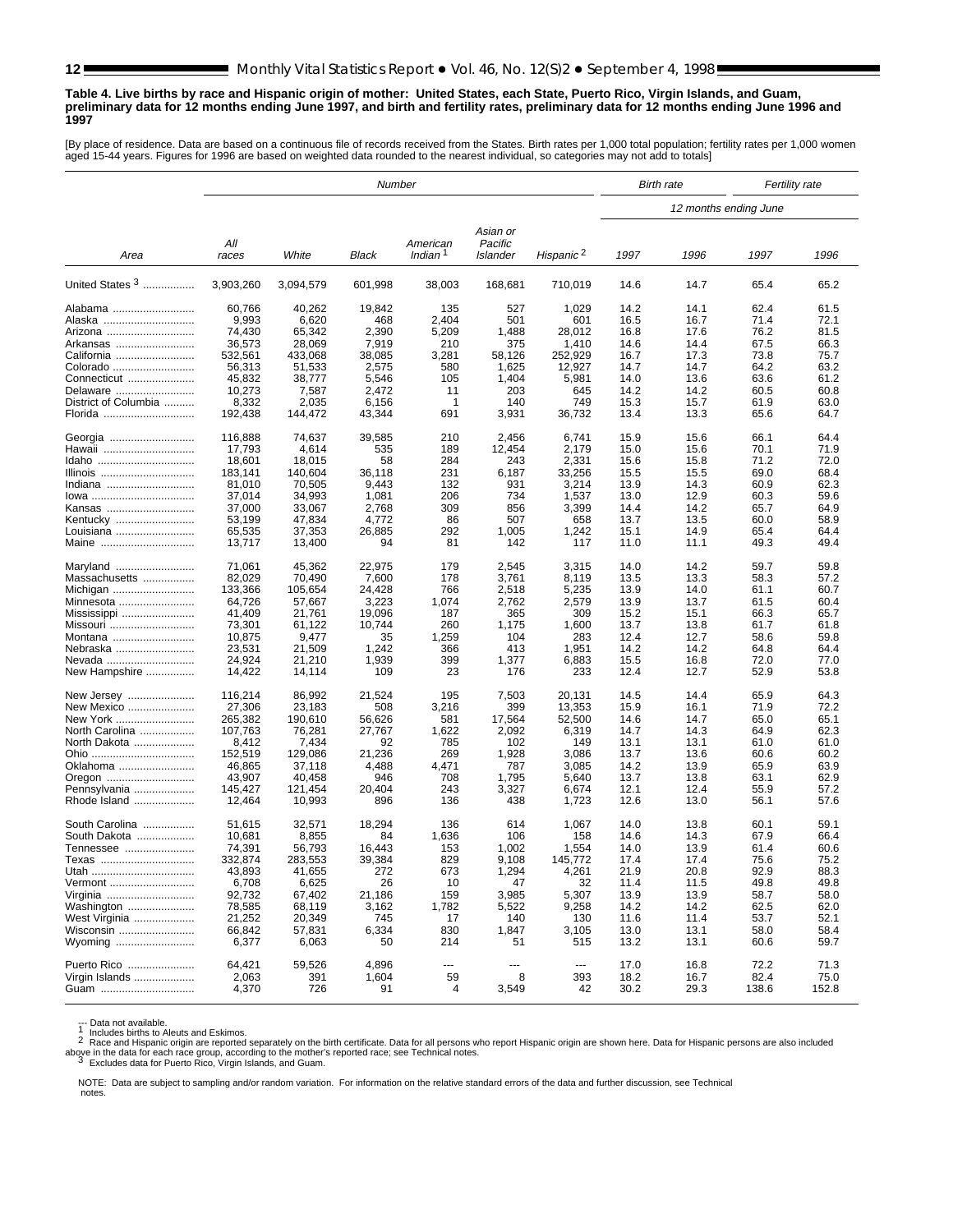#### <span id="page-12-0"></span>**Table 5. Percent of live births to mothers under 20 years of age by race and Hispanic origin of mother: United States, each State, Puerto Rico, Virgin Islands, and Guam, preliminary data for 12 months ending June 1996 and 1997**

[By place of residence. Data are based on a continuous file of records received from the States]

|                      | All races <sup>1</sup> |      |      | White | <b>Black</b>          |         | Hispanic <sup>2</sup> |                        |
|----------------------|------------------------|------|------|-------|-----------------------|---------|-----------------------|------------------------|
|                      |                        |      |      |       | 12 months ending June |         |                       |                        |
| Area                 | 1997                   | 1996 | 1997 | 1996  | 1997                  | 1996    | 1997                  | 1996                   |
| United States 3      | 12.8                   | 13.0 | 11.2 | 11.4  | 22.6                  | 23.0    | 17.2                  | 17.7                   |
| Alabama              | 18.0                   | 18.6 | 13.7 | 14.4  | 27.0                  | 27.5    | 14.5                  | 16.9                   |
| Alaska               | 10.9                   | 11.4 | 8.5  | 9.5   | 16.9                  | 14.8    | 12.0                  | 11.9                   |
| Arizona              | 14.8                   | 15.2 | 14.5 | 14.9  | 21.6                  | 20.9    | 20.4                  | 21.4                   |
| Arkansas             | 19.3                   | 20.0 | 16.3 | 17.0  | 30.4                  | 30.6    | 17.2                  | 18.4                   |
| California           | 11.8                   | 12.3 | 12.1 | 12.5  | 18.3                  | 18.7    | 15.7                  | 16.4                   |
| Colorado             | 12.0                   | 12.1 | 11.6 | 11.7  | 20.3                  | 19.8    | 21.9                  | 22.8                   |
| Connecticut          | 8.3                    | 8.4  | 7.1  | 7.1   | 18.5                  | 18.7    | 22.0                  | 23.3                   |
| Delaware             | 13.7                   | 13.0 | 9.4  | 9.2   | 27.8                  | 26.4    | 15.3                  | 21.4                   |
| District of Columbia | 16.4                   | 16.6 | 6.2  | 6.8   | 20.0                  | 20.0    | 12.4                  | 16.2                   |
| Florida              | 13.5                   | 13.4 | 11.0 | 10.9  | 22.3                  | 22.9    | 13.1                  | 13.0                   |
| Georgia              | 15.8                   | 16.2 | 12.2 | 12.5  | 23.4                  | 23.8    | 15.7                  | 16.0                   |
| Hawaii               | 10.9                   | 10.3 | 6.1  | 5.6   | 10.1                  | 9.6     | 19.0                  | 17.3                   |
| Idaho                | 13.0                   | 13.9 | 13.0 | 13.9  |                       | $\star$ | 19.1                  | 21.9                   |
| Illinois             | 12.6                   | 13.0 | 9.6  | 10.0  | 25.9                  | 26.3    | 16.2                  | 17.3                   |
| Indiana              | 14.3                   | 14.5 | 12.8 | 13.2  | 26.6                  | 26.8    | 18.0                  | 19.5                   |
| lowa                 | 11.0                   | 10.9 | 10.5 | 10.4  | 27.2                  | 29.1    | 17.6                  | 18.3                   |
| Kansas               | 12.9                   | 13.1 | 11.9 | 11.9  | 26.4                  | 27.6    | 19.2                  | 20.4                   |
| Kentucky             | 16.8                   | 17.1 | 15.9 | 16.2  | 27.1                  | 27.1    | 16.8                  | 18.4                   |
| Louisiana            | 18.8                   | 18.9 | 13.5 | 13.2  | 26.5                  | 27.5    | 14.0                  | 14.3                   |
| Maine                | 10.0                   | 9.8  | 10.0 | 9.7   |                       | $\star$ | $\ast$                |                        |
| Maryland             | 10.3                   | 10.2 | 6.9  | 6.9   | 18.1                  | 18.1    | 10.9                  | 11.3                   |
| Massachusetts        | 7.3                    | 7.3  | 6.6  | 6.6   | 15.2                  | 14.6    | 22.4                  | 21.5                   |
| Michigan             | 12.0                   | 12.3 | 9.7  | 9.8   | 22.5                  | 23.7    | 19.3                  | 21.3                   |
| Minnesota            | 8.8                    | 8.5  | 7.4  | 7.2   | 23.5                  | 23.1    | 19.2                  | 20.2                   |
| Mississippi          | 21.1                   | 21.7 | 14.3 | 14.9  | 29.0                  | 29.6    | 11.6                  | 13.3                   |
| Missouri             | 13.8                   | 14.3 | 12.0 | 12.3  | 25.2                  | 26.0    | 16.4                  | 18.5                   |
| Montana              | 12.1                   | 12.6 | 10.3 | 11.1  |                       |         | 23.3                  | 19.8                   |
| Nebraska             | 10.5                   | 10.2 | 9.5  | 9.1   | 26.2                  | 25.9    | 15.8                  | 17.5                   |
| Nevada               | 13.5                   | 13.1 | 12.6 | 12.5  | 26.1                  | 23.4    | 16.2                  | 16.8                   |
| New Hampshire        | 7.2                    | 7.7  | 7.2  | 7.6   |                       |         | 18.9                  | 17.8                   |
| New Jersey           | 7.9                    | 7.9  | 5.8  | 5.9   | 18.5                  | 18.8    | 14.9                  | 14.8                   |
| New Mexico           | 17.9                   | 18.1 | 18.0 | 18.0  | 22.3                  | 23.7    | 22.7                  | 23.4                   |
| New York             | 9.0                    | 9.3  | 7.6  | 8.0   | 15.4                  | 15.8    | 14.7                  | 15.3                   |
| North Carolina       | 14.7                   | 15.1 | 11.5 | 11.7  | 23.7                  | 24.0    | 18.0                  | 16.7                   |
| North Dakota         | 9.2                    | 9.8  | 7.8  | 8.5   |                       |         | 19.6                  | 17.1                   |
| Ohio                 | 13.4                   | 13.5 | 11.6 | 11.6  | 25.5                  | 25.2    | 21.8                  | 23.2                   |
| Oklahoma             | 16.9                   | 17.4 | 15.1 | 15.6  | 25.6                  | 26.7    | 19.4                  | 20.6                   |
| Oregon               | 12.7                   | 13.2 | 12.6 | 13.0  | 23.2                  | 24.4    | 19.1                  | 19.6                   |
| Pennsylvania         | 10.4                   | 10.7 | 8.5  | 8.7   | 23.0                  | 23.6    | 24.4                  | 25.9                   |
| Rhode Island         | 10.4                   | 10.4 | 9.4  | 9.2   | 19.6                  | 21.1    | 20.8                  | 19.4                   |
| South Carolina       | 16.8                   | 16.9 | 12.2 | 12.4  | 25.1                  | 25.2    | 15.6                  | 16.2                   |
| South Dakota         | 11.6                   | 11.3 | 9.5  | 9.2   |                       |         | 16.1                  | 19.5                   |
| Tennessee            | 16.6                   | 16.7 | 14.2 | 14.3  | 25.6                  | 25.9    | 16.3                  | 16.0                   |
| Texas                | 16.2                   | 16.4 | 15.6 | 15.8  | 23.7                  | 23.8    | 19.7                  | 20.1                   |
|                      | 10.6                   | 10.9 | 10.5 | 10.8  | 19.7                  | 22.3    | 19.8                  | 20.3                   |
| Vermont              | 8.3                    | 8.8  | 8.2  | 8.8   |                       |         |                       |                        |
| Virginia             | 11.0                   | 11.3 | 8.6  | 8.9   | 20.3                  | 20.6    | 11.6                  | 11.8                   |
| Washington           | 11.0                   | 11.5 | 10.7 | 11.2  | 18.7                  | 19.8    | 18.5                  | 19.0                   |
| West Virginia        | 16.6                   | 16.7 | 16.4 | 16.3  | 24.7                  | 28.9    |                       |                        |
| Wisconsin            | 10.4                   | 10.6 | 8.1  | 8.2   | 28.9                  | 29.1    | 21.1                  | 21.4                   |
| Wyoming              | 14.2                   | 14.8 | 13.9 | 14.5  |                       |         | 20.3                  | 24.1                   |
| Puerto Rico          | 20.8                   | 20.3 | 20.6 | 20.2  | 22.4                  | 21.4    | $\cdots$              | $\qquad \qquad \cdots$ |
| Virgin Islands       | 15.2                   | 16.6 | 15.6 | 19.7  | 15.5                  | 16.3    | 16.5                  | 23.8                   |
| Guam                 | 15.0                   | 14.6 | 12.1 | 11.3  |                       |         |                       |                        |

\* Figure does not meet standards of reliability or precision.<br>--- Data not available.<br>-1 Includes races other than white and black.

--- Data not available.<br>1 Includes races other than white and black.<br>2 Race and Hispanic origin are reported separately on the birth certificate. Data for all persons who report Hispanic origin are shown here. Data for His included above in the data for each race group, according to the mother's reported race; see Technical notes.<br><sup>3</sup> Excludes data for Puerto Rico, Virgin Islands, and Guam.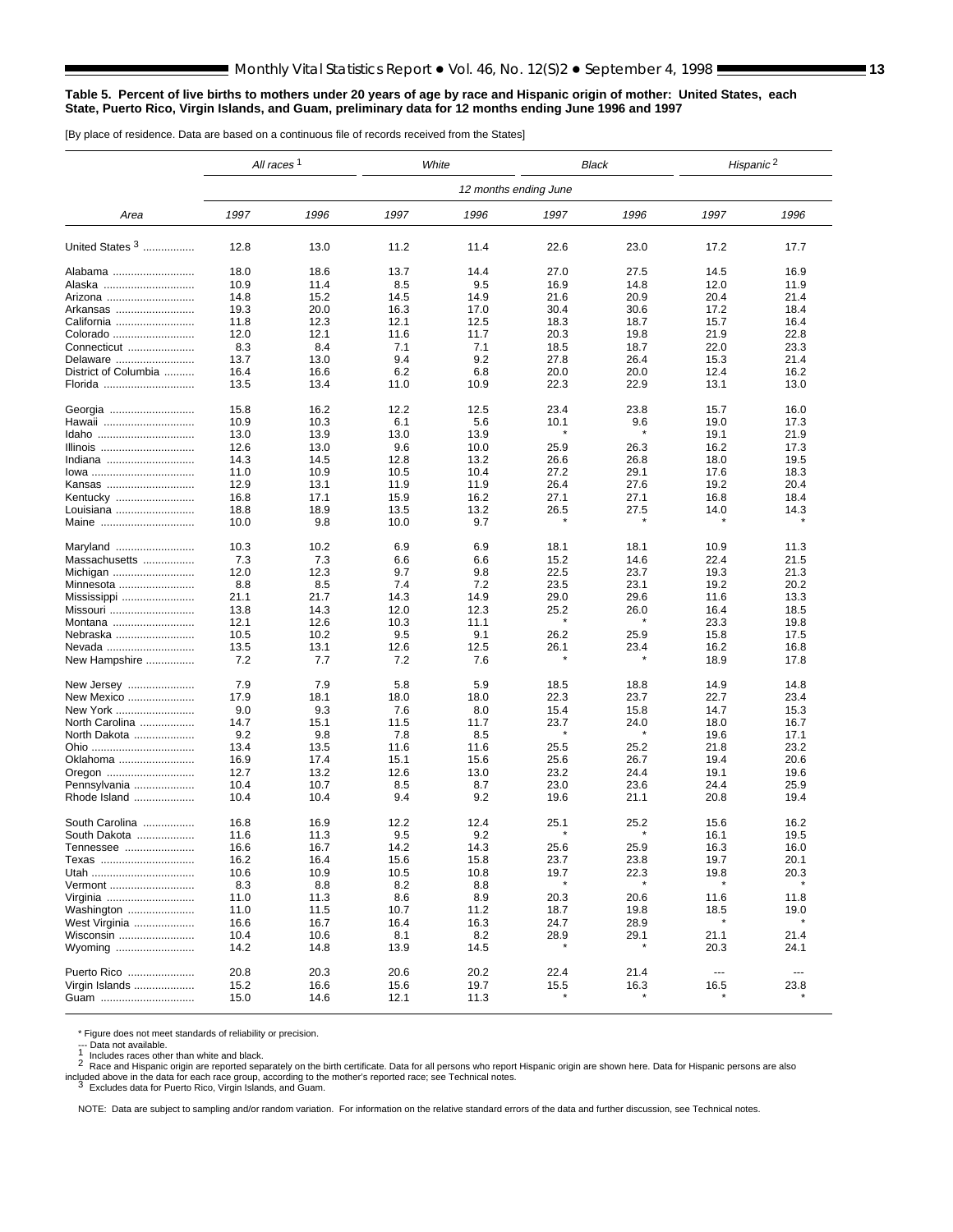#### <span id="page-13-0"></span>**Table 6. Percent of live births to unmarried mothers by race and Hispanic origin of mother: United States, each State, Puerto Rico, Virgin Islands, and Guam, preliminary data for 12 months ending June 1996 and 1997**

[By place of residence. Data are based on a continuous file of records received from the States]

|                      | All races <sup>1</sup> |      |      | White                 |      | Black |               | Hispanic <sup>2</sup> |
|----------------------|------------------------|------|------|-----------------------|------|-------|---------------|-----------------------|
|                      |                        |      |      | 12 months ending June |      |       |               |                       |
| Area                 | 1997                   | 1996 | 1997 | 1996                  | 1997 | 1996  | 1997          | 1996                  |
| United States 3      | 32.5                   | 32.3 | 25.8 | 25.6                  | 69.7 | 69.8  | 41.0          | 41.0                  |
| Alabama              | 33.7                   | 34.2 | 16.6 | 16.7                  | 69.1 | 70.4  | 23.3          | 26.0                  |
| Alaska               | 30.5                   | 30.5 | 21.6 | 21.9                  | 42.9 | 38.8  | 29.1          | 29.4                  |
| Arizona              | 38.5                   | 38.9 | 35.6 | 36.1                  | 65.6 | 63.2  | 49.4          | 50.8                  |
| Arkansas             | 33.9                   | 33.4 | 22.7 | 22.0                  | 74.2 | 73.9  | 34.5          | 31.3                  |
| California           | 31.9                   | 32.0 | 31.6 | 31.8                  | 61.0 | 61.5  | 38.8          | 38.6                  |
| Colorado             | 25.0                   | 25.0 | 23.6 | 23.3                  | 56.4 | 56.2  | 40.3          | 41.5                  |
| Connecticut          | 32.1                   | 31.0 | 26.4 | 25.3                  | 70.1 | 70.4  | 65.3          | 64.5                  |
| Delaware             | 36.4                   | 34.7 | 25.3 | 23.8                  | 72.7 | 72.8  | 50.2          | 55.9                  |
| District of Columbia | 65.0                   | 65.9 | 26.9 | 25.0                  | 78.5 | 79.6  | 56.7          | 52.3                  |
| Florida              | 36.1                   | 35.7 | 27.2 | 26.6                  | 67.6 | 68.2  | 34.5          | 34.3                  |
| Georgia              | 35.3                   | 35.2 | 19.1 | 19.1                  | 67.4 | 66.9  | 27.3          | 26.2                  |
| Hawaii               | 30.1                   | 29.3 | 16.8 | 16.7                  | 23.7 | 19.7  | 44.6          | 43.8                  |
| Idaho                | 20.8                   | 20.8 | 20.3 | 20.2                  | 39.7 | 38.6  | 27.5          | 28.0                  |
| Illinois             | 33.6                   | 33.7 | 23.5 | 23.3                  | 77.4 | 78.1  | 39.2          | 39.5                  |
| Indiana              | 33.0                   | 32.1 | 27.5 | 27.0                  | 76.3 | 77.2  | 41.5          | 42.5                  |
| lowa                 | 26.2                   | 25.6 | 24.6 | 24.4                  | 73.6 | 70.2  | 38.1          | 39.0                  |
| Kansas               | 27.2                   | 26.2 | 23.7 | 22.7                  | 69.7 | 67.7  | 37.9          | 38.1                  |
| Kentucky             | 29.5                   | 29.4 | 25.3 | 24.9                  | 72.0 | 74.3  | 29.3          | 29.4                  |
| Louisiana            | 43.9                   | 42.4 | 23.3 | 22.0                  | 73.6 | 72.4  | 30.9          | 29.3                  |
| Maine                | 29.5                   | 28.6 | 29.3 | 28.3                  | 45.7 | 51.3  | 35.1          | 27.0                  |
| Maryland             | 33.7                   | 33.2 | 20.6 | 20.1                  | 62.4 | 62.9  | 37.3          | 36.8                  |
| Massachusetts        | 25.6                   | 25.3 | 22.3 | 21.9                  | 59.4 | 59.4  | 60.1          | 59.5                  |
| Michigan             | 33.7                   | 34.1 | 24.4 | 24.7                  | 75.9 | 77.5  | 41.7          | 42.5                  |
| Minnesota            | 24.7                   | 24.4 | 21.3 | 21.1                  | 66.9 | 69.4  | 45.9          | 46.8                  |
| Mississippi          | 45.2                   | 45.1 | 19.1 | 18.9                  | 75.4 | 75.2  | 31.7          | 26.9                  |
| Missouri             | 32.9                   | 32.7 | 25.2 | 24.6                  | 77.5 | 78.3  | 37.2          | 36.4                  |
| Montana              | 28.2                   | 26.8 | 23.0 | 22.1                  |      | 46.7  | 34.3          | 31.6                  |
| Nebraska             | 25.3                   | 24.2 | 22.1 | 20.9                  | 70.9 | 71.9  | 39.5          | 39.5                  |
| Nevada               | 39.8                   | 41.9 | 36.7 | 38.9                  | 73.1 | 75.7  | 49.6          | 54.4                  |
| New Hampshire        | 23.0                   | 23.1 | 23.0 | 23.1                  | 44.0 | 42.5  | 41.2          | 37.1                  |
| New Jersey           | 28.5                   | 27.4 | 20.8 | 20.0                  | 66.7 | 65.8  | 49.7          | 48.1                  |
| New Mexico           | 42.5                   | 42.5 | 38.6 | 38.3                  | 59.2 | 59.5  | 49.2          | 49.7                  |
| New York             | 39.7                   | 38.4 | 30.8 | 30.6                  | 71.3 | 70.3  | 62.9          | 62.2                  |
| North Carolina       | 32.0                   | 31.8 | 19.2 | 18.7                  | 67.2 | 67.0  | 37.5          | 34.3                  |
| North Dakota         | 25.6                   | 24.4 | 21.0 | 20.0                  | 24.2 | 28.8  | 28.4          | 26.7                  |
| Ohio                 | 33.2                   | 33.1 | 26.4 | 25.8                  | 76.4 | 76.9  | 47.0          | 50.2                  |
| Oklahoma             | 31.2                   | 30.9 | 25.2 | 24.7                  | 69.1 | 69.8  | 32.8          | 33.2                  |
| Oregon               | 29.2                   | 29.3 | 28.1 | 28.5                  | 69.8 | 67.3  | 37.6          | 36.1                  |
| Pennsylvania         | 32.5                   | 32.3 | 25.3 | 25.1                  | 78.3 | 78.0  | 63.1          | 62.3                  |
| Rhode Island         | 32.7                   | 32.5 | 29.2 | 29.0                  | 69.0 | 68.0  | 57.1          | 59.3                  |
| South Carolina       | 37.8                   | 36.9 | 20.3 | 19.9                  | 69.7 | 68.1  | 29.8          | 29.6                  |
| South Dakota         | 30.0                   | 29.3 | 21.8 | 21.4                  | 34.9 | 24.5  | 32.9          | 43.8                  |
| Tennessee            | 33.8                   | 32.9 | 22.5 | 21.9                  | 73.7 | 73.0  | 31.9          | 28.7                  |
| Texas                | 30.6                   | 30.2 | 26.7 | 26.3                  | 63.3 | 63.0  | 33.8          | 33.6                  |
| Utah                 | 16.4                   | 16.1 | 15.6 | 15.2                  | 54.4 | 47.2  | 36.1          | 37.1                  |
| Vermont              | 25.3                   | 25.9 | 25.3 | 25.8                  |      |       |               |                       |
| Virginia             | 29.2                   | 29.1 | 19.5 | 19.4                  | 63.8 | 63.6  | 37.4          | 37.3                  |
| Washington           | 27.1                   | 27.2 | 25.5 | 25.6                  | 55.7 | 55.3  | 37.2          | 37.3                  |
| West Virginia        | 31.2                   | 30.9 | 29.8 | 29.2                  | 74.9 | 76.0  | 28.4          |                       |
| Wisconsin            | 27.6                   | 27.5 | 21.4 | 21.3                  | 82.9 | 82.3  | 44.8          | 45.2                  |
| Wyoming              | 27.1                   | 26.1 | 25.9 | 24.7                  | 42.9 | 41.0  | 41.3          | 41.2                  |
| Puerto Rico          | 45.0                   | 43.4 | 43.6 | 42.0                  | 62.0 | 60.5  | $\sim$ $\sim$ | $\sim$                |
| Virgin Islands       | 64.7                   | 62.3 | 50.2 | 49.6                  | 70.5 | 66.7  | 59.8          | 56.8                  |
| Guam                 | 49.2                   | 46.5 | 35.6 | 27.0                  | 34.4 |       |               |                       |

\* Figure does not meet standards of reliability or precision.<br>--- Data not available.<br>1 Includes races other than white and black.

--- Data not available.<br>1 Includes races other than white and black.<br>2 Race and Hispanic origin are reported separately on the birth certificate. Data for all persons who report Hispanic origin are shown here. Data for His included above in the data for each race group, according to the mother's reported race; see Technical notes.<br><sup>3</sup> Excludes data for Puerto Rico, Virgin Islands, and Guam.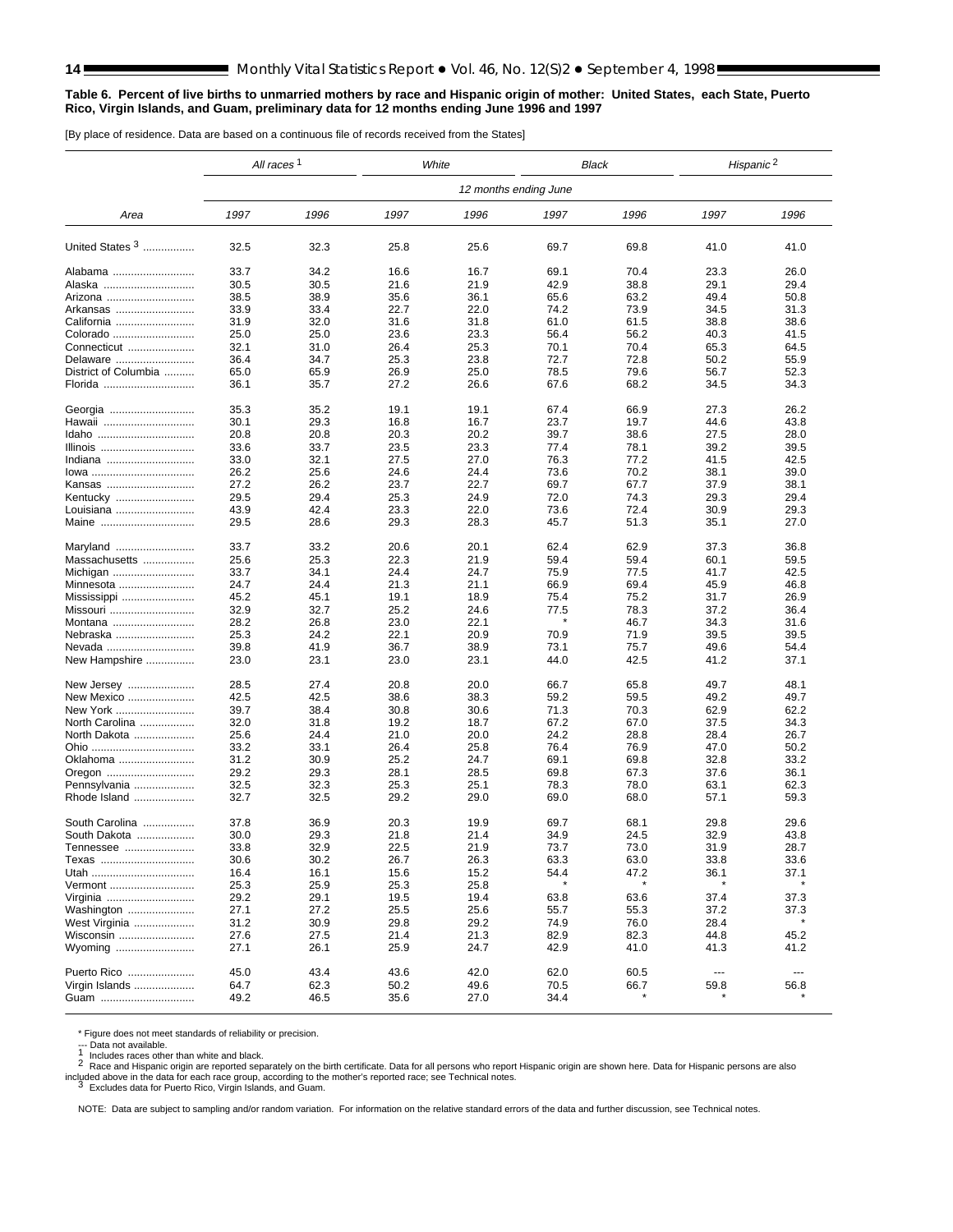#### <span id="page-14-0"></span>**Table 7. Percent low birthweight by race and Hispanic origin of mother: United States, each State, Puerto Rico, Virgin Islands, and Guam, preliminary data for 12 months ending June 1996 and 1997**

[By place of residence. Data are based on a continuous file of records received from the States. Low birthweight is less than 2,500 grams]

|                      | All races <sup>1</sup> |      |      | White | <b>Black</b>          |      | Hispanic <sup>2</sup> |         |
|----------------------|------------------------|------|------|-------|-----------------------|------|-----------------------|---------|
|                      |                        |      |      |       | 12 months ending June |      |                       |         |
| Area                 | 1997                   | 1996 | 1997 | 1996  | 1997                  | 1996 | 1997                  | 1996    |
| United States 3      | 7.5                    | 7.3  | 6.4  | 6.3   | 13.0                  | 13.0 | 6.3                   | 6.3     |
| Alabama              | 9.2                    | 9.3  | 7.3  | 7.2   | 13.1                  | 13.6 | 6.7                   | 5.6     |
| Alaska               | 5.8                    | 5.1  | 5.3  | 4.8   | 12.2                  | 12.6 | 6.5                   | 5.1     |
| Arizona              | 6.7                    | 6.7  | 6.6  | 6.5   | 12.3                  | 12.7 | 6.4                   | 6.5     |
| Arkansas             | 8.4                    | 8.5  | 7.0  | 7.1   | 13.3                  | 13.6 | 6.1                   | 6.6     |
| California           | 6.1                    | 6.1  | 5.5  | 5.5   | 11.9                  | 12.0 | 5.5                   | 5.5     |
| Colorado             | 8.7                    | 8.7  | 8.4  | 8.4   | 14.2                  | 15.3 | 8.9                   | 8.6     |
| Connecticut          | 7.4                    | 7.1  | 6.6  | 6.3   | 12.8                  | 12.6 | 8.9                   | 8.8     |
| Delaware             | 8.9                    | 8.5  | 7.2  | 7.0   | 14.2                  | 13.8 | 7.2                   | 8.3     |
| District of Columbia | 14.2                   | 13.5 | 6.5  | 5.8   | 16.9                  | 16.0 | 7.6                   | 7.5     |
| Florida              | 7.9                    | 7.8  | 6.7  | 6.5   | 12.2                  | 12.2 | 6.6                   | 6.3     |
| Georgia              | 8.7                    | 8.6  | 6.5  | 6.5   | 12.8                  | 12.8 | 5.4                   | 5.7     |
| Hawaii               | 7.2                    | 7.1  | 4.9  | 5.1   | 9.8                   | 10.9 | 6.5                   | 6.3     |
| Idaho                | 6.0                    | 6.1  | 5.9  | 6.0   |                       |      | 6.6                   | 7.0     |
| Illinois             | 7.9                    | 7.9  | 6.3  | 6.2   | 14.3                  | 14.6 | 5.8                   | 6.0     |
| Indiana              | 7.9                    | 7.6  | 7.2  | 6.9   | 13.8                  | 13.6 | 7.4                   | 6.3     |
| lowa                 | 6.5                    | 6.2  | 6.2  | 6.0   | 12.3                  | 12.6 | 6.6                   | 7.3     |
| Kansas               | 7.0                    | 6.6  | 6.5  | 6.0   | 13.1                  | 12.6 | 5.8                   | 5.8     |
| Kentucky             | 7.9                    | 7.7  | 7.4  | 7.2   | 12.6                  | 12.5 | 7.6                   | 6.1     |
| Louisiana            | 10.0                   | 9.7  | 6.9  | 6.8   | 14.4                  | 14.0 | 5.3                   | 6.6     |
| Maine                | 5.8                    | 6.0  | 5.7  | 5.9   |                       |      | $\star$               |         |
| Maryland             | 8.9                    | 8.4  | 6.5  | 6.1   | 13.7                  | 13.2 | 6.8                   | 5.3     |
| Massachusetts        | 6.7                    | 6.4  | 6.3  | 5.9   | 10.3                  | 10.7 | 8.3                   | 7.9     |
| Michigan             | 7.7                    | 7.6  | 6.5  | 6.2   | 13.4                  | 13.8 | 6.8                   | 6.6     |
| Minnesota            | 5.9                    | 5.8  | 5.5  | 5.5   | 11.9                  | 11.1 | 6.8                   | 6.1     |
| Mississippi          | 9.8                    | 10.0 | 7.2  | 7.5   | 12.9                  | 12.9 | 6.5                   |         |
| Missouri             | 7.6                    | 7.5  | 6.6  | 6.4   | 13.1                  | 13.8 | 6.5                   | 6.5     |
| Montana              | 6.1                    | 6.4  | 6.1  | 6.3   |                       |      | 7.8                   | 8.0     |
| Nebraska             | 6.8                    | 6.3  | 6.5  | 6.1   | 11.0                  | 11.0 | 6.0                   | 6.1     |
| Nevada               | 7.6                    | 7.5  | 6.9  | 6.9   | 14.4                  | 13.4 | 6.0                   | 6.3     |
| New Hampshire        | 5.2                    | 5.1  | 5.2  | 5.0   |                       |      |                       |         |
| New Jersey           | 7.9                    | 7.5  | 6.5  | 6.2   | 13.8                  | 12.9 | 7.3                   | 7.1     |
| New Mexico           | 7.4                    | 7.6  | 7.3  | 7.7   | 13.6                  | 10.1 | 7.4                   | 7.9     |
| New York             | 7.8                    | 7.6  | 6.6  | 6.4   | 11.7                  | 12.3 | 7.5                   | 7.6     |
| North Carolina       | 8.9                    | 8.7  | 7.0  | 6.8   | 14.0                  | 13.7 | 6.3                   | 5.8     |
| North Dakota         | 6.2                    | 5.6  | 6.1  | 5.5   |                       |      |                       |         |
| Ohio                 | 7.5                    | 7.5  | 6.6  | 6.5   | 12.9                  | 13.5 | 6.6                   | 7.3     |
| Oklahoma             | 7.4                    | 7.1  | 6.9  | 6.6   | 13.1                  | 12.5 | 6.4                   | 6.6     |
| Oregon               | 5.3                    | 5.4  | 5.2  | 5.3   | 10.2                  | 11.0 | 5.5                   | 6.0     |
| Pennsylvania         | 7.4                    | 7.5  | 6.4  | 6.4   | 14.0                  | 14.1 | 8.7                   | 9.4     |
| Rhode Island         | 7.0                    | 7.1  | 6.6  | 6.7   | 12.0                  | 12.2 | 7.5                   | 7.8     |
| South Carolina       | 9.0                    | 9.2  | 6.7  | 6.9   | 13.1                  | 13.3 | 6.5                   | 6.2     |
| South Dakota         | 5.3                    | 5.8  | 5.3  | 5.8   |                       |      |                       |         |
| Tennessee            | 8.9                    | 8.6  | 7.4  | 7.3   | 14.2                  | 13.4 | 6.2                   | 7.5     |
| Texas                | 7.2                    | 7.1  | 6.5  | 6.4   | 12.3                  | 12.1 | 6.5                   | 6.5     |
|                      | 6.7                    | 6.3  | 6.6  | 6.3   | 15.6                  | 9.1  | 7.7                   | 8.1     |
| Vermont              | 5.8                    | 6.3  | 5.8  | 6.3   |                       |      |                       |         |
| Virginia             | 7.7                    | 7.7  | 6.2  | 6.1   | 12.4                  | 12.6 | 6.7                   | 6.3     |
| Washington           | 5.6                    | 5.4  | 5.3  | 5.1   | 10.4                  | 11.3 | 5.4                   | 5.2     |
| West Virginia        | 8.2                    | 8.1  | 8.1  | 7.9   | 11.8                  | 13.6 |                       |         |
| Wisconsin            | 6.4                    | 6.1  | 5.7  | 5.3   | 12.9                  | 13.3 | 6.8                   | 6.5     |
| Wyoming              | 8.6                    | 8.1  | 8.6  | 8.0   |                       |      | 9.0                   | 8.2     |
| Puerto Rico          | 10.5                   | 10.3 | 10.5 | 10.3  | 10.5                  | 10.2 | $\star$               |         |
| Virgin Islands       | 7.5                    | 8.8  |      | 9.0   | 8.5                   | 8.8  |                       |         |
| Guam                 | 6.9                    | 7.6  | 5.4  | 5.3   |                       |      | $\star$               | $\star$ |

\* Figure does not meet standards of reliability or precision.<br>--- Data not available.<br>1 Includes races other than white and black.

--- Data not available.<br>1 Includes races other than white and black.<br>2 Race and Hispanic origin are reported separately on the birth certificate. Data for all persons who report Hispanic origin are shown here. Data for His included above in the data for each race group, according to the mother's reported race; see Technical notes.<br><sup>3</sup> Excludes data for Puerto Rico, Virgin Islands, and Guam.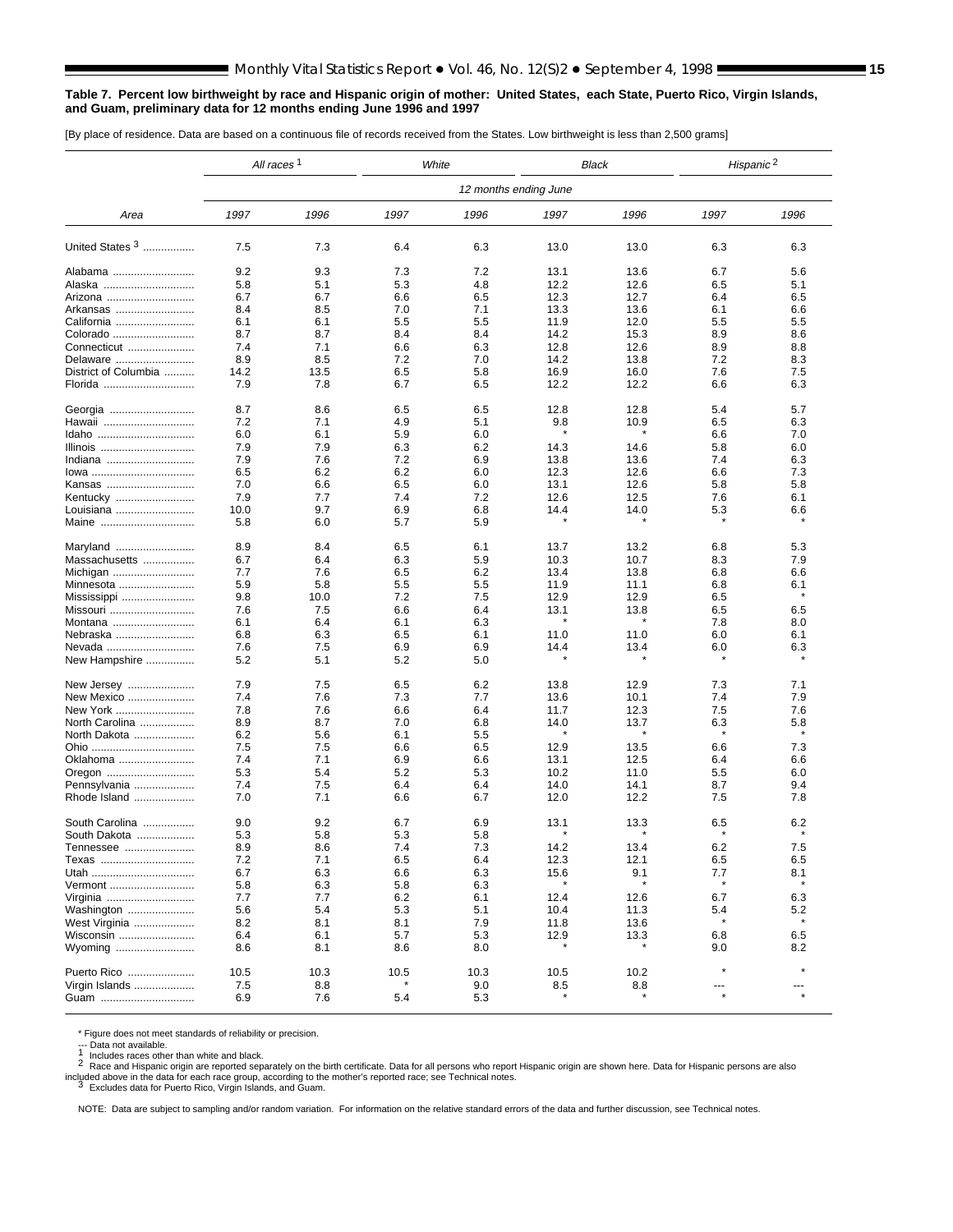#### <span id="page-15-0"></span>**Table 8. Percent of live births by cesarean delivery by race and Hispanic origin of mother: United States, each State, Puerto Rico, Virgin Islands, and Guam, preliminary data for 12 months ending June 1996 and 1997**

[By place of residence. Data are based on a continuous file of records received from the States]

|                      | All races <sup>1</sup> |      |      | White | Black |                 | Hispanic <sup>2</sup> |        |
|----------------------|------------------------|------|------|-------|-------|-----------------|-----------------------|--------|
|                      | 12 months ending June  |      |      |       |       |                 |                       |        |
| Area                 | 1997                   | 1996 | 1997 | 1996  | 1997  | 1996            | 1997                  | 1996   |
| United States 3      | 20.7                   | 20.7 | 20.7 | 20.6  | 21.8  | 21.7            | 20.1                  | 20.0   |
| Alabama              | 23.7                   | 23.2 | 24.1 | 23.7  | 23.0  | 22.3            | 21.4                  | 21.2   |
| Alaska               | 17.6                   | 15.1 | 20.1 | 17.4  | 22.0  | 19.4            | 21.4                  | 18.8   |
| Arizona              | 16.4                   | 16.2 | 16.5 | 16.3  | 19.9  | 17.3            | 15.4                  | 14.9   |
| Arkansas             | 24.7                   | 25.4 | 24.4 | 25.4  | 26.4  | 25.6            | 21.5                  | 22.0   |
| California           | 20.8                   | 20.5 | 20.8 | 20.4  | 22.9  | 23.0            | 20.1                  | 19.6   |
| Colorado             | 15.3                   | 14.7 | 15.2 | 14.6  | 17.1  | 17.4            | 14.2                  | 14.1   |
| Connecticut          | 19.9                   | 19.6 | 19.9 | 19.5  | 20.2  | 20.5            | 18.2                  | 17.5   |
| Delaware             | 21.1                   | 20.9 | 21.3 | 21.2  | 20.9  | 20.5            | 17.3                  | 17.4   |
| District of Columbia | 21.6                   | 20.8 | 20.1 | 18.4  | 22.4  | 21.6            | 15.8                  | 11.9   |
| Florida              | 21.8                   | 21.6 | 22.2 | 22.2  | 20.6  | 20.0            | 24.3                  | 23.9   |
| Georgia              | 20.8                   | 20.9 | 20.6 | 20.7  | 21.5  | 21.5            | 16.1                  | 16.1   |
| Hawaii               | 17.1                   | 18.1 | 20.0 | 18.9  | 23.0  | 21.8            | 18.5                  | 17.7   |
| Idaho                | 16.4                   | 15.7 | 16.3 | 15.5  |       | 24.4            | 18.4                  | 14.5   |
| Illinois             | 19.3                   | 19.6 | 19.2 | 19.6  | 19.4  | 19.5            | 16.5                  | 17.3   |
| Indiana              | 20.1                   | 20.6 | 20.0 | 20.6  | 20.7  | 20.9            | 21.0                  | 23.9   |
| lowa                 | 18.8                   | 18.7 | 19.0 | 18.7  | 17.1  | 20.5            | 17.5                  | 16.8   |
| Kansas               | 18.8                   | 19.4 | 18.9 | 19.5  | 18.5  | 18.9            | 16.7                  | 18.6   |
| Kentucky             | 21.7                   | 21.7 | 21.7 | 21.8  | 21.8  | 20.9            | 16.2                  | 21.7   |
| Louisiana            | 26.0                   | 26.6 | 27.4 | 28.0  | 24.3  | 25.1<br>$\star$ | 24.2                  | 25.5   |
| Maine                | 21.2                   | 21.1 | 21.2 | 21.2  | 22.6  |                 | 24.8                  | 23.0   |
| Maryland             | 21.3                   | 21.7 | 20.8 | 21.2  | 22.4  | 22.9            | 17.2                  | 17.9   |
| Massachusetts        | 19.6                   | 20.1 | 19.8 | 20.3  | 20.5  | 19.9            | 17.1                  | 17.2   |
| Michigan             | 20.2                   | 20.1 | 20.5 | 20.4  | 19.0  | 19.1            | 19.8                  | 18.4   |
| Minnesota            | 17.1                   | 16.5 | 17.5 | 16.8  | 16.1  | 16.8            | 16.7                  | 16.6   |
| Mississippi          | 26.7                   | 26.1 | 28.0 | 27.6  | 25.3  | 24.5            | 23.6                  | 24.6   |
| Missouri             | 20.0                   | 20.5 | 20.4 | 20.9  | 17.8  | 19.0            | 18.7                  | 18.6   |
| Montana              | 19.3                   | 18.8 | 19.0 | 18.7  |       |                 | 18.9                  | 20.9   |
| Nebraska             | 20.2                   | 19.2 | 20.3 | 19.4  | 19.0  | 17.5            | 19.6                  | 18.4   |
| Nevada               | 19.1                   | 19.4 | 18.6 | 19.3  | 22.5  | 21.0            | 15.5                  | 16.2   |
| New Hampshire        | 19.9                   | 20.3 | 19.9 | 20.3  | 20.6  | 21.7            | 18.0                  | 22.8   |
| New Jersey           | 24.5                   | 23.3 | 24.7 | 23.3  | 24.0  | 23.4            | 25.3                  | 23.5   |
| New Mexico           | 17.0                   | 17.6 | 17.5 | 18.2  | 22.9  | 22.0            | 17.2                  | 17.6   |
| New York             | 23.0                   | 22.7 | 23.1 | 22.8  | 23.2  | 22.8            | 22.3                  | 21.3   |
| North Carolina       | 21.1                   | 21.3 | 21.2 | 21.3  | 21.4  | 21.6            | 16.1                  | 16.5   |
| North Dakota         | 18.6                   | 18.9 | 18.1 | 18.3  |       |                 | 18.9                  | 23.3   |
| Ohio                 | 19.1                   | 19.1 | 19.3 | 19.1  | 18.3  | 19.1            | 19.4                  | 18.9   |
| Oklahoma             | 22.3                   | 22.4 | 22.0 | 22.3  | 23.9  | 23.2            | 20.1                  | 23.4   |
| Oregon               | 16.7                   | 17.3 | 16.7 | 17.3  | 20.6  | 19.6            | 15.1                  | 15.8   |
| Pennsylvania         | 19.3                   | 19.5 | 19.5 | 19.7  | 18.8  | 18.9            | 17.2                  | 17.1   |
| Rhode Island         | 17.6                   | 17.9 | 17.7 | 18.2  | 19.9  | 17.9            | 16.0                  | 17.5   |
| South Carolina       | 22.6                   | 22.5 | 22.6 | 23.0  | 22.7  | 21.8            | 20.2                  | 22.8   |
| South Dakota         | 20.2                   | 20.6 | 20.5 | 20.9  | 24.1  | 21.3            | 21.3                  | 28.9   |
| Tennessee            | 21.9                   | 21.2 | 22.1 | 21.5  | 21.5  | 20.9            | 21.0                  | 21.5   |
| Texas                | 23.2                   | 23.4 | 23.1 | 23.3  | 24.6  | 24.5            | 22.3                  | 22.8   |
| Utah                 | 16.0                   | 15.8 | 16.0 | 15.8  | 22.4  | 22.0            | 17.7                  | 16.6   |
| Vermont              | 16.0                   | 16.2 | 15.9 | 16.2  |       |                 |                       |        |
| Virginia             | 21.3                   | 21.1 | 20.9 | 20.7  | 22.4  | 22.8            | 19.0                  | 18.0   |
| Washington           | 16.5                   | 17.1 | 16.3 | 16.9  | 19.9  | 22.3            | 16.3                  | 17.4   |
| West Virginia        | 23.8                   | 23.1 | 23.7 | 23.1  | 27.0  | 25.9            | 20.4                  |        |
| Wisconsin            | 15.4                   | 15.6 | 15.9 | 16.2  | 12.8  | 12.1            | 13.8                  | 14.7   |
| Wyoming              | 18.9                   | 18.0 | 19.0 | 18.0  |       |                 | 17.8                  | 20.0   |
| Puerto Rico          | 32.4                   | 30.7 | 33.0 | 31.2  | 25.3  | 24.5            | $\sim$ $\sim$         | $\sim$ |
| Virgin Islands       | 23.5                   | 21.1 | 26.9 | 26.9  | 22.9  | 19.8            | 25.9                  | 23.2   |
| Guam                 | 14.9                   | 15.1 | 14.6 | 15.6  |       |                 |                       |        |

\* Figure does not meet standards of reliability or precision.<br>--- Data not available.<br>1 Includes races other than white and black.

--- Data not available.<br>1 Includes races other than white and black.<br>2 Race and Hispanic origin are reported separately on the birth certificate. Data for all persons who report Hispanic origin are shown here. Data for His included above in the data for each race group, according to the mother's reported race; see Technical notes.<br><sup>3</sup> Excludes data for Puerto Rico, Virgin Islands, and Guam.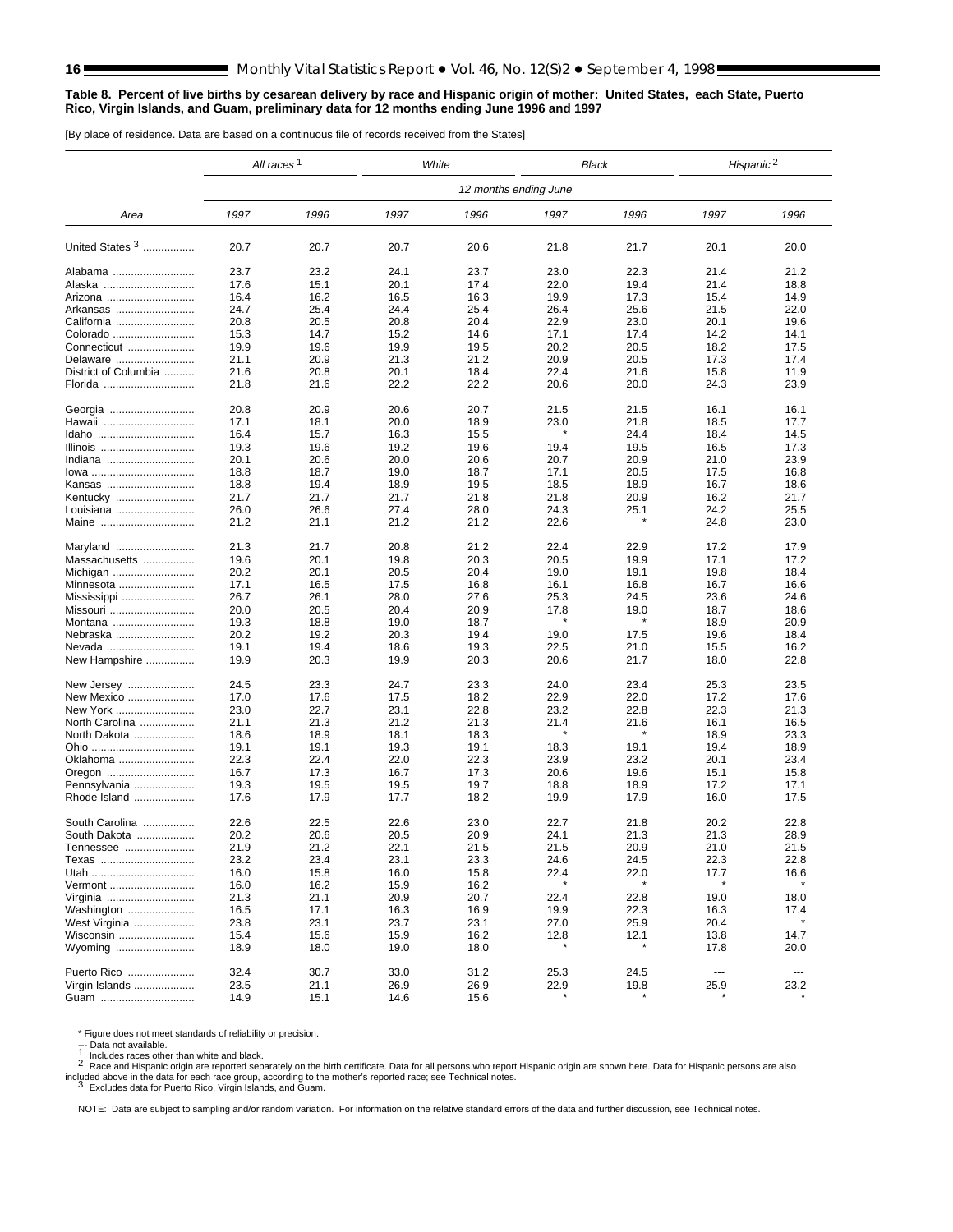#### <span id="page-16-0"></span>**Table 9. Percent of mothers receiving prenatal care in first trimester of pregnancy by race and Hispanic origin of mother: United States, each State, Puerto Rico, Virgin Islands, and Guam, preliminary data for 12 months ending June 1996 and 1997**

[By place of residence. Data are based on a continuous file of records received from the States]

|                      | All races <sup>1</sup> |      |      | White                 | Black |      | Hispanic <sup>2</sup>    |          |
|----------------------|------------------------|------|------|-----------------------|-------|------|--------------------------|----------|
|                      |                        |      |      | 12 months ending June |       |      |                          |          |
| Area                 | 1997                   | 1996 | 1997 | 1996                  | 1997  | 1996 | 1997                     | 1996     |
| United States 3      | 82.3                   | 81.5 | 84.5 | 83.7                  | 71.8  | 70.9 | 73.1                     | 71.2     |
| Alabama              | 82.0                   | 81.8 | 87.9 | 88.1                  | 69.9  | 68.9 | 61.5                     | 62.8     |
| Alaska               | 80.5                   | 81.9 | 82.7 | 84.8                  | 81.2  | 82.2 | 76.6                     | 78.9     |
| Arizona              | 75.2                   | 72.3 | 76.4 | 73.3                  | 70.4  | 69.7 | 64.5                     | 60.8     |
| Arkansas             | 75.0                   | 75.6 | 79.1 | 79.5                  | 60.7  | 62.0 | 57.3                     | 57.5     |
| California           | 81.4                   | 79.2 | 81.4 | 79.1                  | 79.0  | 77.4 | 76.8                     | 73.8     |
| Colorado             | 82.4                   | 80.9 | 82.8 | 81.5                  | 76.8  | 74.2 | 68.6                     | 66.1     |
| Connecticut          | 88.6                   | 87.8 | 90.2 | 89.5                  | 78.6  | 76.3 | 78.5                     | 75.1     |
| Delaware             | 83.4                   | 84.8 | 86.9 | 88.1                  | 72.0  | 74.4 | 68.6                     | 67.7     |
| District of Columbia | 65.6                   | 62.1 | 79.3 | 77.3                  | 60.9  | 57.1 | 61.2                     | 60.5     |
| Florida              | 83.7                   | 82.7 | 86.9 | 86.0                  | 72.8  | 71.6 | 81.0                     | 80.0     |
| Georgia              | 85.6                   | 84.6 | 89.4 | 88.9                  | 78.3  | 76.6 | 74.4                     | 72.7     |
| Hawaii               | 82.7                   | 84.1 | 88.7 | 89.1                  | 85.8  | 91.8 | 82.4                     | 81.4     |
| Idaho                | 78.0                   | 80.0 | 78.4 | 80.2                  | 69.2  | 81.3 | 60.4                     | 61.7     |
| Illinois             | 82.1                   | 81.0 | 85.2 | 84.3                  | 69.4  | 68.1 | 72.3                     | 70.4     |
| Indiana              | 79.8                   | 80.5 | 81.8 | 82.2                  | 65.1  | 65.5 | 65.1                     | 65.4     |
| lowa                 | 87.5                   | 86.9 | 88.2 | 87.4                  | 74.0  | 74.1 | 70.6                     | 70.9     |
| Kansas               | 85.6                   | 85.4 | 86.5 | 86.5                  | 77.1  | 74.4 | 64.6                     | 63.8     |
| Kentucky             | 85.2                   | 84.4 | 86.2 | 85.6                  | 74.9  | 73.0 | 73.2                     | 75.2     |
| Louisiana            | 81.0                   | 80.9 | 88.6 | 88.6                  | 70.5  | 69.9 | 82.9                     | 79.6     |
| Maine                | 89.3                   | 89.2 | 89.6 | 89.5                  | 79.4  | 78.5 | 76.5                     | 73.6     |
| Maryland             | 88.8                   | 88.2 | 92.8 | 92.3                  | 79.5  | 78.4 | 80.8                     | 81.2     |
| Massachusetts        | 86.1                   | 86.4 | 87.7 | 88.1                  | 74.7  | 74.4 | 73.7                     | 74.6     |
| Michigan             | 84.4                   | 83.7 | 87.4 | 86.7                  | 70.8  | 70.4 | 74.2                     | 70.9     |
| Minnesota            | 83.9                   | 83.4 | 86.5 | 86.0                  | 63.6  | 63.7 | 57.9                     | 61.5     |
| Mississippi          | 79.1                   | 78.0 | 88.6 | 87.4                  | 68.3  | 67.1 | 77.4                     | 80.5     |
| Missouri             | 85.7                   | 85.6 | 88.0 | 87.9                  | 72.6  | 72.5 | 77.3                     | 77.6     |
| Montana              | 83.0                   | 81.8 | 84.9 | 83.6                  | 80.0  | 82.2 | 76.8                     | 73.5     |
| Nebraska             | 84.8                   | 84.1 | 85.8 | 85.1                  | 73.5  | 71.2 | 67.9                     | 65.1     |
| Nevada               | 77.2                   | 77.2 | 78.1 | 77.9                  | 66.5  | 69.0 | 65.3                     | 64.2     |
| New Hampshire        | 89.6                   | 89.4 | 89.7 | 89.6                  | 78.7  | 77.2 | 79.8                     | 78.6     |
| New Jersey           | 81.2                   | 82.6 | 85.2 | 86.1                  | 64.1  | 67.2 | 70.4                     | 71.2     |
| New Mexico           | 70.8                   | 69.4 | 73.4 | 71.6                  | 62.8  | 62.0 | 68.1                     | 65.9     |
| New York             | 80.1                   | 78.4 | 83.7 | 81.9                  | 69.1  | 67.4 | 69.9                     | 66.5     |
| North Carolina       | 83.6                   | 83.3 | 88.1 | 88.0                  | 72.2  | 71.3 | 68.8                     | 66.8     |
| North Dakota         | 84.8                   | 84.3 | 86.3 | 85.8                  | 79.1  | 81.3 | 75.0                     | 80.1     |
|                      | 85.4                   | 85.3 | 87.4 | 87.6                  | 72.5  | 71.3 | 77.1                     | 75.3     |
| Oklahoma             | 79.3                   | 78.1 | 81.5 | 80.8                  | 68.8  | 65.7 | 69.8                     | 69.3     |
| Oregon               | 81.0                   | 79.1 | 81.4 | 79.5                  | 78.9  | 74.8 | 66.2                     | 64.1     |
| Pennsylvania         | 84.1                   | 83.8 | 86.9 | 86.8                  | 67.8  | 65.7 | 71.5                     | 69.6     |
| Rhode Island         | 89.7                   | 89.8 | 90.8 | 91.0                  | 79.0  | 80.1 | 82.1                     | 85.1     |
| South Carolina       | 79.8                   | 78.8 | 86.5 | 85.8                  | 67.8  | 66.2 | 66.7                     | 63.4     |
| South Dakota         | 82.4                   | 81.5 | 85.7 | 85.4                  | 69.9  | 64.9 | 75.5                     | 76.2     |
| <b>Iennessee</b>     | 83.6                   | 83.1 | 87.0 | 86.5                  | 71.8  | 71.3 | 64.7                     | 65.6     |
| Texas                | 78.3                   | 77.7 | 78.6 | 78.0                  | 74.1  | 74.0 | 70.6                     | 69.7     |
| Utah                 | 84.0                   | 83.8 | 84.9 | 84.8                  | 73.1  | 61.1 | 65.0                     | 65.7     |
| Vermont              | 88.2                   | 87.4 | 88.3 | 87.5                  | 87.6  | 78.8 | 90.0                     | 78.1     |
| Virginia             | 84.7                   | 84.1 | 88.5 | 88.1                  | 72.6  | 71.7 | 72.8                     | 70.6     |
| Washington           | 83.5                   | 82.6 | 84.3 | 83.5                  | 76.1  | 75.5 | 70.5                     | 69.9     |
| West Virginia        | 82.1                   | 82.1 | 82.7 | 82.8                  | 64.5  | 63.9 | 71.5                     | 77.8     |
| Wisconsin            | 84.4                   | 83.7 | 87.2 | 86.7                  | 67.2  | 66.6 | 69.2                     | 69.3     |
| Wyoming              | 81.8                   | 83.5 | 82.7 | 84.0                  | 67.3  | 69.5 | 71.3                     | 69.8     |
| Puerto Rico          | 77.7                   | 77.1 | 78.5 | 78.1                  | 68.1  | 65.2 | $\overline{\phantom{a}}$ | $\cdots$ |
| Virgin Islands       | 56.4                   | 55.0 | 61.8 | 57.8                  | 55.1  | 54.0 | 52.0                     | 53.9     |
| Guam                 | 65.6                   | 67.5 | 77.0 | 76.1                  | 67.9  | 71.9 | 75.7                     | 87.5     |

--- Data not available.<br>1 Includes races other than white and black.<br>2 Race and Hispanic origin are reported separately on the birth certificate. Data for all persons who report Hispanic origin are shown here. Data for His

included above in the data for each race group, according to the mother's reported race; see Technical notes.<br><sup>3</sup> Excludes data for Puerto Rico, Virgin Islands, and Guam.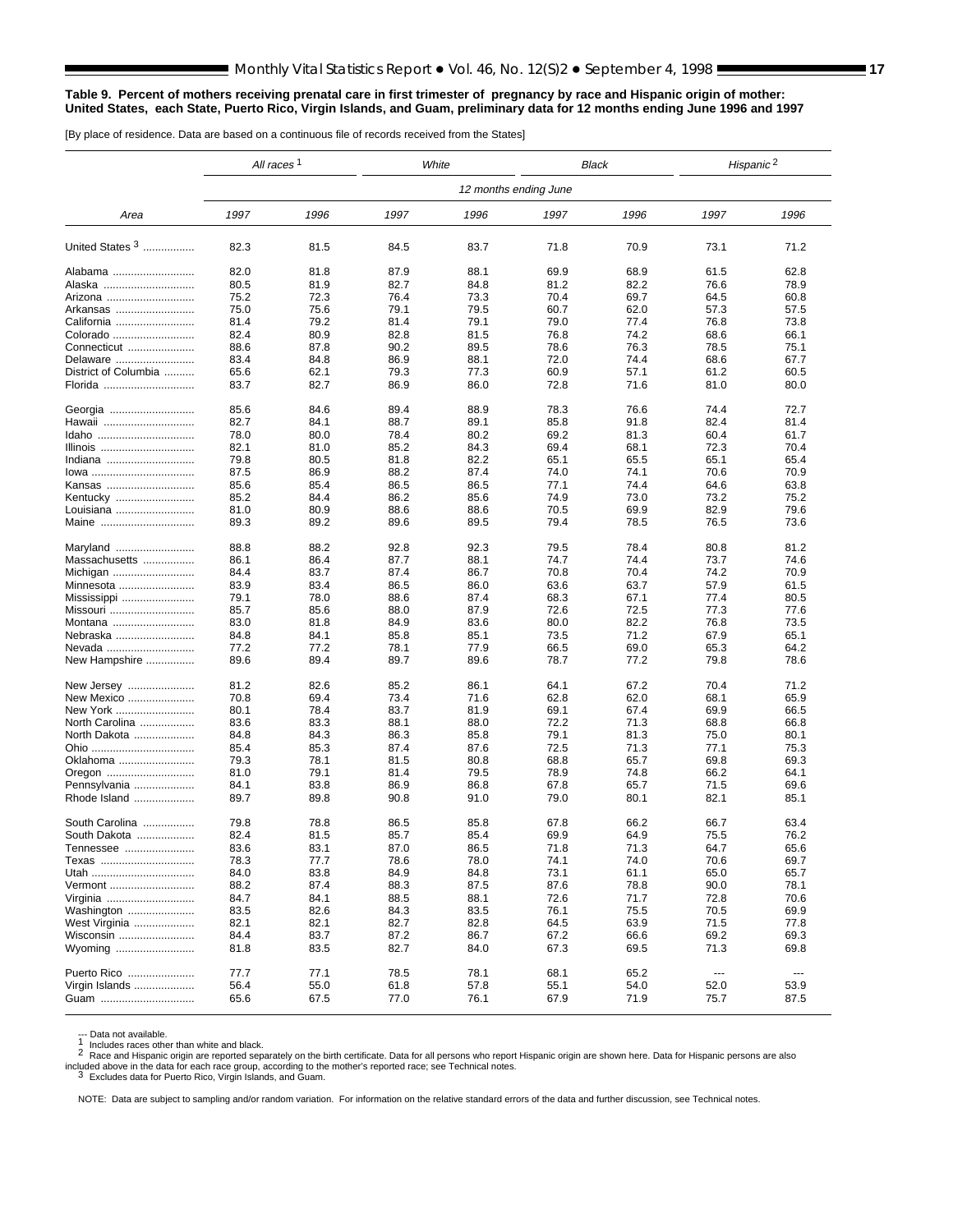<span id="page-17-0"></span>[Data are based on a continuous file of records received from the States. Age-specific rates per 100,000 population in specified group; age-adjusted rates per 100,000 U.S.<br>istandard population. The number of deaths and dea

|                                    | 12 months ending June |          |            |           |  |  |  |  |
|------------------------------------|-----------------------|----------|------------|-----------|--|--|--|--|
|                                    | 1997                  |          | 1996       |           |  |  |  |  |
| Age, race/Hispanic origin, and sex | Number                | Rate     | Number     | Rate      |  |  |  |  |
| All races, both sexes              |                       |          |            |           |  |  |  |  |
|                                    | 2,334,722             | 876.1    | 2,317,625  | 877.3     |  |  |  |  |
|                                    | 27,902                | 745.6    | 29,047     | 766.4     |  |  |  |  |
|                                    | 5,539                 | 36.0     | 6,153      | 39.4      |  |  |  |  |
|                                    | 8,173                 | 21.2     | 8,580      | 22.5      |  |  |  |  |
|                                    | 31,923                | 87.8     | 33,570     | 92.7      |  |  |  |  |
|                                    | 47,869                | 119.6    | 55,598     | 137.1     |  |  |  |  |
|                                    | 92,241                | 210.8    | 100,862    | 234.3     |  |  |  |  |
|                                    | 144,838               | 438.4    | 145,039    | 455.2     |  |  |  |  |
|                                    | 233,582               | 1,084.4  | 235,349    | 1,108.1   |  |  |  |  |
|                                    | 473,058               | 2,545.7  | 477,356    | 2,547.7   |  |  |  |  |
|                                    | 675,417               | 5,827.7  | 656,680    | 5,810.2   |  |  |  |  |
|                                    | 593,699               | 15,537.3 | 568,882    | 15,300.2  |  |  |  |  |
|                                    | 480                   | .        | 509        | $\ddotsc$ |  |  |  |  |
|                                    | $\cdots$              | 487.9    | $\sim 100$ | 498.7     |  |  |  |  |
|                                    |                       |          |            |           |  |  |  |  |
| All races, male                    |                       |          |            |           |  |  |  |  |
|                                    | 1,167,203             | 894.8    | 1,172,228  | 907.1     |  |  |  |  |
|                                    | 15,784                | 824.8    | 16,275     | 839.6     |  |  |  |  |
|                                    | 3,123                 | 39.6     | 3,464      | 43.4      |  |  |  |  |
|                                    | 4.845                 | 24.5     | 5,214      | 26.7      |  |  |  |  |
|                                    | 23,749                | 127.1    | 25,330     | 136.1     |  |  |  |  |
|                                    | 33,578                | 167.7    | 39,651     | 195.5     |  |  |  |  |
|                                    | 60,754                | 279.2    | 68.620     | 320.8     |  |  |  |  |
|                                    | 90,845                | 561.9    | 91,881     | 589.4     |  |  |  |  |
|                                    | 140,386               | 1,368.8  | 142,190    | 1,407.4   |  |  |  |  |
|                                    | 268,901               | 3,241.0  | 271,956    | 3,258.7   |  |  |  |  |
|                                    | 331,650               | 7,259.5  | 321,891    | 7,285.8   |  |  |  |  |
|                                    | 193,241               | 17,667.0 | 185,388    | 17,618.7  |  |  |  |  |
|                                    | 346                   | $\cdots$ | 368        | $\ddotsc$ |  |  |  |  |
|                                    | $\cdots$              | 616.1    | $\cdots$   | 636.4     |  |  |  |  |
|                                    |                       |          |            |           |  |  |  |  |
| All races, female                  |                       |          |            |           |  |  |  |  |
|                                    | 1,167,519             | 858.2    | 1,145,397  | 848.9     |  |  |  |  |
|                                    | 12,118                | 662.8    | 12,772     | 689.7     |  |  |  |  |
|                                    | 2,416                 | 32.1     | 2,689      | 35.3      |  |  |  |  |
|                                    | 3,328                 | 17.7     | 3,366      | 18.1      |  |  |  |  |
|                                    | 8.173                 | 46.3     | 8,240      | 46.8      |  |  |  |  |
|                                    | 14,290                | 71.4     | 15,947     | 78.7      |  |  |  |  |
|                                    | 31,487                | 143.1    | 32,242     | 148.9     |  |  |  |  |
|                                    | 53,993                | 320.0    | 53.158     | 326.6     |  |  |  |  |
|                                    | 93,196                | 825.9    | 93,159     | 836.5     |  |  |  |  |
|                                    | 204,157               | 1,984.9  | 205,400    | 1,976.7   |  |  |  |  |
|                                    | 343,767               | 4,896.1  | 334,789    | 4,863.2   |  |  |  |  |
|                                    | 400,458               | 14,683.1 | 383,494    | 14,385.2  |  |  |  |  |
|                                    | 134                   | $\sim$   | 141        | .         |  |  |  |  |
|                                    | $\cdots$              | 380.7    | $\cdots$   | 383.3     |  |  |  |  |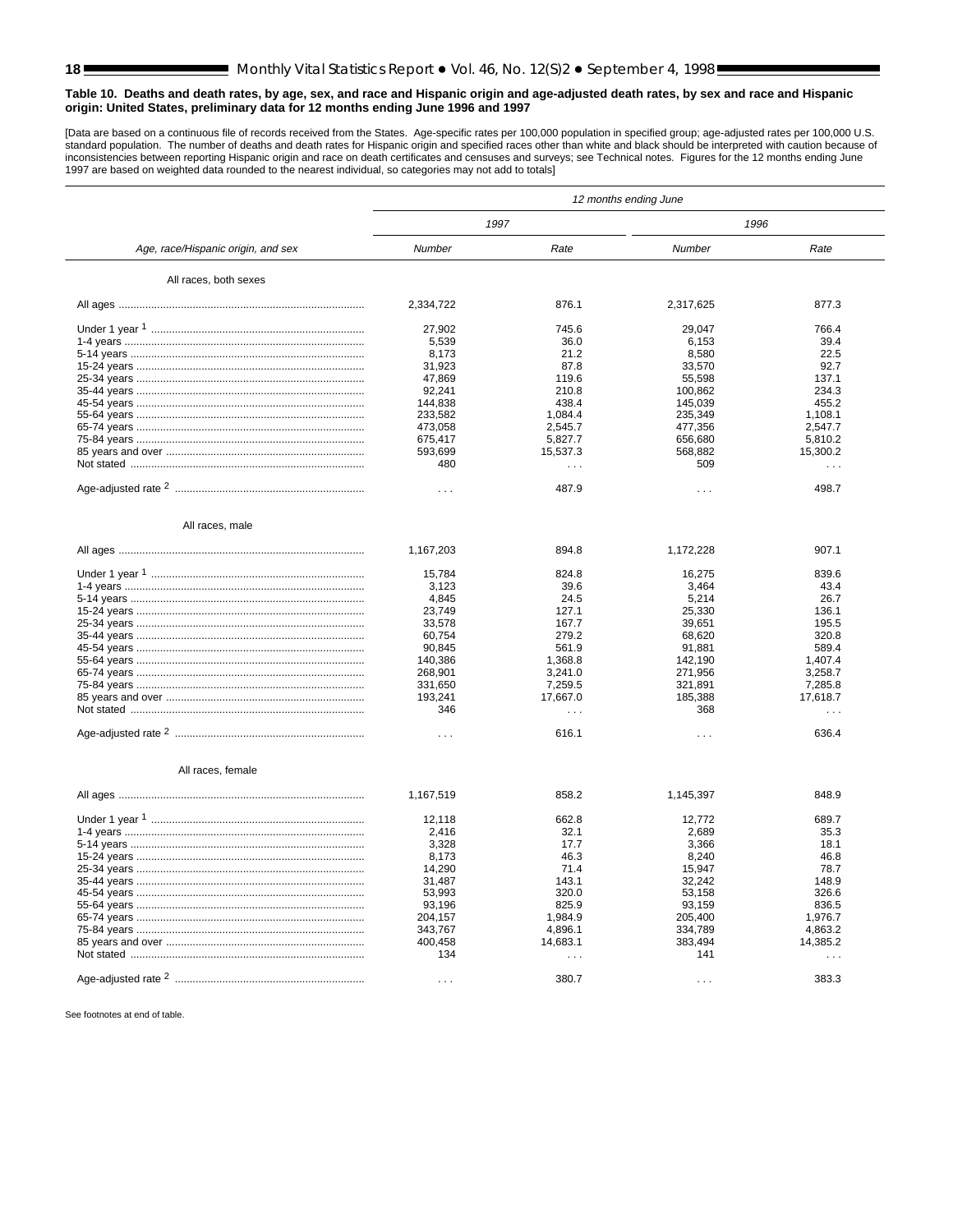[Data are based on a continuous file of records received from the States. Age-specific rates per 100,000 population in specified group; age-adjusted rates per 100,000 U.S.<br>istandard population. The number of deaths and dea

|                                    | 12 months ending June |           |                      |           |  |  |  |  |
|------------------------------------|-----------------------|-----------|----------------------|-----------|--|--|--|--|
|                                    |                       | 1997      | 1996                 |           |  |  |  |  |
| Age, race/Hispanic origin, and sex | Number                | Rate      | Number               | Rate      |  |  |  |  |
| White, both sexes                  |                       |           |                      |           |  |  |  |  |
|                                    | 2,016,109             | 914.2     | 1,993,233            | 910.1     |  |  |  |  |
|                                    | 18,630                | 628.1     | 19,243               | 636.0     |  |  |  |  |
|                                    | 3,880                 | 31.8      | 4,146                | 33.6      |  |  |  |  |
|                                    | 5,943                 | 19.4      | 6,263                | 20.7      |  |  |  |  |
|                                    | 22,697                | 78.5      | 23,788               | 82.4      |  |  |  |  |
|                                    | 33,737                | 103.9     | 39,063               | 118.3     |  |  |  |  |
|                                    | 66,818                | 183.8     | 72,128               | 201.3     |  |  |  |  |
|                                    | 111,524               | 396.4     | 111,234              | 408.9     |  |  |  |  |
|                                    | 189,759               | 1,022.4   | 191,452              | 1,044.8   |  |  |  |  |
|                                    | 408,392               | 2.488.7   | 412.241              | 2.484.0   |  |  |  |  |
|                                    | 608,379               | 5,799.5   | 590,619              | 5,770.4   |  |  |  |  |
|                                    | 545,984               | 15,784.9  | 522,678              | 15,509.6  |  |  |  |  |
|                                    | 364                   | $\sim 10$ | 378                  | .         |  |  |  |  |
|                                    |                       |           |                      |           |  |  |  |  |
|                                    | $\cdots$              | 465.1     | $\sim$ $\sim$ $\sim$ | 472.8     |  |  |  |  |
| White, male                        |                       |           |                      |           |  |  |  |  |
|                                    | 998,508               | 920.4     | 997,681              | 926.7     |  |  |  |  |
|                                    | 10,637                | 699.6     | 10,939               | 705.2     |  |  |  |  |
|                                    | 2,223                 | 35.5      | 2,354                | 37.2      |  |  |  |  |
|                                    | 3,554                 | 22.7      | 3.788                | 24.4      |  |  |  |  |
|                                    | 16,613                | 111.0     | 17,773               | 119.2     |  |  |  |  |
|                                    | 23,983                | 146.2     | 28,352               | 169.8     |  |  |  |  |
|                                    | 44,825                | 245.4     | 49,952               | 277.6     |  |  |  |  |
|                                    | 70,461                | 506.1     | 70,883               | 527.0     |  |  |  |  |
|                                    | 114,959               | 1,286.1   | 116,570              | 1,322.3   |  |  |  |  |
|                                    | 234,254               | 3,172.2   | 236,728              | 3,179.0   |  |  |  |  |
|                                    | 300,011               | 7,228.6   | 290,799              | 7,246.3   |  |  |  |  |
|                                    | 176,715               | 18,017.9  | 169,265              | 17,925.9  |  |  |  |  |
|                                    | 273                   | $\cdots$  | 278                  | $\ddotsc$ |  |  |  |  |
|                                    |                       |           |                      |           |  |  |  |  |
|                                    | $\sim$                | 586.4     | $\cdots$             | 602.5     |  |  |  |  |
| White, female                      |                       |           |                      |           |  |  |  |  |
|                                    | 1,017,601             | 908.1     | 995,552              | 894.0     |  |  |  |  |
|                                    | 7,993                 | 552.9     | 8,304                | 563.1     |  |  |  |  |
|                                    | 1,657                 | 27.9      | 1,792                | 29.8      |  |  |  |  |
|                                    | 2,389                 | 16.1      | 2,475                | 16.8      |  |  |  |  |
|                                    | 6,084                 | 43.6      | 6.015                | 43.1      |  |  |  |  |
|                                    | 9,754                 | 60.7      | 10,711               | 65.6      |  |  |  |  |
|                                    | 21,993                | 121.7     | 22.176               | 124.4     |  |  |  |  |
|                                    | 41,063                | 288.9     | 40,351               | 293.5     |  |  |  |  |
|                                    | 74,801                | 777.4     | 74,882               | 787.5     |  |  |  |  |
|                                    | 174,138               | 1.929.5   | 175.513              | 1.918.4   |  |  |  |  |
|                                    | 308,369               | 4,863.9   | 299.820              | 4.818.5   |  |  |  |  |
|                                    | 369,269               | 14,901.2  | 353,413              | 14,569.0  |  |  |  |  |
|                                    | 91                    | $\cdots$  | 100                  | .         |  |  |  |  |
|                                    |                       |           |                      |           |  |  |  |  |
|                                    | $\cdots$              | 363.1     | $\cdots$             | 363.7     |  |  |  |  |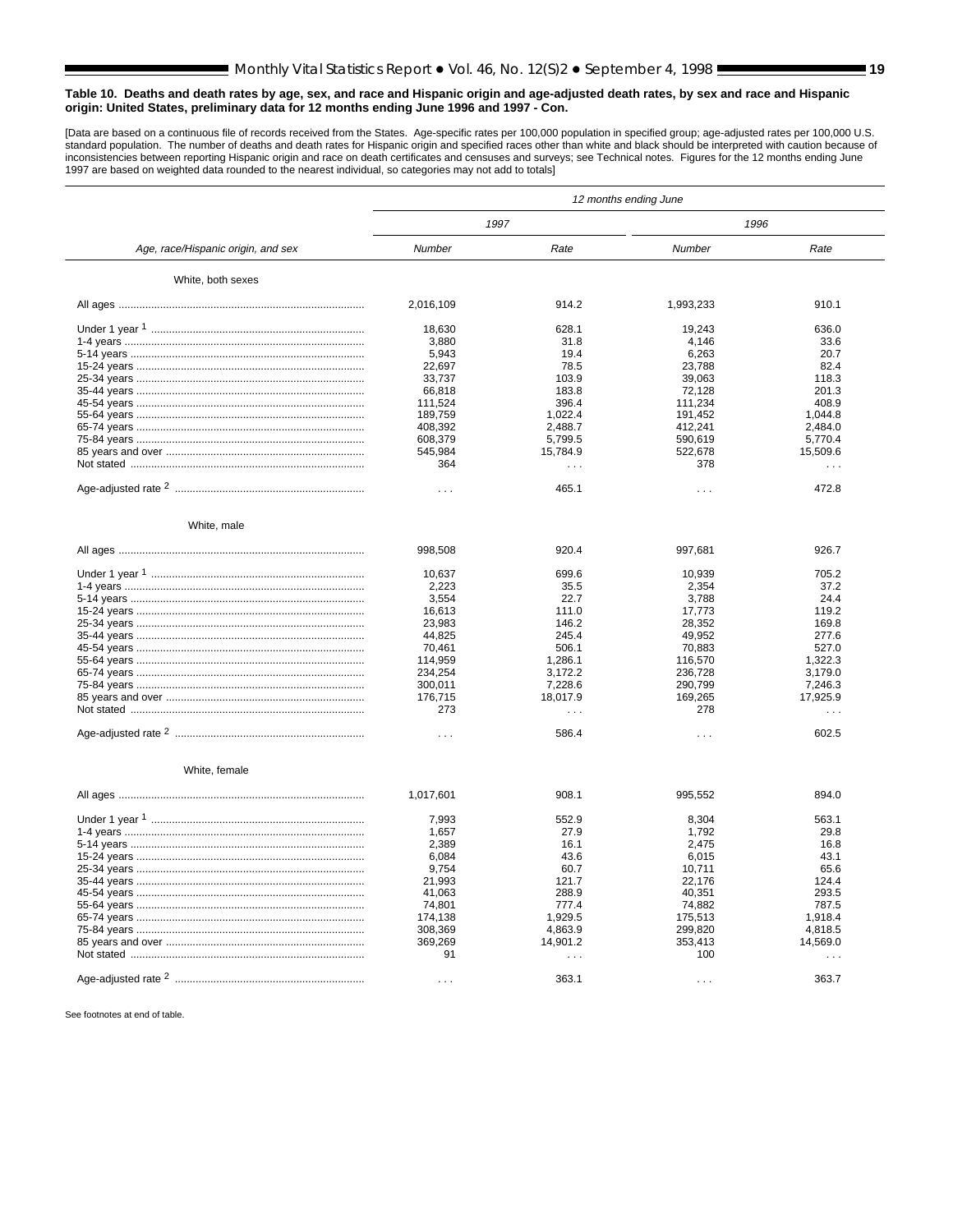[Data are based on a continuous file of records received from the States. Age-specific rates per 100,000 population in specified group; age-adjusted rates per 100,000 U.S.<br>istandard population. The number of deaths and dea

|                                    | 12 months ending June |                      |          |          |  |  |  |  |
|------------------------------------|-----------------------|----------------------|----------|----------|--|--|--|--|
|                                    |                       | 1997                 | 1996     |          |  |  |  |  |
| Age, race/Hispanic origin, and sex | Number                | Rate                 | Number   | Rate     |  |  |  |  |
| Black, both sexes                  |                       |                      |          |          |  |  |  |  |
|                                    | 278,369               | 825.2                | 285,588  | 857.4    |  |  |  |  |
|                                    | 8,281                 | 1,470.9              | 8,834    | 1,588.0  |  |  |  |  |
|                                    | 1,431                 | 60.7                 | 1,689    | 69.4     |  |  |  |  |
|                                    | 1.847                 | 30.6                 | 1,951    | 32.9     |  |  |  |  |
|                                    | 7,970                 | 144.3                | 8,504    | 154.9    |  |  |  |  |
|                                    | 12,515                | 231.7                | 14,811   | 274.0    |  |  |  |  |
|                                    | 22,857                | 424.3                | 26,212   | 498.2    |  |  |  |  |
|                                    | 29,496                | 842.9                | 30,134   | 902.3    |  |  |  |  |
|                                    | 38,544                | 1,771.9              | 38,838   | 1,810.1  |  |  |  |  |
|                                    | 56,388                | 3,439.3              | 57,034   | 3,504.5  |  |  |  |  |
|                                    | 57,713                | 6.742.8              | 57,251   | 6,822.6  |  |  |  |  |
|                                    | 41,223                | 14,239.6             | 40,212   | 14,229.8 |  |  |  |  |
|                                    | 104                   | .                    | 118      | .        |  |  |  |  |
|                                    | $\cdots$              | 718.8                | $\cdots$ | 755.2    |  |  |  |  |
| Black, male                        |                       |                      |          |          |  |  |  |  |
|                                    | 146,120               | 912.3                | 152,817  | 966.6    |  |  |  |  |
|                                    | 4,582                 | 1,606.8              | 4,799    | 1,703.4  |  |  |  |  |
|                                    | 783                   | 65.5                 | 943      | 76.4     |  |  |  |  |
|                                    | 1,062                 | 34.6                 | 1,197    | 39.8     |  |  |  |  |
|                                    | 6,224                 | 224.6                | 6.626    | 240.8    |  |  |  |  |
|                                    | 8,477                 | 331.0                | 10,128   | 395.4    |  |  |  |  |
|                                    | 14,310                | 567.7                | 17,060   | 694.1    |  |  |  |  |
|                                    | 18,155                | 1,144.8              | 18,864   | 1,245.8  |  |  |  |  |
|                                    | 22,275                | 2,360.0              | 22,693   | 2,434.8  |  |  |  |  |
|                                    | 29,982                | 4,372.9              | 30,655   | 4,512.6  |  |  |  |  |
|                                    | 26,738                | 8,486.6              | 26,456   | 8,588.7  |  |  |  |  |
|                                    | 13,469                | 15,935.3             | 13,317   | 16.174.2 |  |  |  |  |
|                                    | 64                    | $\sim$ $\sim$ $\sim$ | 79       | $\sim$ . |  |  |  |  |
|                                    |                       |                      |          |          |  |  |  |  |
|                                    | $\cdots$              | 935.4                | $\cdots$ | 996.5    |  |  |  |  |
| Black, female                      |                       |                      |          |          |  |  |  |  |
|                                    | 132,249               | 746.4                | 132,771  | 758.8    |  |  |  |  |
|                                    | 3,699                 | 1,331.4              | 4,035    | 1,469.6  |  |  |  |  |
|                                    | 647                   | 55.6                 | 746      | 62.2     |  |  |  |  |
|                                    | 785                   | 26.4                 | 754      | 25.8     |  |  |  |  |
|                                    | 1,746                 | 63.5                 | 1,878    | 68.6     |  |  |  |  |
|                                    | 4.038                 | 142.1                | 4.683    | 164.7    |  |  |  |  |
|                                    | 8,547                 | 298.2                | 9,152    | 326.5    |  |  |  |  |
|                                    | 11,341                | 592.7                | 11,270   | 617.4    |  |  |  |  |
|                                    | 16,270                | 1,321.2              | 16,145   | 1,330.3  |  |  |  |  |
|                                    | 26,407                | 2,768.3              | 26,379   | 2,782.2  |  |  |  |  |
|                                    | 30,975                | 5,726.9              | 30,795   | 5,798.3  |  |  |  |  |
|                                    | 27,755                | 13,540.8             | 26,895   | 13,430.4 |  |  |  |  |
|                                    | 40                    | $\sim$               | 39       | .        |  |  |  |  |
|                                    | $\cdots$              | 551.2                | $\cdots$ | 567.4    |  |  |  |  |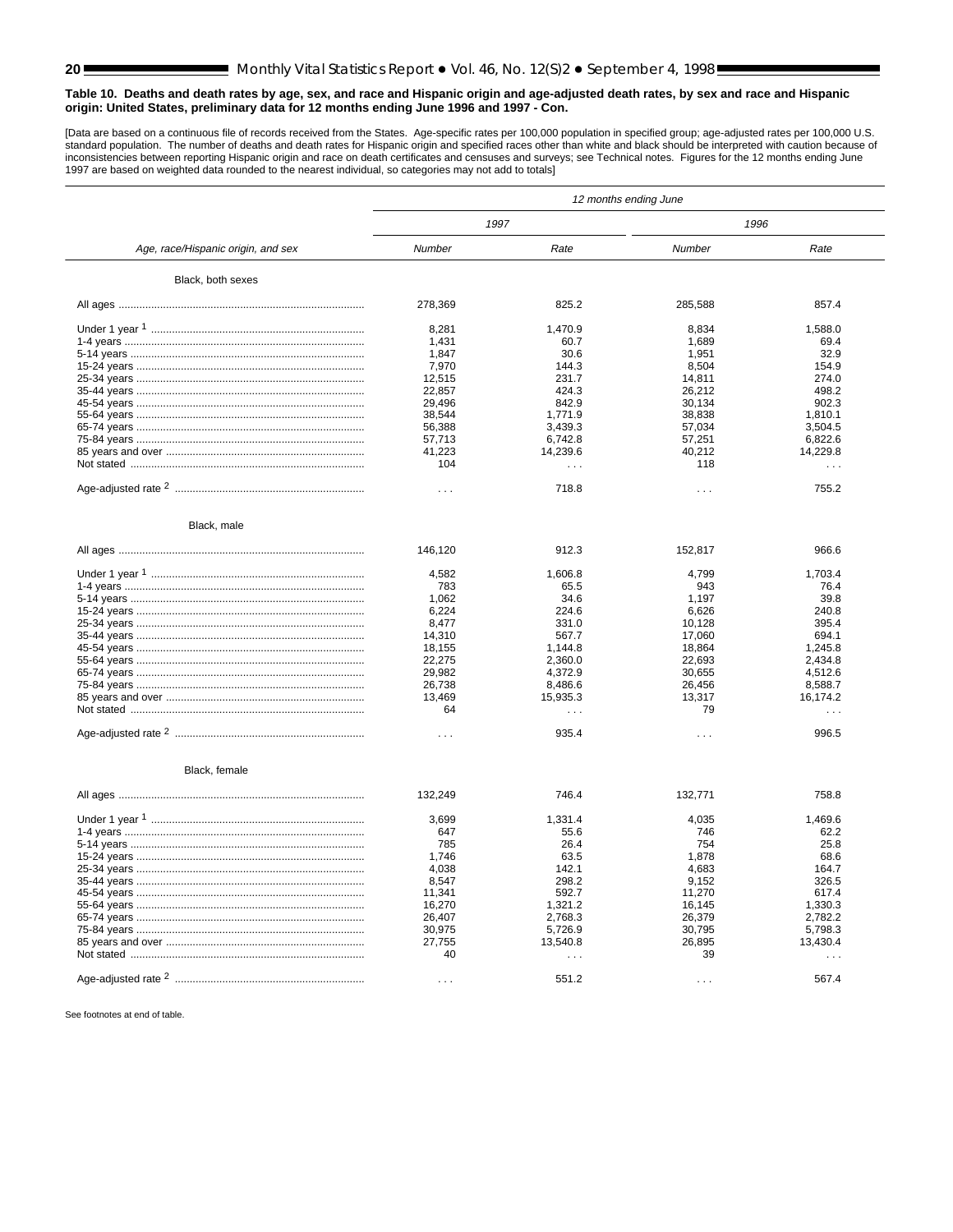[Data are based on a continuous file of records received from the States. Age-specific rates per 100,000 population in specified group; age-adjusted rates per 100,000 U.S.<br>istandard population. The number of deaths and dea

|                                       | 12 months ending June |               |              |                |  |  |
|---------------------------------------|-----------------------|---------------|--------------|----------------|--|--|
|                                       | 1997                  |               | 1996         |                |  |  |
| Age, race/Hispanic origin, and sex    | Number                | Rate          | Number       | Rate           |  |  |
| American Indian 3, both sexes         |                       |               |              |                |  |  |
|                                       | 10,306                | 447.0         | 10,031       | 441.6          |  |  |
|                                       | 335                   | 838.5         | 297          | 741.7          |  |  |
|                                       | 94                    | 58.1          | 136          | 83.3           |  |  |
|                                       | 139                   | 29.8          | 137          | 29.6           |  |  |
|                                       | 483                   | 120.3         | 498          | 126.2          |  |  |
|                                       | 669                   | 178.9         | 740          | 198.8          |  |  |
|                                       | 973                   | 281.4         | 970          | 286.4          |  |  |
|                                       | 1.229                 | 527.4         | 1.152        | 515.0          |  |  |
|                                       | 1,507                 | 1,112.3       | 1,415        | 1,072.4        |  |  |
|                                       | 1,923                 | 2,225.2       | 1,909        | 2.244.2        |  |  |
|                                       | 1,805                 | 4,021.8       | 1,710        | 4,003.0        |  |  |
|                                       | 1,143                 | 6,519.9       | 1,066        | 6,659.6        |  |  |
|                                       | 6                     | $\cdots$      | 1            | $\cdots$       |  |  |
|                                       |                       |               |              |                |  |  |
|                                       | $\cdots$              | 458.6         | $\cdots$     | 460.0          |  |  |
| American Indian <sup>3</sup> , male   |                       |               |              |                |  |  |
|                                       |                       |               |              |                |  |  |
|                                       | 5,831                 | 509.4         | 5,556        | 492.9          |  |  |
|                                       | 198                   | 985.6         | 150          | 744.6          |  |  |
|                                       | 46                    | 56.2          | 75           | 90.9           |  |  |
|                                       | 80                    | 33.8          | 88           | 37.4           |  |  |
|                                       | 362                   | 177.4         | 382          | 189.6          |  |  |
|                                       | 490                   | 254.9         | 513          | 269.4          |  |  |
|                                       | 639                   | 375.7         | 645          | 388.4          |  |  |
|                                       | 741                   | 657.0         | 675          | 623.3          |  |  |
|                                       | 876                   | 1.372.0       | 819          | 1.316.6        |  |  |
|                                       | 1,065                 | 2,724.5       | 1,044        | 2,718.9        |  |  |
|                                       | 873                   | 4,739.7       | 785          | 4,533.1        |  |  |
|                                       | 456                   | 7,952.6       | 379          | 7,271.7        |  |  |
|                                       | 4                     |               | $\mathbf{1}$ |                |  |  |
|                                       |                       | .             |              | .              |  |  |
|                                       | $\cdots$              | 573.9         | $\cdots$     | 565.3          |  |  |
| American Indian <sup>3</sup> , female |                       |               |              |                |  |  |
|                                       |                       |               |              |                |  |  |
|                                       | 4,475                 | 385.4         | 4,475        | 391.2          |  |  |
|                                       | 137                   | 689.8         | 147          | 738.8          |  |  |
|                                       | 48                    | 60.1          | 61           | 75.5           |  |  |
|                                       | 60                    | 26.2          | 49           | 21.5           |  |  |
|                                       | 121                   | 61.3          | 116          | 60.0           |  |  |
|                                       |                       |               |              |                |  |  |
|                                       | 178<br>334            | 98.0<br>190.1 | 227<br>325   | 124.9<br>188.3 |  |  |
|                                       |                       |               |              |                |  |  |
|                                       | 488                   | 405.8         | 477          | 413.4          |  |  |
|                                       | 631                   | 880.8         | 596          | 854.6          |  |  |
|                                       | 858                   | 1,812.8       | 865          | 1,853.6        |  |  |
|                                       | 932                   | 3,522.2       | 925          | 3,641.6        |  |  |
|                                       | 687                   | 5,823.5       | 687          | 6,364.1        |  |  |
|                                       | 2                     | .             |              | .              |  |  |
|                                       |                       |               |              |                |  |  |
|                                       | $\cdots$              | 355.8         | $\cdots$     | 365.0          |  |  |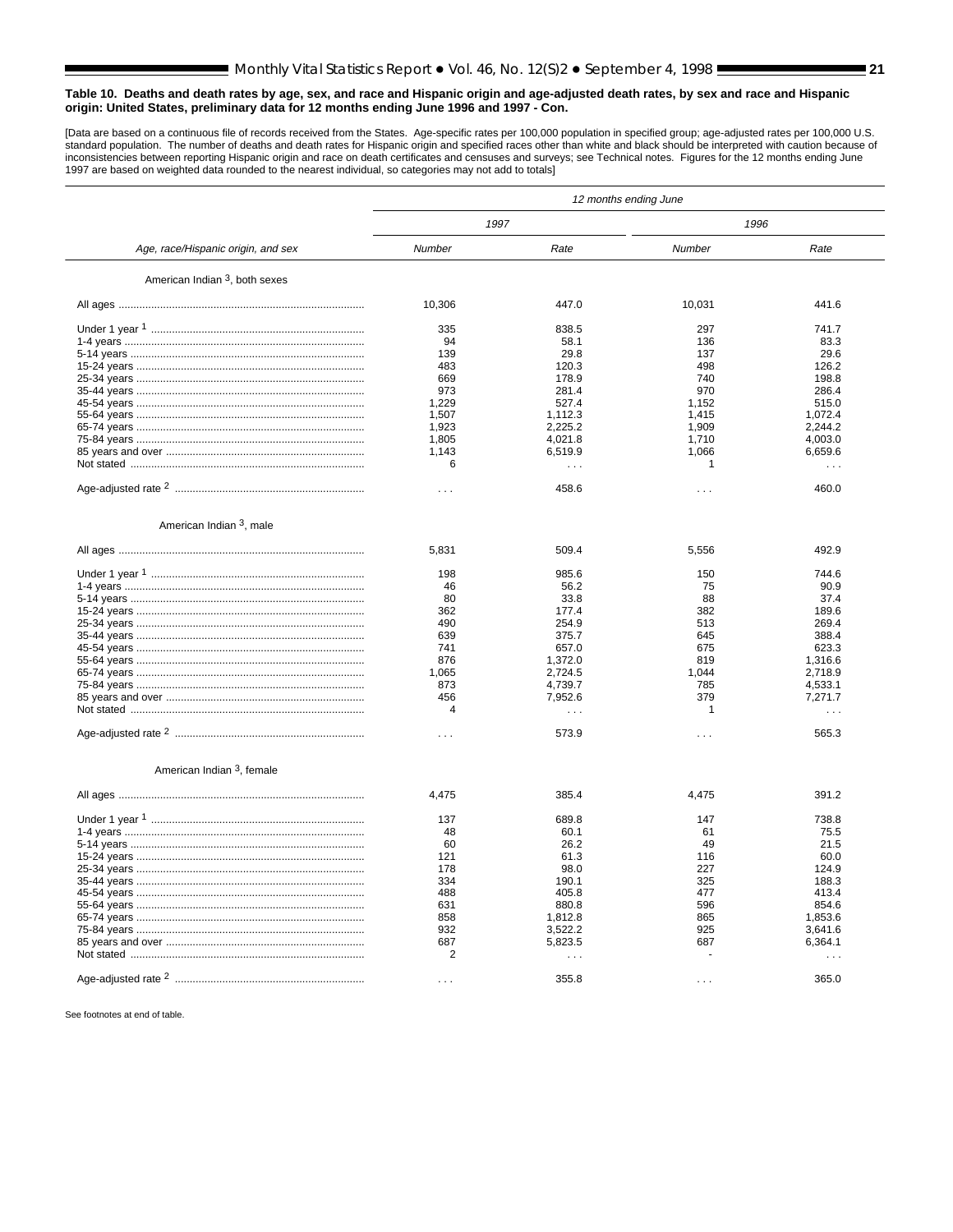[Data are based on a continuous file of records received from the States. Age-specific rates per 100,000 population in specified group; age-adjusted rates per 100,000 U.S.<br>istandard population. The number of deaths and dea

|                                       | 12 months ending June |           |                |                      |  |  |  |  |
|---------------------------------------|-----------------------|-----------|----------------|----------------------|--|--|--|--|
|                                       |                       | 1997      | 1996           |                      |  |  |  |  |
| Age, race/Hispanic origin, and sex    | Number                | Rate      | Number         | Rate                 |  |  |  |  |
| Asian or Pacific Islander, both sexes |                       |           |                |                      |  |  |  |  |
|                                       | 29,938                | 301.9     | 28,773         | 300.7                |  |  |  |  |
|                                       | 657                   | 379.8     | 673            | 400.5                |  |  |  |  |
|                                       | 135                   | 19.9      | 182            | 27.1                 |  |  |  |  |
|                                       | 244                   | 15.7      | 229            | 15.3                 |  |  |  |  |
|                                       | 773                   | 51.9      | 780            | 53.0                 |  |  |  |  |
|                                       | 948                   | 52.8      | 984            | 56.6                 |  |  |  |  |
|                                       | 1,593                 | 94.7      | 1,552          | 95.6                 |  |  |  |  |
|                                       | 2,589                 | 221.4     | 2,519          | 229.1                |  |  |  |  |
|                                       | 3,771                 | 562.5     | 3,644          | 571.1                |  |  |  |  |
|                                       | 6,355                 | 1,422.9   | 6,172          | 1,440.0              |  |  |  |  |
|                                       | 7,520                 | 3,784.0   | 7,100          | 3,836.2              |  |  |  |  |
|                                       | 5,349                 | 9,687.6   | 4,926          | 9,953.1              |  |  |  |  |
|                                       | 5                     | $\ddotsc$ | 12             | $\ddotsc$            |  |  |  |  |
|                                       | $\cdots$              | 273.4     | .              | 279.1                |  |  |  |  |
| Asian or Pacific Islander, male       |                       |           |                |                      |  |  |  |  |
|                                       | 16,743                | 348.9     | 16,174         | 348.7                |  |  |  |  |
|                                       | 368                   | 418.5     | 387            | 453.2                |  |  |  |  |
|                                       | 71                    | 20.5      | 92             | 26.8                 |  |  |  |  |
|                                       | 150                   | 18.8      | 141            | 18.4                 |  |  |  |  |
|                                       | 550                   | 73.0      | 549            | 73.6                 |  |  |  |  |
|                                       | 628                   | 73.0      | 658            | 78.6                 |  |  |  |  |
|                                       | 980                   | 122.3     | 963            | 124.7                |  |  |  |  |
|                                       | 1,487                 | 272.0     | 1,459          | 283.1                |  |  |  |  |
|                                       | 2,276                 | 733.7     | 2,108          | 717.7                |  |  |  |  |
|                                       | 3,600                 | 1,919.4   | 3,529          | 1,947.7              |  |  |  |  |
|                                       | 4,029                 | 4,757.9   | 3,851          | 4,835.0              |  |  |  |  |
|                                       | 2,601                 | 11,425.4  | 2,427          | 11,880.2             |  |  |  |  |
|                                       | $\Delta$              | $\cdots$  | 10             | $\sim$ $\sim$ $\sim$ |  |  |  |  |
|                                       | $\cdots$              | 351.0     | $\cdots$       | 357.2                |  |  |  |  |
| Asian or Pacific Islander, female     |                       |           |                |                      |  |  |  |  |
|                                       |                       |           |                |                      |  |  |  |  |
|                                       | 13,194                | 257.8     | 12,599         | 255.6                |  |  |  |  |
|                                       | 289                   | 339.7     | 286            | 346.1                |  |  |  |  |
|                                       | 64                    | 19.2      | 90             | 27.4                 |  |  |  |  |
|                                       | 94                    | 12.4      | 88             | 12.1                 |  |  |  |  |
|                                       | 222                   | 30.1      | 231            | 31.8                 |  |  |  |  |
|                                       | 320                   | 34.3      | 326            | 36.2                 |  |  |  |  |
|                                       | 613                   | 69.6      | 589            | 69.2                 |  |  |  |  |
|                                       | 1,102                 | 176.9     | 1,060          | 181.5                |  |  |  |  |
|                                       | 1,495                 | 415.0     | 1,536          | 446.1                |  |  |  |  |
|                                       | 2,755                 | 1,063.4   | 2,643          | 1,068.3              |  |  |  |  |
|                                       | 3,492                 | 3,061.8   | 3,249          | 3,081.6              |  |  |  |  |
|                                       | 2,747                 | 8,465.3   | 2,499          | 8,598.6              |  |  |  |  |
|                                       | 1                     | .         | $\overline{2}$ | .                    |  |  |  |  |
|                                       | $\cdots$              | 211.4     | $\cdots$       | 216.5                |  |  |  |  |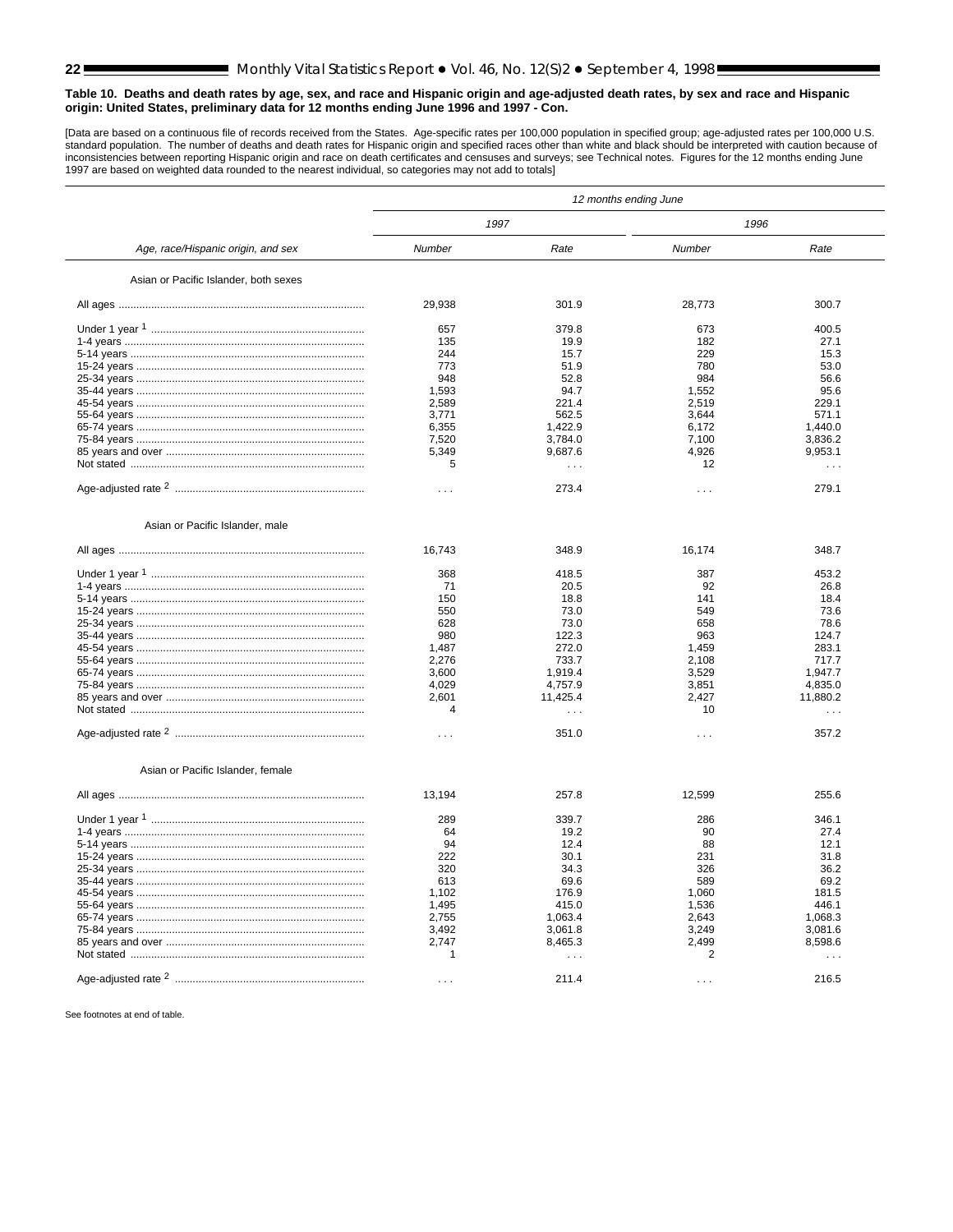[Data are based on a continuous file of records received from the States. Age-specific rates per 100,000 population in specified group; age-adjusted rates per 100,000 U.S. standard population. The number of deaths and death rates for Hispanic origin and specified races other than white and black should be interpreted with caution because of<br>inconsistencies between reporting Hispanic origin a 1997 are based on weighted data rounded to the nearest individual, so categories may not add to totals]

|                                    | 12 months ending June |                      |          |          |  |  |
|------------------------------------|-----------------------|----------------------|----------|----------|--|--|
|                                    |                       | 1997                 | 1996     |          |  |  |
| Age, race/Hispanic origin, and sex | Number                | Rate                 | Number   | Rate     |  |  |
| Hispanic <sup>4</sup> , both sexes |                       |                      |          |          |  |  |
|                                    | 92,795                | 322.7                | 95,975   | 345.4    |  |  |
|                                    | 4,115                 | 610.1                | 4.124    | 620.5    |  |  |
|                                    | 787                   | 30.1                 | 912      | 35.5     |  |  |
|                                    | 972                   | 18.3                 | 1,107    | 21.7     |  |  |
|                                    | 4,365                 | 86.5                 | 4,958    | 100.9    |  |  |
|                                    | 5,725                 | 110.4                | 7,039    | 137.7    |  |  |
|                                    | 7,651                 | 178.6                | 8.866    | 217.7    |  |  |
|                                    | 8,633                 | 341.2                | 8,860    | 372.8    |  |  |
|                                    | 11,130                | 753.4                | 11,501   | 806.6    |  |  |
|                                    | 17,377                | 1,731.4              | 17,328   | 1,786.4  |  |  |
|                                    | 17,798                | 3,806.1              | 17,383   | 3,938.4  |  |  |
|                                    | 14,183                | 9,073.2              | 13.823   | 9,535.3  |  |  |
|                                    | 60                    | $\sim$ $\sim$ $\sim$ | 74       | $\cdots$ |  |  |
|                                    |                       |                      |          |          |  |  |
|                                    | $\cdots$              | 348.4                | $\sim$ . | 376.2    |  |  |
| Hispanic <sup>4</sup> , male       |                       |                      |          |          |  |  |
|                                    | 53,699                | 363.4                | 56,387   | 395.2    |  |  |
|                                    | 2.393                 | 692.1                | 2.361    | 693.2    |  |  |
|                                    | 434                   | 32.3                 | 515      | 39.2     |  |  |
|                                    | 568                   | 20.9                 | 672      | 25.7     |  |  |
|                                    | 3,506                 | 129.2                | 4,031    | 152.4    |  |  |
|                                    | 4,406                 | 157.3                | 5,533    | 200.9    |  |  |
|                                    | 5,524                 | 248.6                | 6.605    | 313.7    |  |  |
|                                    | 5,801                 | 463.5                | 6,000    | 511.9    |  |  |
|                                    | 6,847                 | 984.6                | 6.955    | 1.037.7  |  |  |
|                                    | 9,852                 | 2,207.3              | 9,779    | 2,270.4  |  |  |
|                                    | 8,874                 | 4,781.2              | 8,591    | 4,963.8  |  |  |
|                                    | 5,438                 | 10,199.0             | 5,277    | 10,688.2 |  |  |
|                                    | 57                    | $\sim$ $\sim$ $\sim$ | 68       | $\sim$   |  |  |
|                                    |                       |                      |          |          |  |  |
|                                    | $\cdots$              | 451.4                | $\cdots$ | 490.5    |  |  |
| Hispanic <sup>4</sup> , female     |                       |                      |          |          |  |  |
|                                    | 39,096                | 279.7                | 39,588   | 292.8    |  |  |
|                                    |                       |                      |          |          |  |  |
|                                    | 1.722                 | 523.8                | 1.763    | 544.1    |  |  |
|                                    | 354                   | 27.8                 | 397      | 31.7     |  |  |
|                                    | 404                   | 15.6                 | 435      | 17.5     |  |  |
|                                    | 859                   | 36.8                 | 927      | 40.9     |  |  |
|                                    | 1,319                 | 55.3                 | 1,506    | 63.9     |  |  |
|                                    | 2,126                 | 103.2                | 2,261    | 115.0    |  |  |
|                                    | 2,833                 | 221.5                | 2,860    | 237.5    |  |  |
|                                    | 4,283                 | 547.8                | 4.546    | 601.6    |  |  |
|                                    | 7,525                 | 1,350.2              | 7,549    | 1,399.9  |  |  |
|                                    | 8,924                 | 3,164.3              | 8,792    | 3,277.0  |  |  |
|                                    | 8,745                 | 8,490.5              | 8,546    | 8,939.8  |  |  |
|                                    | 3                     | $\mathbf{1}$         | 6        | $\sim$   |  |  |
|                                    |                       |                      |          |          |  |  |
|                                    | $\cdots$              | 256.2                | $\cdots$ | 272.7    |  |  |

Category not applicable.

Quantity zero.<br>
1 Death rates are based on population estimates; they differ from infant mortality rates, which are based on live births and are shown separately for "Under 1 year."<br>
2 For method of computation, see Techni

Includes deaths among Aleuts and Eskimos.<br>A Race and Hispanic origin are reported separately on the death certificate. Data for all persons who report Hispanic origin are shown here. Data for Hispanic persons are also<br>incl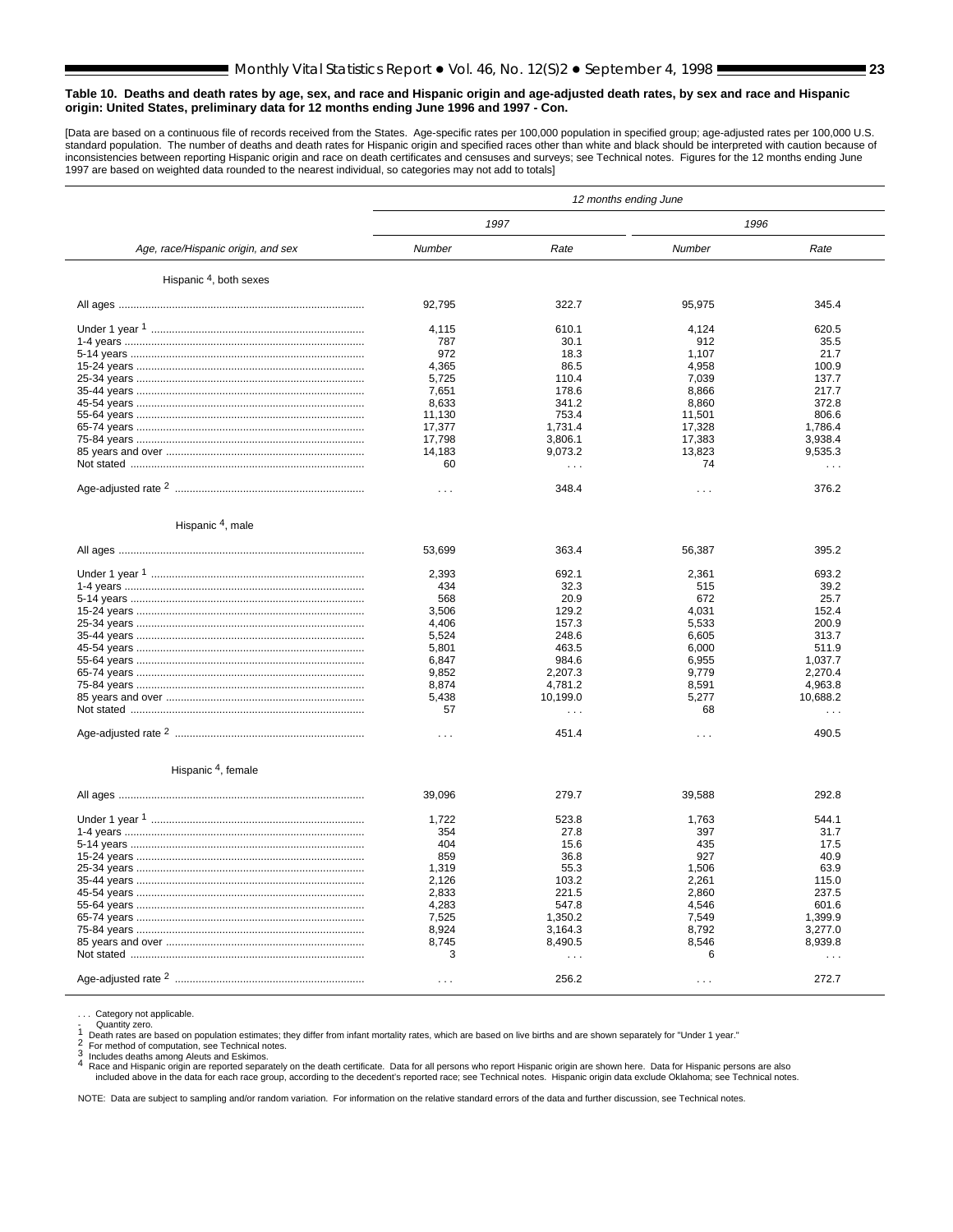#### <span id="page-23-0"></span>**Table 11. Deaths, death rates, and age-adjusted death rates for 72 selected causes, Human immunodeficiency virus infection, Alzheimer's disease, Injury by firearms, Drug-induced deaths, Alcohol-induced deaths, and Injury at work: United States, preliminary data for 12 months ending June 1996 and 1997**

[Data are based on a continuous file of records received from the States. Rates per 100,000 population; age-adjusted rates per 100,000 U.S. standard population; see Technical notes. For explanation of asterisks preceding cause-of-death categories, see Technical notes. Figures for the 12 months ending June 1997 are based on<br>weighted data rounded to the nearest individual, so categories

|                                                                                                                        | 12 months ending June |              |                      |                   |              |                      |  |
|------------------------------------------------------------------------------------------------------------------------|-----------------------|--------------|----------------------|-------------------|--------------|----------------------|--|
|                                                                                                                        |                       | 1997         |                      | 1996              |              |                      |  |
| Cause of death (Based on the Ninth Revision, International Classification of<br>Diseases, 1975)                        | Number                | Rate         | Age-adjusted<br>rate | Number            | Rate         | Age-adjusted<br>rate |  |
|                                                                                                                        | 2,334,716             | 876.1        | 487.5                | 2,317,625         | 877.3        | 498.7                |  |
|                                                                                                                        | $\overline{7}$        | $\star$      | $\star$              | 9                 | $\star$      |                      |  |
|                                                                                                                        | 896                   | 0.3          | 0.2                  | 852               | 0.3          | 0.2                  |  |
|                                                                                                                        | 1,169                 | 0.4          | 0.3                  | 1,251             | 0.5          | 0.3                  |  |
|                                                                                                                        | 884                   | 0.3          | 0.2                  | 962               | 0.4          | 0.2                  |  |
|                                                                                                                        | 284                   | 0.1          | 0.1                  | 289               | 0.1          | 0.1                  |  |
|                                                                                                                        | $\overline{4}$        | $\star$      | $\star$              | 3                 | $\star$      | $\star$              |  |
|                                                                                                                        | 9<br>290              | 0.1          | 0.1                  | 11<br>288         | 0.1          | 0.1                  |  |
|                                                                                                                        | 22,630                | 8.5          | 4.3                  | 21,024            | 8.0          | 4.0                  |  |
|                                                                                                                        | 1                     | $\star$      |                      | $\mathbf{1}$      |              |                      |  |
|                                                                                                                        | 1                     | $\star$      | $\pmb{\ast}$         |                   | $\star$      |                      |  |
|                                                                                                                        | 3,848                 | 1.4          | 1.1                  | 3,557             | 1.3          | 1.1                  |  |
|                                                                                                                        | 64                    | 0.0          | 0.0                  | 58                | 0.0          | 0.0                  |  |
| All other infectious and parasitic diseases<br>(001-003,005,020-032,037,039-041,*042-*044,046-054,056-066,071-088,098- |                       |              |                      |                   |              |                      |  |
| Malignant neoplasms, including neoplasms of lymphatic and hematopoietic tissues                                        | 29,558                | 11.1         | 9.9                  | 46,753            | 17.7         | 16.2                 |  |
|                                                                                                                        | 540,656               | 202.9        | 126.9                | 540.176           | 204.5        | 129.1                |  |
|                                                                                                                        | 7,935                 | 3.0          | 2.1                  | 7,865             | 3.0          | 2.1                  |  |
| Malignant neoplasms of digestive organs and peritoneum (150-159)                                                       | 126,130<br>158.599    | 47.3         | 28.1                 | 126,990           | 48.1         | 28.9                 |  |
| Malignant neoplasms of respiratory and intrathoracic organs (160-165)                                                  | 42.743                | 59.5<br>16.0 | 39.2<br>10.7         | 157,116<br>44,216 | 59.5<br>16.7 | 39.5<br>11.3         |  |
|                                                                                                                        | 59,787                | 22.4         | 12.3                 | 60,380            | 22.9         | 12.6                 |  |
|                                                                                                                        | 23,201                | 8.7          | 5.1                  | 22,858            | 8.7          | 5.1                  |  |
| Malignant neoplasms of all other and unspecified sites (170-173,190-199)                                               | 66,526                | 25.0         | 16.5                 | 66,097            | 25.0         | 16.6                 |  |
|                                                                                                                        | 20,193                | 7.6          | 4.7                  | 20,489            | 7.8          | 4.9                  |  |
| Other malignant neoplasms of lymphatic and hematopoietic tissues (200-203)                                             | 35,543                | 13.3         | 8.3                  | 34,165            | 12.9         | 8.1                  |  |
| Benign neoplasms, carcinoma in situ, and neoplasms of uncertain behavior and of                                        |                       |              |                      |                   |              |                      |  |
|                                                                                                                        | 7,870                 | 3.0          | 1.7                  | 7,746             | 2.9          | 1.7                  |  |
|                                                                                                                        | 62,570                | 23.5         | 13.6                 | 60,376            | 22.9         | 13.5                 |  |
|                                                                                                                        | 3,892                 | 1.5          | 0.5                  | 3,740             | 1.4          | 0.5                  |  |
|                                                                                                                        | 4,389<br>788          | 1.6<br>0.3   | 0.8<br>0.3           | 4,400<br>707      | 1.7<br>0.3   | 0.8<br>0.2           |  |
|                                                                                                                        | 954,529               | 358.2        | 168.9                | 951,801           | 360.3        | 172.8                |  |
|                                                                                                                        | 735,384               | 276.0        | 132.9                | 736,221           | 278.7        | 136.4                |  |
|                                                                                                                        | 4,847                 | 1.8          | 1.0                  | 5,062             | 1.9          | 1.1                  |  |
|                                                                                                                        | 26,314                | 9.9          | 5.1                  | 25,722            | 9.7          | 5.2                  |  |
|                                                                                                                        | 2,471                 | 0.9          | 0.4                  | 2,455             | 0.9          | 0.4                  |  |
|                                                                                                                        | 474,684               | 178.1        | 85.2                 | 478,622           | 181.2        | 88.0                 |  |
|                                                                                                                        | 211,150               | 79.2         | 41.0                 | 216,763           | 82.1         | 43.0                 |  |
| Other acute and subacute forms of ischemic heart disease (411)                                                         | 3,044                 | 1.1          | 0.6                  | 2,728             | 1.0          | 0.6                  |  |
|                                                                                                                        | 787                   | 0.3          | 0.1                  | 843               | 0.3          | 0.1                  |  |
| Old myocardial infarction and other forms of chronic ischemic heart disease                                            | 259.702               | 97.5         | 43.5                 | 258,288           | 97.8         | 44.2                 |  |
|                                                                                                                        | 17,376                | 6.5          | 2.7                  | 16,855            | 6.4          | 2.7                  |  |
|                                                                                                                        | 209,693               | 78.7         | 38.4                 | 207,505           | 78.6         | 39.0                 |  |
|                                                                                                                        | 13,235                | 5.0          | 2.3                  | 12,674            | 4.8          | 2.3                  |  |
|                                                                                                                        | 161,681               | 60.7         | 26.3                 | 159,350           | 60.3         | 26.6                 |  |
|                                                                                                                        | 24,906                | 9.3          | 5.4                  | 23,022            | 8.7          | 5.1                  |  |
| Cerebral thrombosis and unspecified occlusion of cerebral arteries (434.0,434.9)                                       | 12,727                | 4.8          | 2.0                  | 13,514            | 5.1          | 2.1                  |  |
|                                                                                                                        | 635                   | 0.2          | 0.1                  | 646               | 0.2          | 0.1                  |  |
| All other and late effects of cerebrovascular diseases (430,433,435-438)                                               | 123,413               | 46.3         | 18.8                 | 122,168           | 46.2         | 19.2                 |  |
|                                                                                                                        | 16,424                | 6.2          | 2.1                  | 16,764            | 6.3          | 2.2                  |  |
| Other diseases of arteries, arterioles, and capillaries (441-448)                                                      | 27,805                | 10.4         | 5.3                  | 26,792            | 10.1         | 5.3                  |  |
|                                                                                                                        | 492<br>88,878         | 0.2<br>33.4  | 0.1<br>13.3          | 494<br>82,399     | 0.2<br>31.2  | 0.1<br>12.7          |  |
|                                                                                                                        | 87,839                | 33.0         | 13.1                 | 81,803            | 31.0         | 12.6                 |  |
|                                                                                                                        | 1,039                 | 0.4          | 0.1                  | 596               | 0.2          | 0.1                  |  |
| Chronic obstructive pulmonary diseases and allied conditions (490-496)                                                 | 110,259               | 41.4         | 21.5                 | 103,424           | 39.2         | 20.6                 |  |
|                                                                                                                        | 3,169                 | $1.2$        | 0.6                  | 3,217             | 1.2          | 0.6                  |  |
|                                                                                                                        | 17,848                | 6.7          | 3.7                  | 16,929            | 6.4          | 3.5                  |  |
|                                                                                                                        | 5,538                 | 2.1          | 1.5                  | 5,648             | 2.1          | 1.5                  |  |
| Other chronic obstructive pulmonary diseases and allied conditions (494-496)                                           | 83,704                | 31.4         | 15.8                 | 77,630            | 29.4         | 14.9                 |  |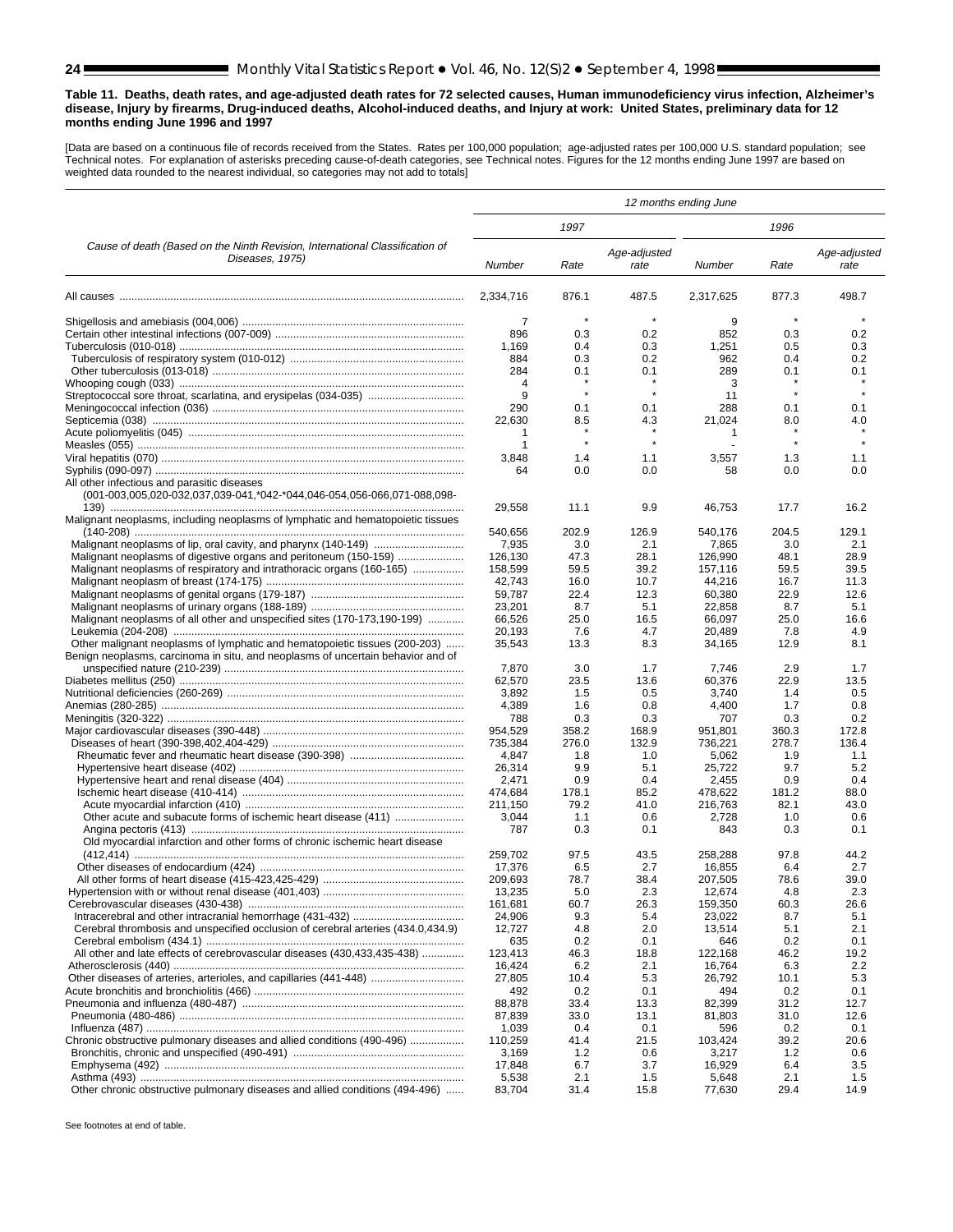#### **Table 11. Deaths, death rates, and age-adjusted death rates for 72 selected causes, Human immunodeficiency virus infection, Alzheimer's disease, Injury by firearms, Drug-induced deaths, Alcohol-induced deaths, and Injury at work: United States, preliminary data for 12 months ending June 1996 and 1997 - Con.**

[Data are based on a continuous file of records received from the States. Rates per 100,000 population; age-adjusted rates per 100,000 U.S. standard population; see Technical notes. For explanation of asterisks preceding cause-of-death categories, see Technical notes. Figures for the 12 months ending June 1997 are based on weighted data rounded to the nearest individual, so categories may not add to totals]

|                                                                                                           | 12 months ending June |      |                      |               |      |                      |  |  |
|-----------------------------------------------------------------------------------------------------------|-----------------------|------|----------------------|---------------|------|----------------------|--|--|
|                                                                                                           |                       | 1997 |                      |               | 1996 |                      |  |  |
| Cause of death (Based on the Ninth Revision, International Classification of<br>Diseases, 1975)           | Number                | Rate | Age-adjusted<br>rate | <b>Number</b> | Rate | Age-adjusted<br>rate |  |  |
|                                                                                                           | 5.104                 | 1.9  | 0.9                  | 5.231         | 2.0  | 1.0                  |  |  |
|                                                                                                           | 398                   | 0.1  | 0.1                  | 403           | 0.2  | 0.1                  |  |  |
| Hernia of abdominal cavity and intestinal obstruction without mention of hernia                           | 6.674                 | 2.5  | 1.1                  | 6.307         | 2.4  | 1.1                  |  |  |
|                                                                                                           |                       |      |                      |               |      |                      |  |  |
|                                                                                                           | 24.803                | 9.3  | 7.3                  | 25.477        | 9.6  | 7.7                  |  |  |
|                                                                                                           | 2.885                 | 1.1  | 0.5                  | 2.696         | 1.0  | 0.5                  |  |  |
|                                                                                                           | 25,550                | 9.6  | 4.5                  | 23,733        | 9.0  | 4.2                  |  |  |
|                                                                                                           | 310                   | 0.1  | 0.0                  | 289           | 0.1  | 0.1                  |  |  |
| Chronic glomerulonephritis, nephritis and nephropathy, not specified as acute or                          |                       |      |                      |               |      |                      |  |  |
|                                                                                                           | 1.682                 | 0.6  | 0.3                  | 1.537         | 0.6  | 0.3                  |  |  |
| Renal failure, disorders resulting from impaired renal function, and small kidney of                      |                       |      |                      |               |      |                      |  |  |
|                                                                                                           | 23.558                | 8.8  | 4.1                  | 21,907        | 8.3  | 3.9                  |  |  |
|                                                                                                           | 868                   | 0.3  | 0.2                  | 912           | 0.3  | 0.1                  |  |  |
|                                                                                                           | 453                   | 0.2  | 0.1                  | 419           | 0.2  | 0.1                  |  |  |
| Complications of pregnancy, childbirth, and the puerperium (630-676)                                      | 262                   | 0.1  | 0.1                  | 288           | 0.1  | 0.1                  |  |  |
|                                                                                                           | 30                    | 0.0  | 0.0                  | 37            | 0.0  | 0.0                  |  |  |
| Other complications of pregnancy, childbirth, and the puerperium (640-676)                                | 232                   | 0.1  | 0.1                  | 251           | 0.1  | 0.1                  |  |  |
|                                                                                                           | 11,725                | 4.4  | 4.2                  | 11,814        | 4.5  | 4.3                  |  |  |
|                                                                                                           | 12.652                | 4.7  | 5.2                  | 13,183        | 5.0  | 5.3                  |  |  |
| Birth trauma, intrauterine hypoxia, birth asphyxia, and respiratory distress                              |                       |      |                      |               |      |                      |  |  |
|                                                                                                           | 1.929                 | 0.7  | 0.8                  | 2.060         | 0.8  | 0.8                  |  |  |
|                                                                                                           | 10.723                | 4.0  | 4.4                  | 11.123        | 4.2  | 4.5                  |  |  |
|                                                                                                           |                       |      | 8.2                  |               |      |                      |  |  |
|                                                                                                           | 30,954                | 11.6 |                      | 27,085        | 10.3 | 7.0                  |  |  |
|                                                                                                           | 232,578               | 87.3 | 42.4                 | 218,867       | 82.9 | 41.2                 |  |  |
|                                                                                                           | 93.597                | 35.1 | 29.6                 | 95.519        | 36.2 | 30.9                 |  |  |
|                                                                                                           | 43,415                | 16.3 | 16.0                 | 44,035        | 16.7 | 16.4                 |  |  |
|                                                                                                           | 50.182                | 18.8 | 13.6                 | 51,484        | 19.5 | 14.4                 |  |  |
|                                                                                                           | 30,246                | 11.3 | 10.5                 | 30,987        | 11.7 | 11.0                 |  |  |
|                                                                                                           | 20,002                | 7.5  | 8.1                  | 22,212        | 8.4  | 9.0                  |  |  |
|                                                                                                           | 3.166                 | 1.2  | 1.1                  | 3.422         | 1.3  | 1.2                  |  |  |
|                                                                                                           | 22.567                | 8.5  | 8.0                  | 39.767        | 15.1 | 14.2                 |  |  |
|                                                                                                           | 22,638                | 8.5  | 2.8                  | 21,020        | 8.0  | 2.7                  |  |  |
| Injury by firearms <sup>3</sup> (E922,E955.0-E955.4,E965.0-E965.4,E970,E985.0-E985.4)                     | 33,104                | 12.4 | 12.5                 | 35,178        | 13.3 | 13.4                 |  |  |
| Drug-induced deaths <sup>3</sup>                                                                          |                       |      |                      |               |      |                      |  |  |
| (292,304,305.2-305.9,E850-E858,E950.0-E950.5,E962.0,E980.0-E980.5)<br>Alcohol-induced deaths <sup>3</sup> | 13,686                | 5.1  | 4.8                  | 14,448        | 5.5  | 5.1                  |  |  |
|                                                                                                           | 19.300                | 7.2  | 6.2                  | 20.198        | 7.6  | 6.6                  |  |  |
|                                                                                                           | 5.782                 | 2.2  | 2.1                  | 5.789         | 2.2  | 2.1                  |  |  |

- Quantity zero.<br>\* Figure does not meet standards of reliability or precision (see Technical notes).<br>1 Included in All other infectious and parasitic diseases.

1 Included in All other infectious and parasitic diseases.<br>
2 Included in All other infectious and parasitic diseases.<br>
3 Included in selected categories.<br>
4 Injury at work described in Technical notes.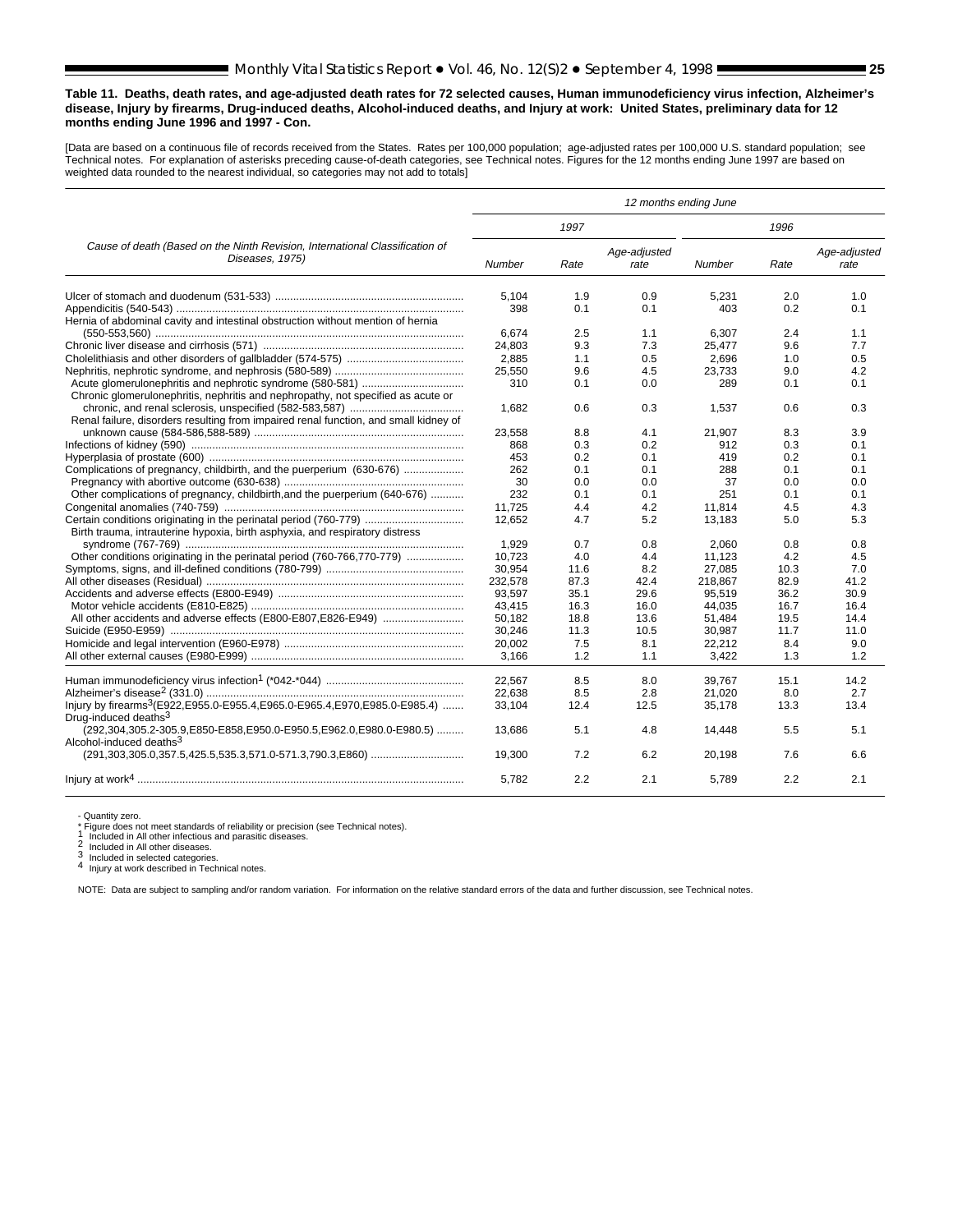#### <span id="page-25-0"></span>**Table 12. Deaths, death rates, and age-adjusted death rates for 16 selected subcategories of Malignant neoplasms, including neoplasms of lymphatic and hematopoietic tissues: United States, preliminary data for 12 months ending June 1996 and 1997**

[Data are based on a continuous file of records received from the States. Rates per 100,000 population; age-adjusted rates per 100,000 U.S. standard population; see Technical notes. Figures for the 12 months ending June 1997 are based on weighted data rounded to the nearest individual]

|                                                                                                        |         |       | 12 months ending June    |         |       |                          |
|--------------------------------------------------------------------------------------------------------|---------|-------|--------------------------|---------|-------|--------------------------|
|                                                                                                        |         | 1997  |                          | 1996    |       |                          |
| Cause of death (Based on the Ninth Revision, International Classification of Diseases, 1975)           | Number  | Rate  | Age-<br>adjusted<br>rate | Number  | Rate  | Age-<br>adjusted<br>rate |
| Malignant neoplasms, including neoplasms of lymphatic and hematopoietic tissues <sup>1</sup> (140-208) | 540,656 | 202.9 | 126.9                    | 540,176 | 204.5 | 129.1                    |
|                                                                                                        | 11,286  | 4.2   | 2.8                      | 11.157  | 4.2   | 2.9                      |
|                                                                                                        | 13.172  | 4.9   | 2.9                      | 13.393  | 5.1   | 3.1                      |
| Malignant neoplasm of colon, rectum, rectosigmoid junction, and anus (153,154)                         | 56,341  | 21.1  | 12.0                     | 56,995  | 21.6  | 12.4                     |
|                                                                                                        | 27,215  | 10.2  | 6.1                      | 27,245  | 10.3  | 6.2                      |
|                                                                                                        | 153,387 | 57.6  | 37.8                     | 151.906 | 57.5  | 38.1                     |
|                                                                                                        | 7,260   | 2.7   | 1.9                      | 7.059   | 2.7   | 1.9                      |
|                                                                                                        | 4,529   | 1.7   | 1.3                      | 4.503   | 1.7   | 1.3                      |
| Malignant neoplasm of body of uterus and of uterus, part unspecified (179,182)                         | 6,251   | 2.3   | 1.4                      | 6,284   | 2.4   | 1.4                      |
|                                                                                                        | 13,487  | 5.1   | 3.2                      | 13,225  | 5.0   | 3.3                      |
|                                                                                                        | 33,639  | 12.6  | 5.9                      | 34.411  | 13.0  | 6.2                      |
|                                                                                                        | 11,448  | 4.3   | 2.2                      | 11,293  | 4.3   | 2.2                      |
| Malignant neoplasm of kidney and other and unspecified urinary organs (189)                            | 11,753  | 4.4   | 2.9                      | 11,565  | 4.4   | 2.9                      |
| Malignant neoplasm of brain and other and unspecified parts of nervous system (191,192)                | 12,401  | 4.7   | 3.6                      | 12,265  | 4.6   | 3.6                      |
|                                                                                                        | 1,468   | 0.6   | 0.4                      | 1,399   | 0.5   | 0.4                      |
|                                                                                                        | 23,556  | 8.8   | 5.5                      | 22,617  | 8.6   | 5.4                      |
|                                                                                                        | 10,519  | 3.9   | 2.4                      | 10,149  | 3.8   | 2.3                      |

1 Includes figures for subcategories not shown.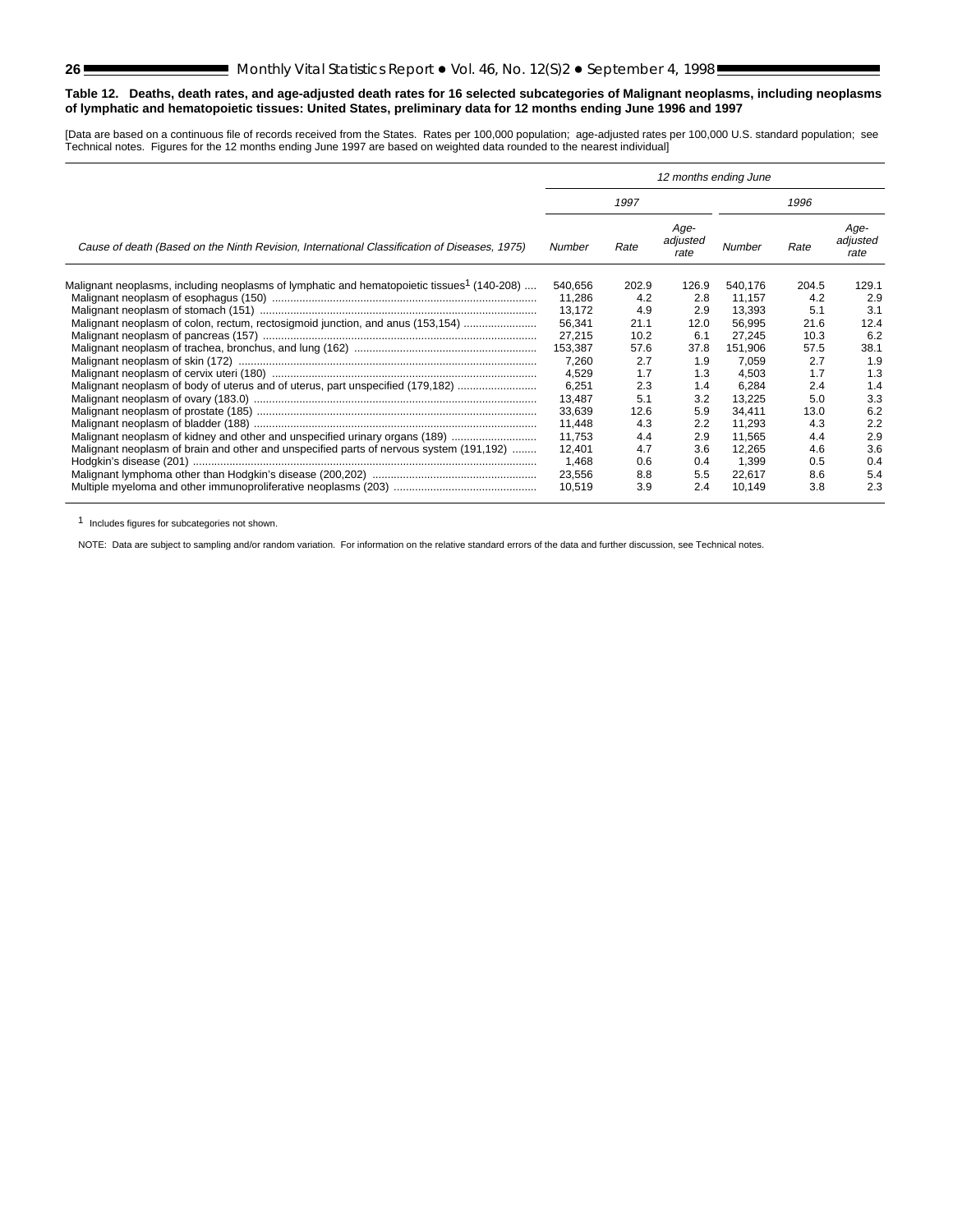#### <span id="page-26-0"></span>**Table 13. Deaths, death rates, and age-adjusted death rates: United States, each State, Puerto Rico, Virgin Islands, and Guam, preliminary data for 12 months ending June 1996 and 1997**

[By place of residence. Data are based on a continuous file of records received from the States. Rates per 100,000 population; age-adjusted rates per 100,000 U.S. standard population; see Technical notes. Figures for the 12 months ending June 1997 are based on weighted data rounded to the nearest individual, so categories may not add to totals]

|                      | 12 months ending June |         |                      |           |         |                      |  |  |  |  |
|----------------------|-----------------------|---------|----------------------|-----------|---------|----------------------|--|--|--|--|
|                      |                       | 1997    |                      |           | 1996    |                      |  |  |  |  |
| Area                 | Number                | Rate    | Age-adjusted<br>rate | Number    | Rate    | Age-adjusted<br>rate |  |  |  |  |
| United States 1      | 2.334.722             | 876.1   | 487.9                | 2,317,625 | 877.3   | 498.7                |  |  |  |  |
|                      | 43,157                | 1,010.0 | 580.9                | 43,062    | 1,012.5 | 589.8                |  |  |  |  |
|                      | 2,537                 | 418.0   | 462.4                | 2,661     | 440.8   | 511.5                |  |  |  |  |
|                      | 37,100                | 837.8   | 479.8                | 36,456    | 864.3   | 511.9                |  |  |  |  |
|                      | 27,284                | 1,087.1 | 564.7                | 26,968    | 1,085.8 | 566.7                |  |  |  |  |
|                      |                       |         |                      | 226,581   | 717.3   | 466.3                |  |  |  |  |
|                      | 26,185                | 685.0   | 437.7                | 25,130    | 670.7   | 439.5                |  |  |  |  |
|                      | 30,563                | 933.4   | 450.3                | 29,299    | 894.7   | 447.9                |  |  |  |  |
|                      | 6,569                 | 906.3   | 524.7                | 6,333     | 883.0   | 527.3                |  |  |  |  |
| District of Columbia | 6,607                 | 1,216.3 | 764.3                | 6,784     | 1,224.0 | 799.7                |  |  |  |  |
|                      | 153,100               | 1,063.2 | 473.5                | 153,959   | 1,086.9 | 495.3                |  |  |  |  |
|                      | 60,129                | 817.7   | 570.1                | 59,222    | 822.4   | 578.6                |  |  |  |  |
|                      | 7,965                 | 672.9   | 386.5                | 7,777     | 655.3   | 395.7                |  |  |  |  |
|                      | 9,149                 | 769.3   | 449.3                | 8,626     | 741.5   | 442.4                |  |  |  |  |
|                      | 106,348               | 897.7   | 505.7                | 107,246   | 906.6   | 518.6                |  |  |  |  |
|                      | 53,249                | 911.7   | 503.4                | 53,058    | 914.2   | 514.5                |  |  |  |  |
|                      | 28,028                | 982.8   | 430.5                | 28,185    | 991.8   | 440.8                |  |  |  |  |
|                      | 24,357                | 947.0   | 469.5                | 24,026    | 936.6   | 468.4                |  |  |  |  |
|                      | 38,330                | 986.9   | 557.1                | 37,322    | 966.8   | 556.9                |  |  |  |  |
|                      | 39,598                | 910.2   | 584.4                | 39,931    | 919.6   | 599.0                |  |  |  |  |
|                      |                       |         |                      |           |         |                      |  |  |  |  |
|                      | 11,921                | 958.8   | 462.2                | 11,727    | 944.7   | 472.6                |  |  |  |  |
|                      | 42,487                | 837.7   | 520.8                | 41,430    | 821.6   | 525.5                |  |  |  |  |
| Massachusetts        | 57,346                | 941.3   | 448.9                | 54,963    | 905.0   | 446.5                |  |  |  |  |
|                      | 84,777                | 883.6   | 507.5                | 83,515    | 874.6   | 509.8                |  |  |  |  |
|                      | 37,730                | 810.0   | 417.1                | 37,460    | 812.7   | 420.3                |  |  |  |  |
|                      | 27,012                | 994.5   | 607.1                | 27,308    | 1,012.4 | 626.2                |  |  |  |  |
|                      | 55,603                | 1,037.6 | 531.9                | 54,188    | 1,017.9 | 528.3                |  |  |  |  |
|                      | 7,785                 | 885.3   | 456.9                | 7,686     | 883.2   | 471.7                |  |  |  |  |
|                      | 15,663                | 948.1   | 445.0                | 15,348    | 937.5   | 449.3                |  |  |  |  |
|                      | 13,052                | 814.1   | 541.8                | 12,954    | 846.6   | 575.1                |  |  |  |  |
| New Hampshire        | 9,666                 | 831.5   | 458.7                | 9,232     | 804.0   | 457.5                |  |  |  |  |
|                      | 73,458                | 919.6   | 477.3                | 72,566    | 913.3   | 488.5                |  |  |  |  |
|                      | 12,661                | 738.9   | 477.8                | 12,578    | 746.3   | 490.0                |  |  |  |  |
|                      | 164,650               | 905.4   | 482.4                | 165,544   | 912.8   | 502.7                |  |  |  |  |
| North Carolina       | 66,660                | 910.3   | 538.9                | 65,771    | 914.1   | 547.2                |  |  |  |  |
|                      | 6,225                 | 967.3   | 433.2                | 6,008     | 936.7   | 428.3                |  |  |  |  |
|                      | 106,006               | 948.8   | 502.7                | 105,563   | 946.7   | 512.5                |  |  |  |  |
|                      | 33,633                | 1.018.9 | 543.2                | 33,155    | 1,011.5 | 543.3                |  |  |  |  |
|                      | 29,672                | 926.2   | 470.2                | 28.778    | 916.3   | 477.8                |  |  |  |  |
| Pennsylvania         | 132,250               | 1,097.0 | 509.0                | 127,439   | 1,055.7 | 501.5                |  |  |  |  |
|                      | 9,981                 | 1,008.0 | 455.3                | 9,533     | 963.1   | 450.2                |  |  |  |  |
| South Carolina       | 33,808                | 914.0   | 576.2                | 33,798    | 920.1   | 586.8                |  |  |  |  |
| South Dakota         | 6,882                 | 939.6   | 448.9                | 6,840     | 938.2   | 454.5                |  |  |  |  |
|                      | 52,115                | 979.7   | 563.5                | 51,708    | 983.8   | 575.5                |  |  |  |  |
|                      | 140,188               | 732.9   | 491.6                | 140,770   | 751.8   | 509.9                |  |  |  |  |
|                      | 11,571                | 578.4   | 420.1                | 11,124    | 570.0   | 423.6                |  |  |  |  |
|                      | 5,004                 | 850.1   | 453.9                | 4,880     | 834.5   | 461.6                |  |  |  |  |
|                      | 54,297                | 813.4   | 502.0                | 52,882    | 799.0   | 503.6                |  |  |  |  |
|                      | 42,177                | 762.3   | 437.9                | 41,144    | 757.6   | 446.5                |  |  |  |  |
|                      | 20,940                | 1,146.9 | 552.9                | 20,379    | 1,114.7 | 550.5                |  |  |  |  |
|                      | 45,990                | 891.3   | 447.4                | 45,110    | 880.6   | 445.4                |  |  |  |  |
|                      |                       |         |                      |           |         | 467.3                |  |  |  |  |
|                      | 3,764                 | 781.9   | 471.4                | 3,618     | 753.5   |                      |  |  |  |  |
|                      | 30,289                | 800.7   | 584.2                | 29,582    | 792.9   | 594.3                |  |  |  |  |
|                      | 616                   | 544.0   | 487.0                | 605       | 540.4   | 495.2                |  |  |  |  |
|                      | 632                   | 436.5   | 523.3                | 602       | 418.5   | 507.2                |  |  |  |  |

\* Figure does not meet standards of reliability or precision, see Technical notes.<br>1 Excludes data for Puerto Rico, Virgin Islands, and Guam.<br>2 Due to data processing problems, California data for 12 months ending June 199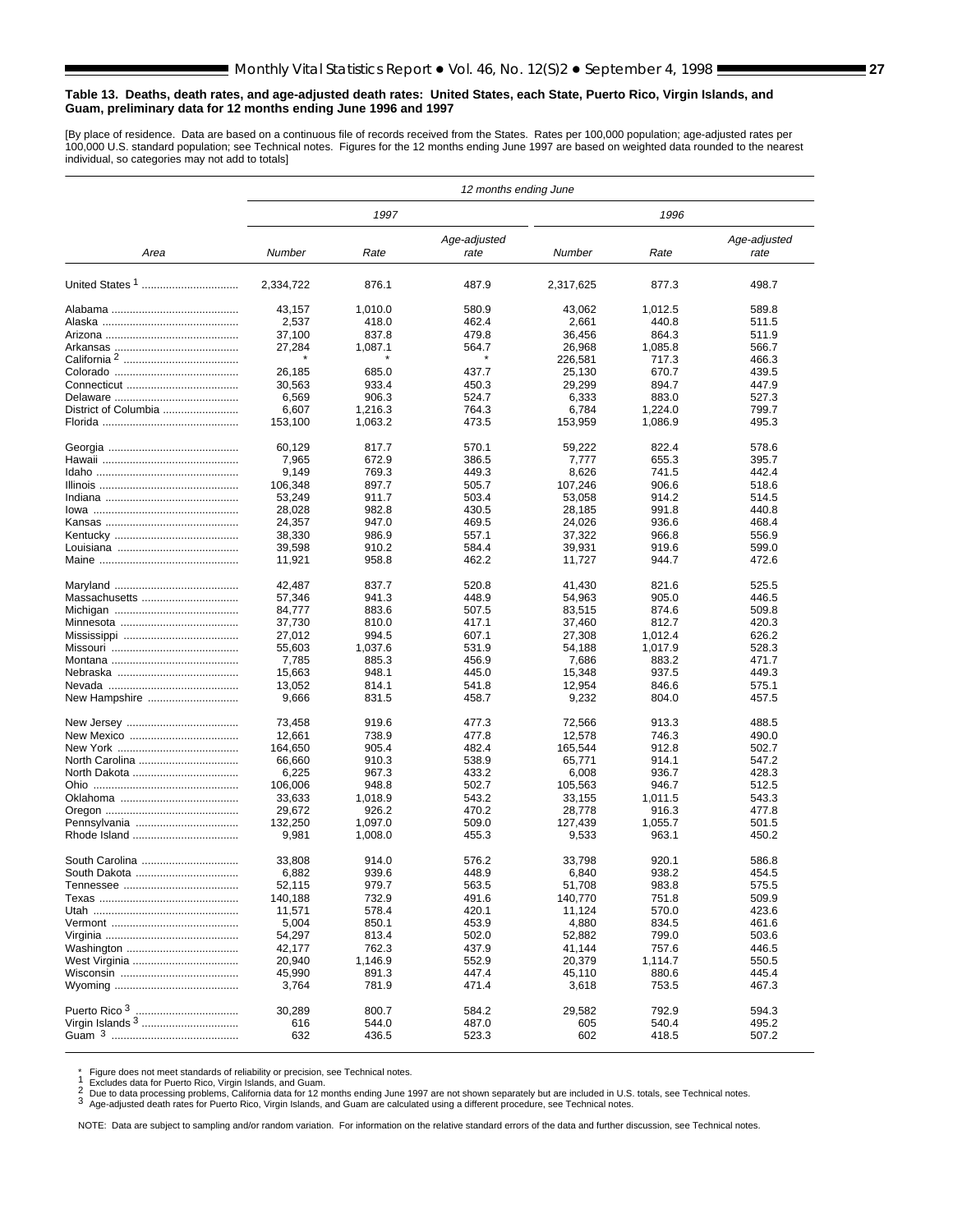#### <span id="page-27-0"></span>**Table 14. Infant deaths and infant mortality rates, by age and race and Hispanic origin: United States, preliminary data for 12 months ending June 1996 and 1997**

[Data are based on a continuous file of records received from the States. Rates per 1,000 live births. Figures for the 12 months ending June 1997 are based on weighted data rounded to the nearest individual, so categories may not add to totals. Rates for Hispanic origin should be interpreted with caution because of inconsistencies between reporting Hispanic origin on birth and death certificates; see Technical notes]

|                       | 12 months ending June     |                    |                            |                    |  |  |
|-----------------------|---------------------------|--------------------|----------------------------|--------------------|--|--|
|                       | 1997                      |                    | 1996                       |                    |  |  |
| Age and race          | Number                    | Rate               | Number                     | Rate               |  |  |
| All races 1           |                           |                    |                            |                    |  |  |
|                       | 27,902<br>18,179<br>9,723 | 7.1<br>4.7<br>2.5  | 29,047<br>18,883<br>10,164 | 7.5<br>4.9<br>2.6  |  |  |
| White                 |                           |                    |                            |                    |  |  |
|                       | 18,630<br>12,212<br>6,418 | 6.0<br>3.9<br>2.1  | 19,243<br>12,536<br>6,707  | 6.2<br>4.1<br>2.2  |  |  |
| <b>Black</b>          |                           |                    |                            |                    |  |  |
|                       | 8,281<br>5,365<br>2,915   | 13.8<br>8.9<br>4.8 | 8.834<br>5,760<br>3,074    | 14.9<br>9.7<br>5.2 |  |  |
| Hispanic <sup>2</sup> |                           |                    |                            |                    |  |  |
|                       | 4,115<br>2,651<br>1,464   | 5.8<br>3.7<br>2.1  | 4,124<br>2,682<br>1,442    | 6.0<br>3.9<br>2.1  |  |  |

1 Includes races other than white and black.<br>2 Race and Hispanic origin are reported separately on both the birth and death certificates. Data for all persons who report Hispanic origin are shown here. Data for Hispanic pe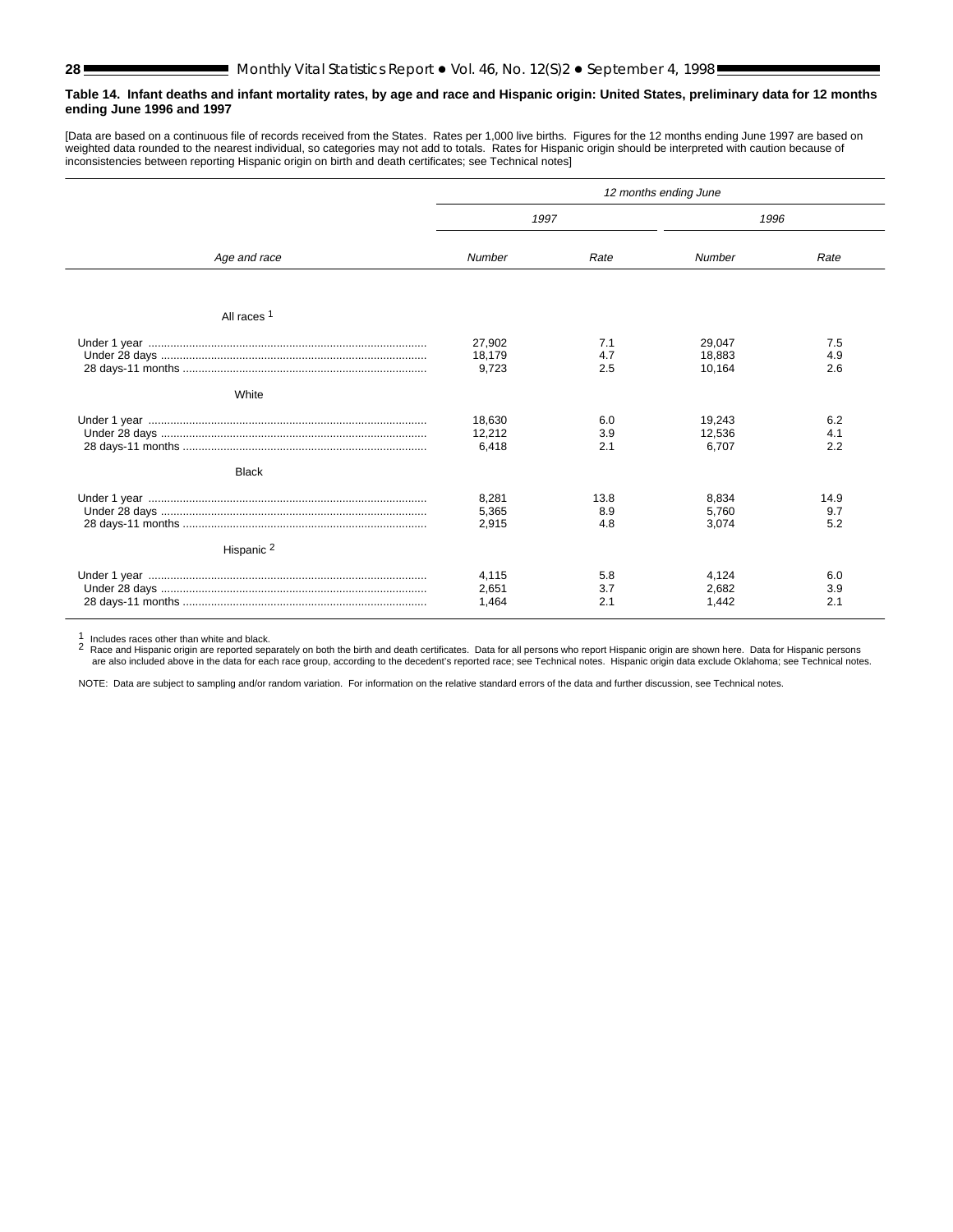#### <span id="page-28-0"></span>**Table 15. Infant deaths and infant mortality rates for 61 selected causes and Human immunodeficiency virus infection: United States, preliminary data for 12 months ending June 1996 and 1997**

[Data are based on a continuous file of records received from the States. Rates per 100,000 live births. For explanation of asterisks preceding cause-of-death categories, see Technical notes. Figures for the 12 months ending June 1997 are based on weighted data rounded to the nearest individual, so categories may not add to totals]

|                                                                                                  |                |              | 12 months ending June |              |
|--------------------------------------------------------------------------------------------------|----------------|--------------|-----------------------|--------------|
|                                                                                                  | 1997           |              | 1996                  |              |
| Cause of death (Based on the Ninth Revision, International Classification of Diseases, 1975)     | Number         | Rate         | Number                | Rate         |
|                                                                                                  | 27,899         | 714.8        | 29,047                | 748.3        |
|                                                                                                  | 196            | 5.0          | 208                   | 5.4          |
|                                                                                                  | 4              |              | 3                     |              |
|                                                                                                  | 40             | 1.0          | 47                    | 1.2          |
|                                                                                                  | 201            | 5.1          | 206                   | 5.3          |
|                                                                                                  | 92<br>6        | 2.4          | 107<br>4              | 2.8          |
| Remainder of infectious and parasitic diseases                                                   |                |              |                       |              |
|                                                                                                  | 152            | 3.9          | 170                   | 4.4          |
| Malignant neoplasms, including neoplasms of lymphatic and hematopoietic tissues (140-208)        | 101            | 2.6          | 79                    | 2.0          |
| Benign neoplasms, carcinoma in situ, and neoplasms of uncertain behavior and of unspecified      |                |              |                       |              |
|                                                                                                  | 72             | 1.8          | 67                    | 1.7          |
|                                                                                                  | 3<br>9         |              | 1<br>9                |              |
|                                                                                                  | 79             | 2.0          | 80                    | 2.1          |
|                                                                                                  | 113            | 2.9          | 100                   | 2.6          |
|                                                                                                  | 371            | 9.5          | 338                   | 8.7          |
|                                                                                                  | 14             |              | 17                    |              |
|                                                                                                  | 100            | 2.6          | 97                    | 2.5          |
|                                                                                                  | 427            | 10.9         | 519                   | 13.4         |
|                                                                                                  | 412            | 10.6         | 509                   | 13.1         |
|                                                                                                  | 14<br>278      | 7.1          | 10<br>249             | 6.4          |
| Hernia of abdominal cavity and intestinal obstruction without mention of hernia (550-553,560)    | 75             | 1.9          | 68                    | 1.8          |
|                                                                                                  | 76             | 1.9          | 83                    | 2.1          |
|                                                                                                  | 205            | 5.3          | 166                   | 4.3          |
|                                                                                                  | 6,231          | 159.6        | 6,477                 | 166.8        |
|                                                                                                  | 332            | 8.5          | 347                   | 8.9          |
|                                                                                                  | 55<br>142      | 1.4<br>3.6   | 53<br>132             | 1.4<br>3.4   |
| Other congenital anomalies of central nervous system and eye (742.0-742.2,742.4-742.9,743)       | 285            | 7.3          | 313                   | 8.1          |
|                                                                                                  | 1,880          | 48.2         | 1,946                 | 50.1         |
|                                                                                                  | 320            | 8.2          | 365                   | 9.4          |
|                                                                                                  | 964            | 24.7         | 951                   | 24.5         |
|                                                                                                  | 82             | 2.1          | 88                    | 2.3          |
|                                                                                                  | 333            | 8.5          | 355                   | 9.1          |
|                                                                                                  | 434<br>112     | 11.1         | 484                   | 12.5         |
|                                                                                                  | 749            | 2.9<br>19.2  | 102<br>787            | 2.6<br>20.3  |
|                                                                                                  | 543            | 13.9         | 554                   | 14.3         |
|                                                                                                  | 12,553         | 321.6        | 13,105                | 337.6        |
| Newborn affected by maternal conditions which may be unrelated to present pregnancy (760)        | 153            | 3.9          | 193                   | 5.0          |
|                                                                                                  | 1,266          | 32.4         | 1,262                 | 32.5         |
|                                                                                                  | 941            | 24.1         | 919                   | 23.7         |
|                                                                                                  | 73<br>53       | 1.9<br>1.4   | 76<br>41              | 2.0<br>1.1   |
|                                                                                                  | 3,677          | 94.2         | 3,818                 | 98.4         |
|                                                                                                  |                |              |                       |              |
|                                                                                                  | 189            | 4.8          | 195                   | 5.0          |
|                                                                                                  | 413            | 10.6         | 483                   | 12.4         |
|                                                                                                  | 106            | 2.7          | 134                   | 3.5          |
|                                                                                                  | 308            | 7.9          | 349                   | 9.0          |
|                                                                                                  | 1,299          | 33.3         | 1,360                 | 35.0         |
|                                                                                                  | 1,688<br>796   | 43.2<br>20.4 | 1,894<br>755          | 48.8<br>19.4 |
|                                                                                                  | 334            | 8.6          | 301                   | 7.8          |
| Hemolytic disease of newborn, due to isoimmunization, and other perinatal jaundice (773-774)     | 17             |              | 32                    | 0.8          |
| Syndrome of "infant of a diabetic mother" and neonatal diabetes mellitus (775.0-775.1)           | 13             |              | 8                     |              |
|                                                                                                  | 1              |              | 4                     | $\star$      |
| All other and ill-defined conditions originating in the perinatal period (775.2-775.9,776.1-779) | 1,638          | 42.0         | 1,764                 | 45.4         |
|                                                                                                  | 3,910          | 100.2        | 4,182                 | 107.7        |
|                                                                                                  | 2,794<br>1,117 | 71.6<br>28.6 | 3,257<br>925          | 83.9<br>23.8 |
|                                                                                                  | 766            | 19.6         | 828                   | 21.3         |
|                                                                                                  |                |              |                       |              |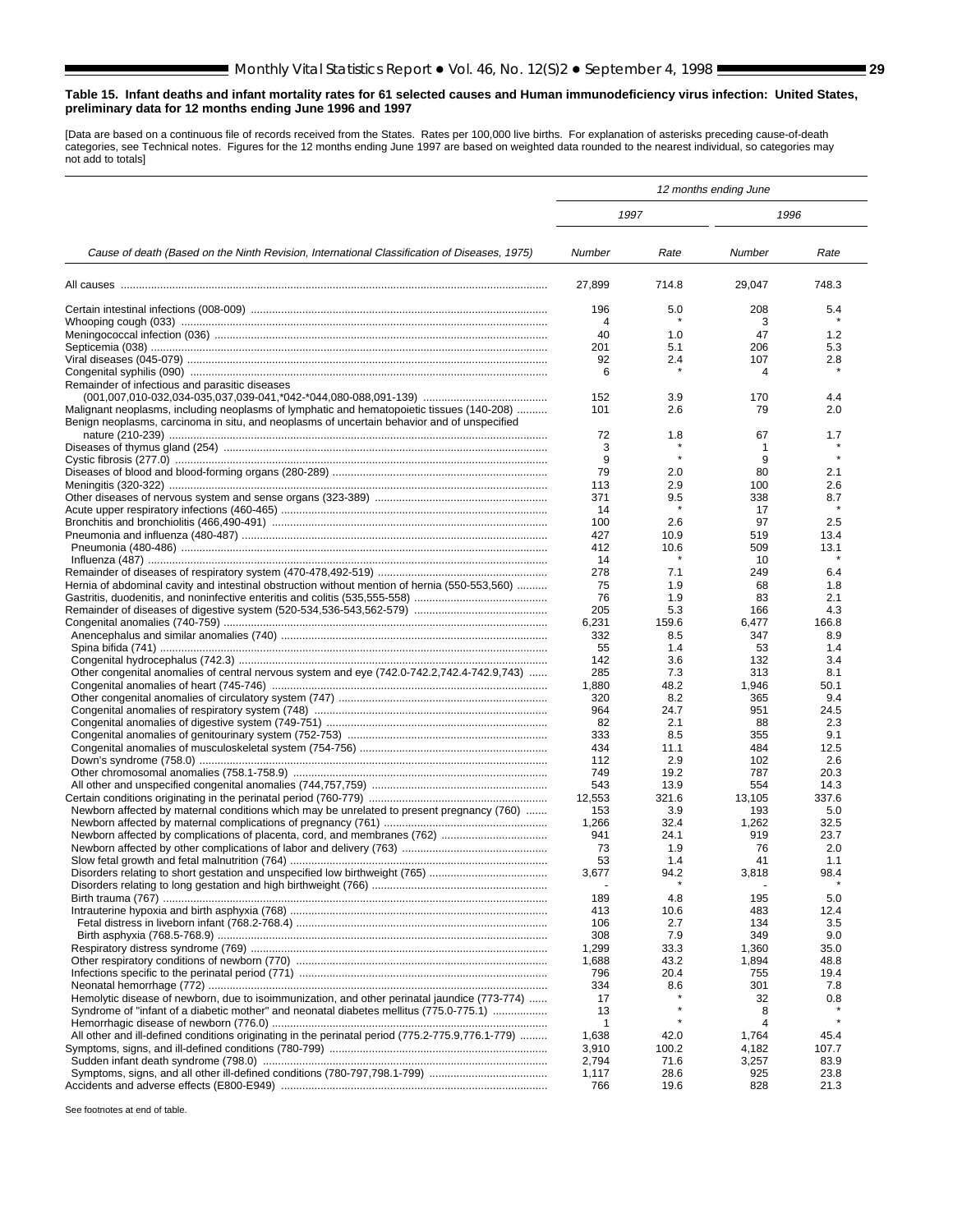#### **Table 15. Infant deaths and infant mortality rates for 61 selected causes and Human immunodeficiency virus infection: United States, preliminary data for 12 months ending June 1996 and 1997 - Con.**

[Data are based on a continuous file of records received from the States. Rates per 100,000 live births. For explanation of asterisks preceding cause-of-death categories, see Technical notes. Figures for the 12 months ending June 1997 are based on weighted data rounded to the nearest individual, so categories may not add to totals]

|                                                                                              |        |      | 12 months ending June |      |
|----------------------------------------------------------------------------------------------|--------|------|-----------------------|------|
|                                                                                              | 1997   |      | 1996                  |      |
| Cause of death (Based on the Ninth Revision, International Classification of Diseases, 1975) | Number | Rate | Number                | Rate |
| Inhalation and ingestion of food or other object causing obstruction of respiratory tract or |        |      |                       |      |
|                                                                                              | 76     | 1.9  | 80                    | 2.1  |
|                                                                                              | 285    | 7.3  | 300                   | 7.7  |
|                                                                                              | 405    | 10 4 | 448                   | 11.5 |
|                                                                                              | 317    |      | 309                   | 8.0  |
|                                                                                              | 106    | 2.7  | 117                   | 3.0  |
|                                                                                              | 211    | 5.4  | 192                   | 4.9  |
|                                                                                              | .509   | 38.7 | 1.528                 | 39.4 |
|                                                                                              | 26     |      | 49                    | 1.3  |

\* Figure does not meet standard of reliability or precision (see Technical notes).

- Quantity zero.<br>1 Included in Remainder of infectious and parasitic diseases.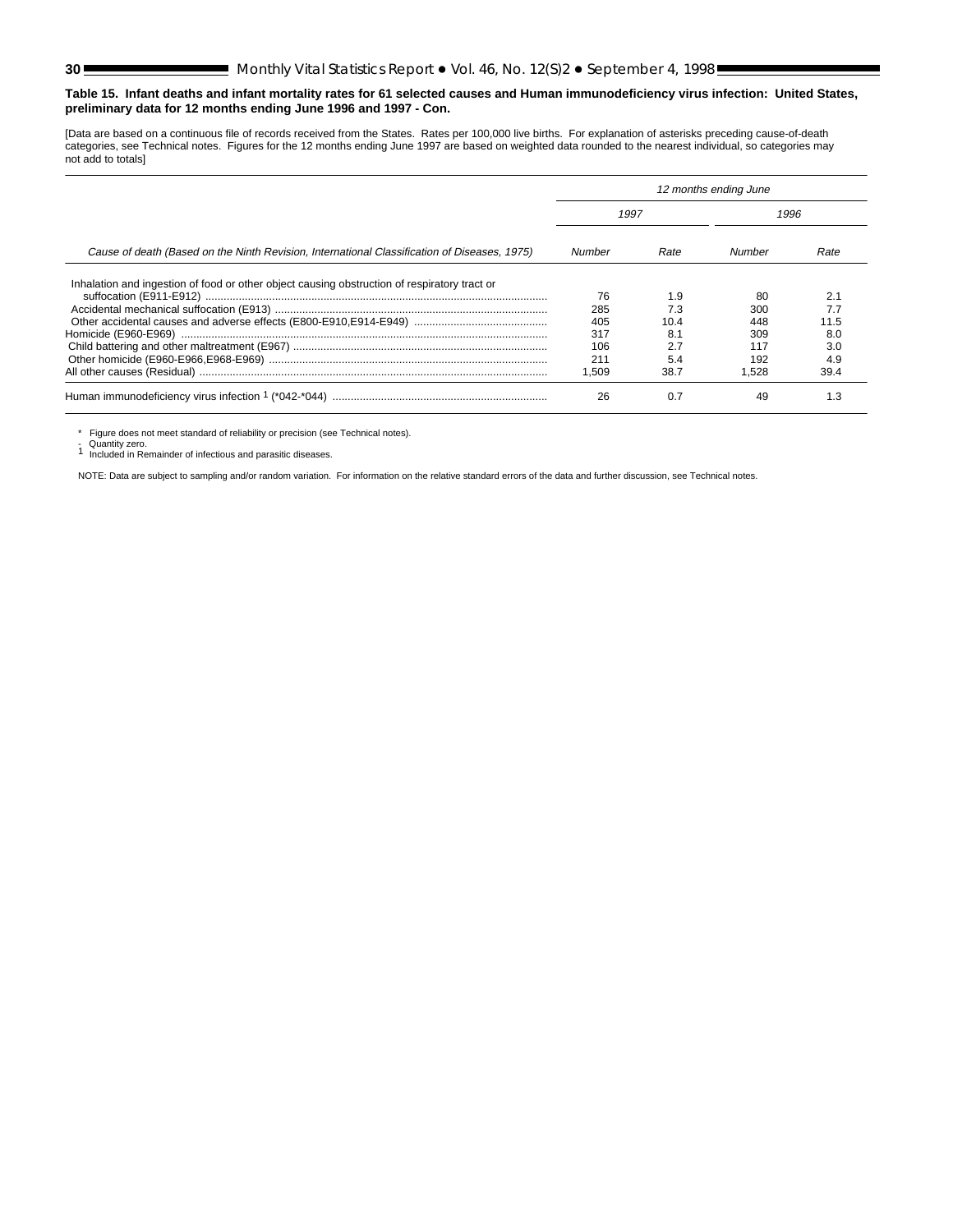## Monthly Vital Statistics Report • Vol. 46, No. 12(S)2 • September 4, 1998 **Constanting 1981**

## <span id="page-30-0"></span>Table 16. Expectation of life by age, race, and sex: United States, preliminary data for 12 months ending June 1996 and 1997

[Data are based on a continuous file of records received from the States]

|                        |              | <b>Both sexes</b> | Male         |                       | Female       |              |
|------------------------|--------------|-------------------|--------------|-----------------------|--------------|--------------|
|                        |              |                   |              | 12 months ending June |              |              |
| Age (Years) and race   | 1997         | 1996              | 1997         | 1996                  | 1997         | 1996         |
|                        |              |                   |              |                       |              |              |
| All races <sup>1</sup> |              |                   |              |                       |              |              |
|                        | 76.2         | 75.9              | 73.3         | 72.8                  | 79.1         | 79.0         |
|                        | 75.8<br>71.9 | 75.5<br>71.6      | 72.8<br>69.0 | 72.4<br>68.5          | 78.6<br>74.7 | 78.5<br>74.7 |
|                        | 66.9         | 66.7              | 64.0         | 63.6                  | 69.7         | 69.7         |
|                        | 62.0         | 61.8              | 59.1         | 58.6                  | 64.8         | 64.8         |
|                        | 57.2         | 57.0              | 54.4         | 54.0                  | 59.9         | 59.9         |
|                        | 52.5         | 52.3              | 49.8         | 49.4                  | 55.1         | 55.1         |
|                        | 47.8<br>43.1 | 47.6<br>42.9      | 45.2<br>40.5 | 44.8<br>40.2          | 50.2<br>45.4 | 50.2<br>45.4 |
|                        | 38.4         | 38.3              | 36.0         | 35.8                  | 40.7         | 40.7         |
|                        | 33.9         | 33.8              | 31.5         | 31.4                  | 36.0         | 36.1         |
|                        | 29.5         | 29.4              | 27.2         | 27.1                  | 31.4         | 31.5         |
|                        | 25.2         | 25.2              | 23.1         | 23.0                  | 27.0         | 27.1         |
|                        | 21.2         | 21.2              | 19.2         | 19.2                  | 22.8         | 22.9         |
|                        | 17.5<br>14.1 | 17.5<br>14.1      | 15.7<br>12.5 | 15.7<br>12.5          | 18.9<br>15.2 | 19.0<br>15.3 |
|                        | 11.0         | 11.1              | 9.8          | 9.8                   | 11.9         | 12.0         |
|                        | 8.3          | 8.4               | 7.3          | 7.3                   | 8.8          | 9.0          |
|                        | 6.0          | 6.1               | 5.3          | 5.3                   | 6.3          | 6.4          |
| White                  |              |                   |              |                       |              |              |
|                        | 76.9         | 76.7              | 74.0         | 73.6                  | 79.6         | 79.6         |
|                        | 76.3         | 76.1              | 73.5         | 73.1                  | 79.0         | 79.1         |
|                        | 72.4         | 72.2              | 69.6         | 69.2                  | 75.1         | 75.1         |
|                        | 67.5         | 67.3              | 64.7         | 64.3                  | 70.2         | 70.2         |
|                        | 62.5         | 62.4              | 59.8         | 59.4                  | 65.2         | 65.3         |
|                        | 57.8<br>53.0 | 57.6<br>52.8      | 55.0<br>50.4 | 54.7<br>50.0          | 60.4<br>55.5 | 60.4<br>55.5 |
|                        | 48.2         | 48.1              | 45.7         | 45.4                  | 50.6         | 50.7         |
|                        | 43.5         | 43.4              | 41.0         | 40.8                  | 45.8         | 45.9         |
|                        | 38.8         | 38.8              | 36.4         | 36.3                  | 41.0         | 41.1         |
|                        | 34.2         | 34.2              | 31.9         | 31.8                  | 36.3         | 36.4         |
|                        | 29.7         | 29.7              | 27.5         | 27.4                  | 31.7         | 31.7         |
|                        | 25.4<br>21.3 | 25.4<br>21.3      | 23.3<br>19.4 | 23.2<br>19.3          | 27.2<br>23.0 | 27.3<br>23.1 |
|                        | 17.5         | 17.6              | 15.8         | 15.8                  | 19.0         | 19.1         |
|                        | 14.1         | 14.2              | 12.6         | 12.6                  | 15.3         | 15.4         |
|                        | 11.0         | 11.1              | 9.8          | 9.8                   | 11.9         | 12.0         |
|                        | 8.3          | 8.4               | 7.3          | 7.3                   | 8.8          | 9.0          |
|                        | 5.9          | 6.0               | 5.3          | 5.3                   | 6.2          | 6.4          |
| <b>Black</b>           |              |                   |              |                       |              |              |
|                        | 70.7         | 69.9              | 66.7         | 65.6                  | 74.4         | 74.0         |
|                        | 70.7         | 69.9              | 66.7         | 65.6                  | 74.4         | 74.0         |
|                        | 66.8         | 66.1              | 62.9         | 61.8<br>56.9          | 70.5         | 70.2         |
|                        | 61.9<br>57.0 | 61.2<br>56.3      | 58.0<br>53.1 | 52.0                  | 65.6<br>60.7 | 65.3<br>60.4 |
|                        | 52.3         | 51.6              | 48.6         | 47.5                  | 55.8         | 55.5         |
|                        | 47.8         | 47.1              | 44.2         | 43.2                  | 51.0         | 50.7         |
|                        | 43.3         | 42.6              | 39.8         | 38.9                  | 46.3         | 46.0         |
|                        | 38.8         | 38.3              | 35.5         | 34.7                  | 41.7         | 41.5         |
|                        | 34.4         | 34.0              | 31.3         | 30.7                  | 37.2         | 37.0         |
|                        | 30.2<br>26.3 | 30.0<br>26.0      | 27.3<br>23.6 | 26.8<br>23.2          | 32.8<br>28.6 | 32.7<br>28.5 |
|                        | 22.5         | 22.3              | 20.0         | 19.8                  | 24.5         | 24.5         |
|                        | 19.0         | 18.9              | 16.8         | 16.6                  | 20.7         | 20.7         |
|                        | 15.9         | 15.7              | 14.0         | 13.8                  | 17.3         | 17.2         |
|                        | 12.8         | 12.8              | 11.3         | 11.1                  | 13.9         | 13.9         |
|                        | 10.3         | 10.3              | 9.1          | 9.0                   | 11.2         | 11.1         |
|                        | 8.0          | 7.9<br>5.9        | 7.0<br>5.4   | 6.9                   | 8.5<br>6.2   | 8.5<br>6.2   |
|                        | 5.9          |                   |              | 5.3                   |              |              |

1 Includes races other than white and black.

NOTE: Data are subject to sampling and/or random variation.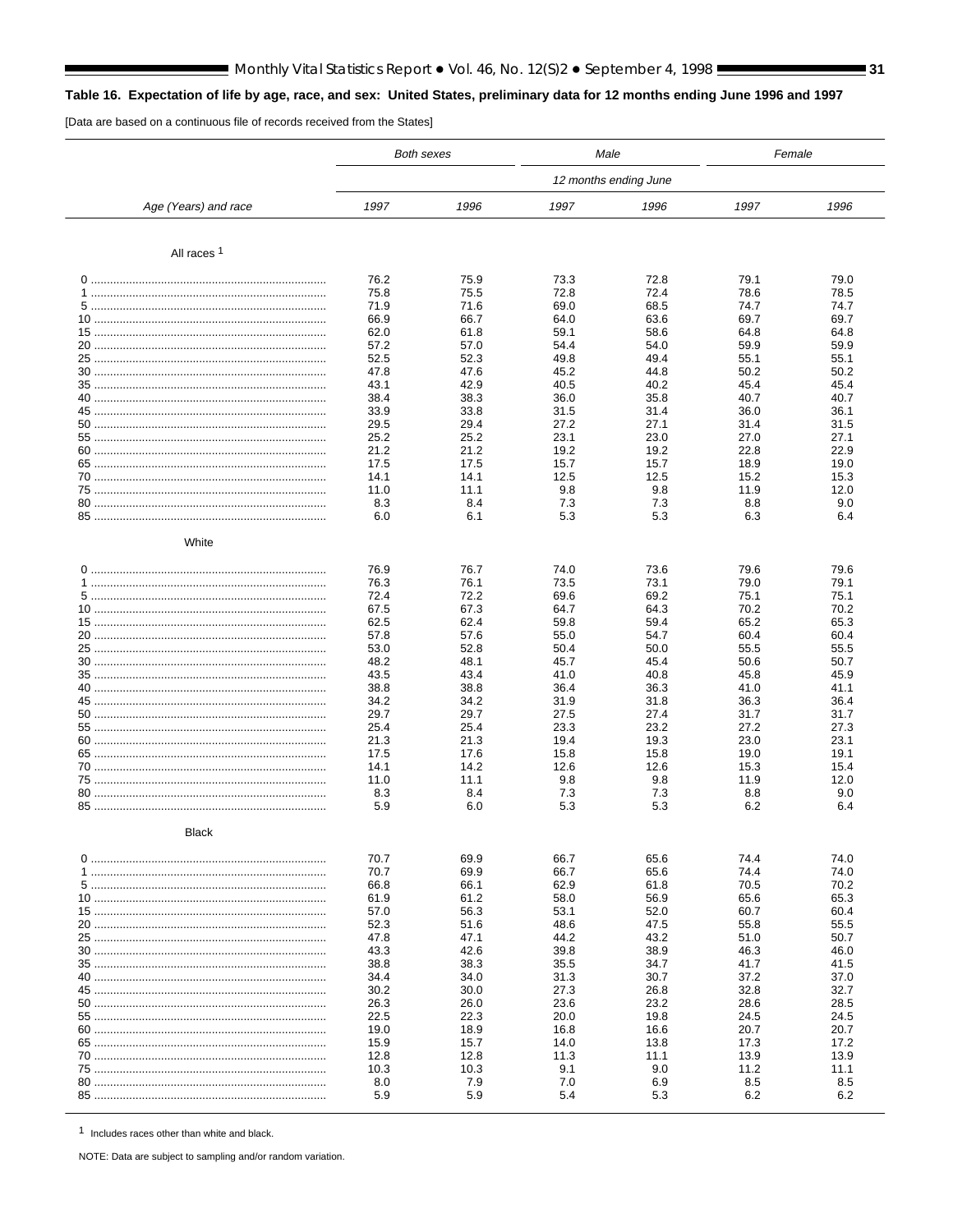#### <span id="page-31-0"></span>**Table 17. Deaths and death rates for the 10 leading causes of death in specified age groups: United States, preliminary data for 12 months ending June 1997**

[Data are based on a continuous file of records received from the States. Rates per 100,000 population in specified group. For explanation of asterisks preceding cause-of-death categories, see Technical notes. Figures are based on weighted data rounded to the nearest individual, so categories may not add to totals]

| Rank <sup>1</sup> | Cause of death and age (Based on the Ninth Revision, International Classification of Diseases, 1975)         | Number    | Rate  |
|-------------------|--------------------------------------------------------------------------------------------------------------|-----------|-------|
|                   | All ages <sup>2</sup>                                                                                        |           |       |
|                   |                                                                                                              |           |       |
|                   |                                                                                                              | 2,334,716 | 876.1 |
| $\mathbf{1}$<br>2 |                                                                                                              | 735,384   | 276.0 |
|                   |                                                                                                              | 540,656   | 202.9 |
| 3                 |                                                                                                              | 161,681   | 60.7  |
| 4                 |                                                                                                              | 110,259   | 41.4  |
| 5                 |                                                                                                              | 93,597    | 35.1  |
| i i s             |                                                                                                              | 43,415    | 16.3  |
| $\ldots$          |                                                                                                              | 50,182    | 18.8  |
| 6                 |                                                                                                              | 88,878    | 33.4  |
| $\overline{7}$    |                                                                                                              | 62,570    | 23.5  |
| 8                 |                                                                                                              | 30,246    | 11.3  |
| 9                 |                                                                                                              | 25,550    | 9.6   |
| 10                |                                                                                                              | 24,803    | 9.3   |
| $\cdots$          |                                                                                                              | 461,092   | 173.0 |
|                   | 1-4 years                                                                                                    |           |       |
| $\cdots$          |                                                                                                              | 5,506     | 35.7  |
| $\mathbf{1}$      |                                                                                                              | 1,974     | 12.8  |
| $\sim 10$         |                                                                                                              | 762       | 4.9   |
| $\sim 10$         |                                                                                                              | 1,212     | 7.9   |
| $\overline{2}$    |                                                                                                              | 600       | 3.9   |
| 3                 |                                                                                                              | 421       | 2.7   |
| 4                 |                                                                                                              | 378       | 2.5   |
| 5                 |                                                                                                              | 215       | 1.4   |
| 6                 |                                                                                                              | 144       | 0.9   |
| $\overline{7}$    |                                                                                                              | 88        | 0.6   |
| 8                 |                                                                                                              | 71        | 0.5   |
| 9                 | Benign neoplasms, carcinoma in situ, and neoplasms of uncertain behavior and of unspecified nature (210-239) | 63        | 0.4   |
| 10                |                                                                                                              | 52        | 0.3   |
| $\cdots$          |                                                                                                              | 1,500     | 9.7   |
|                   | 5-14 years                                                                                                   |           |       |
| $\cdots$          |                                                                                                              | 8,111     | 21.0  |
| $\mathbf{1}$      |                                                                                                              | 3,288     | 8.5   |
| $\sim$            |                                                                                                              | 1,929     | 5.0   |
| $\cdots$          |                                                                                                              | 1,359     | 3.5   |
| $\overline{2}$    |                                                                                                              | 1,015     | 2.6   |
| 3                 |                                                                                                              | 479       | 1.2   |
| 4                 |                                                                                                              | 425       | 1.1   |
| 5                 |                                                                                                              | 319       | 0.8   |
| 6                 |                                                                                                              | 283       | 0.7   |
| $\overline{7}$    |                                                                                                              | 160       | 0.4   |
| 8                 |                                                                                                              | 154       | 0.4   |
| 9                 |                                                                                                              | 137       | 0.4   |
| 10                |                                                                                                              | 93        | 0.2   |
| $\ldots$          |                                                                                                              | 1,758     | 4.6   |
|                   | 15-24 years                                                                                                  |           |       |
|                   |                                                                                                              |           |       |
| $\cdots$          |                                                                                                              | 31,743    | 87.3  |
| $\mathbf{1}$      |                                                                                                              | 13,416    | 36.9  |
| $\sim$            |                                                                                                              | 10,275    | 28.3  |
| .                 |                                                                                                              | 3,141     | 8.6   |
| 2                 |                                                                                                              | 6,220     | 17.1  |
| 3                 |                                                                                                              | 4,199     | 11.6  |
| 4                 |                                                                                                              | 1,627     | 4.5   |
| 5                 |                                                                                                              | 982       | 2.7   |
| 6                 |                                                                                                              | 368       | 1.0   |
| $\overline{7}$    |                                                                                                              | 302       | 0.8   |
| 8                 |                                                                                                              | 226       | 0.6   |
| 9                 |                                                                                                              | 217       | 0.6   |
| 10                |                                                                                                              | 182       | 0.5   |
| $\sim 100$        |                                                                                                              | 4,004     | 11.0  |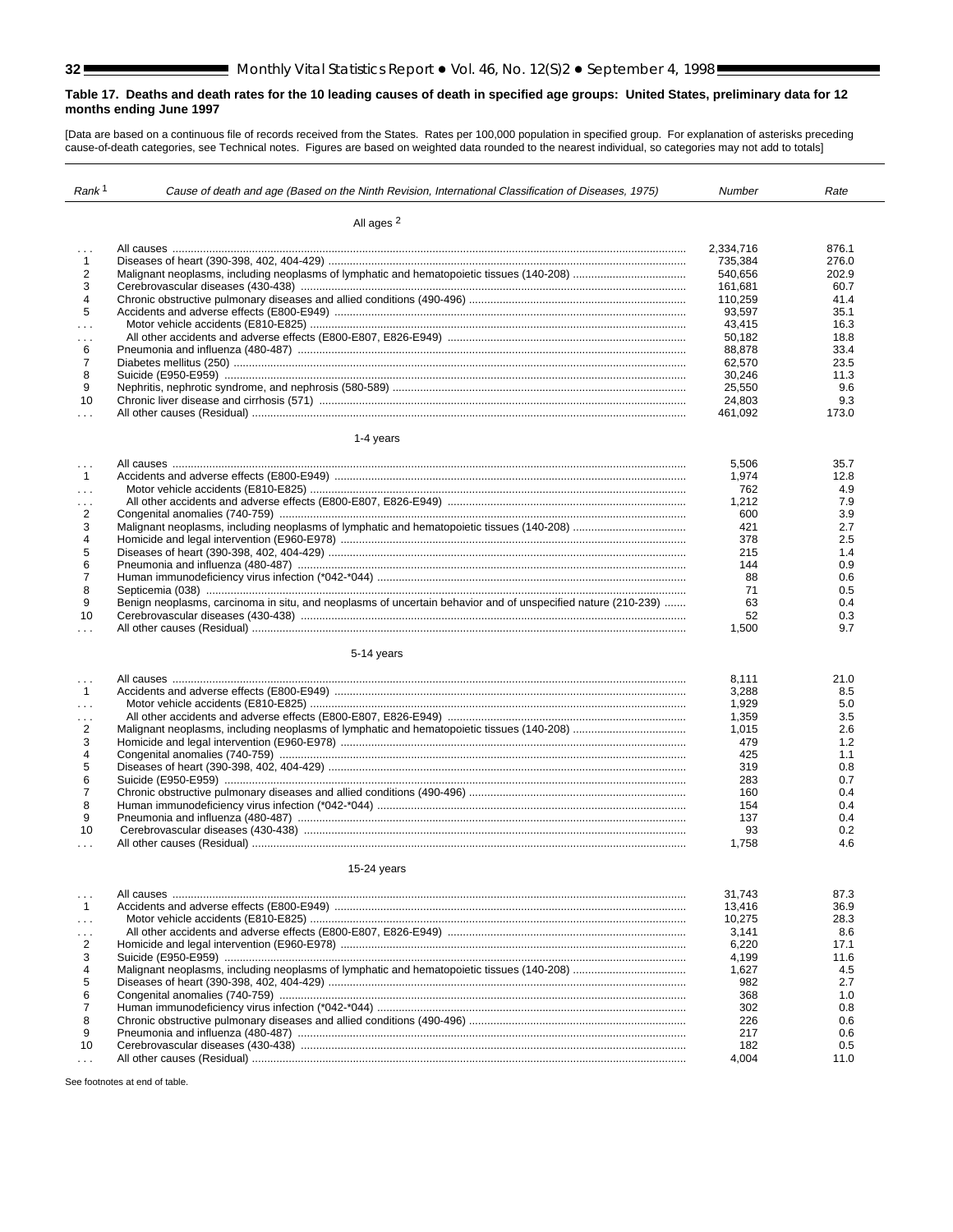#### **Table 17. Deaths and death rates for the 10 leading causes of death in specified age groups: United States, preliminary data for 12 months ending June 1997 - Con.**

[Data are based on a continuous file of records received from the States. Rates per 100,000 population in specified group. For explanation of asterisks preceding cause-of-death categories, see Technical notes. Figures are based on weighted data rounded to the nearest individual, so categories may not add to totals]

| Rank <sup>1</sup> | Cause of death and age (Based on the Ninth Revision, International Classification of Diseases, 1975) | <b>Number</b> | Rate    |
|-------------------|------------------------------------------------------------------------------------------------------|---------------|---------|
|                   | 25-44 years                                                                                          |               |         |
| $\sim 10$         |                                                                                                      | 139.719       | 166.7   |
| $\overline{1}$    |                                                                                                      | 26.087        | 31.1    |
| $\sim$ $\sim$     |                                                                                                      | 14,219        | 17.0    |
| $\cdots$          |                                                                                                      | 11.868        | 14.2    |
| 2                 |                                                                                                      | 21,789        | 26.0    |
| 3                 |                                                                                                      | 16.019        | 19.1    |
| $\overline{4}$    |                                                                                                      | 15,439        | 18.4    |
| 5                 |                                                                                                      | 12.330        | 14.7    |
| 6                 |                                                                                                      | 8,905         | 10.6    |
| $\overline{7}$    |                                                                                                      | 4.048         | 4.8     |
| 8                 |                                                                                                      | 3,427         | 4.1     |
| 9                 |                                                                                                      | 2,496         | 3.0     |
| 10                |                                                                                                      | 2,036         | 2.4     |
| $\cdots$          |                                                                                                      | 27,143        | 32.4    |
|                   |                                                                                                      |               |         |
|                   | 45-64 years                                                                                          |               |         |
| $\sim$ $\sim$     |                                                                                                      | 377,675       | 692.0   |
| $\mathbf{1}$      |                                                                                                      | 131,366       | 240.7   |
| 2                 |                                                                                                      | 101,513       | 186.0   |
| 3                 |                                                                                                      | 16.708        | 30.6    |
| $\cdots$          |                                                                                                      | 8.021         | 14.7    |
| .                 |                                                                                                      | 8,687         | 15.9    |
| $\overline{4}$    |                                                                                                      | 15.381        | 28.2    |
| 5                 |                                                                                                      | 13,106        | 24.0    |
| 6                 |                                                                                                      | 12.580        | 23.0    |
| $\overline{7}$    |                                                                                                      | 10,719        | 19.6    |
| 8                 |                                                                                                      | 7.679         | 14.1    |
| 9                 |                                                                                                      | 6.055         | 11.1    |
|                   |                                                                                                      |               | 11.0    |
| 10                |                                                                                                      | 5,977         |         |
| $\mathbf{r}$      |                                                                                                      | 56,591        | 103.7   |
|                   | 65 years and over                                                                                    |               |         |
| $\sim$ $\sim$     |                                                                                                      | 1.743.587     | 5.129.2 |
| $\mathbf{1}$      |                                                                                                      | 615,618       | 1,811.0 |
| $\mathbf{2}$      |                                                                                                      | 384.319       | 1.130.6 |
| 3                 |                                                                                                      | 142,306       | 418.6   |
| $\overline{4}$    |                                                                                                      | 95.523        | 281.0   |
| 5                 |                                                                                                      | 79,932        | 235.1   |
| 6                 |                                                                                                      |               | 139.2   |
| $\overline{7}$    |                                                                                                      | 47,328        | 91.9    |
|                   |                                                                                                      | 31,237        | 23.4    |
| $\cdots$          |                                                                                                      | 7,969         |         |
| $\cdots$          |                                                                                                      | 23,269        | 68.5    |
| 8                 |                                                                                                      | 22,326        | 65.7    |
| 9                 |                                                                                                      | 22.023        | 64.8    |
| 10                |                                                                                                      | 18,298        | 53.8    |
| $\sim$ $\sim$     |                                                                                                      | 284,677       | 837.5   |

1 Rank based on number of deaths; see Technical notes.<br>2 Includes deaths under 1 year of age.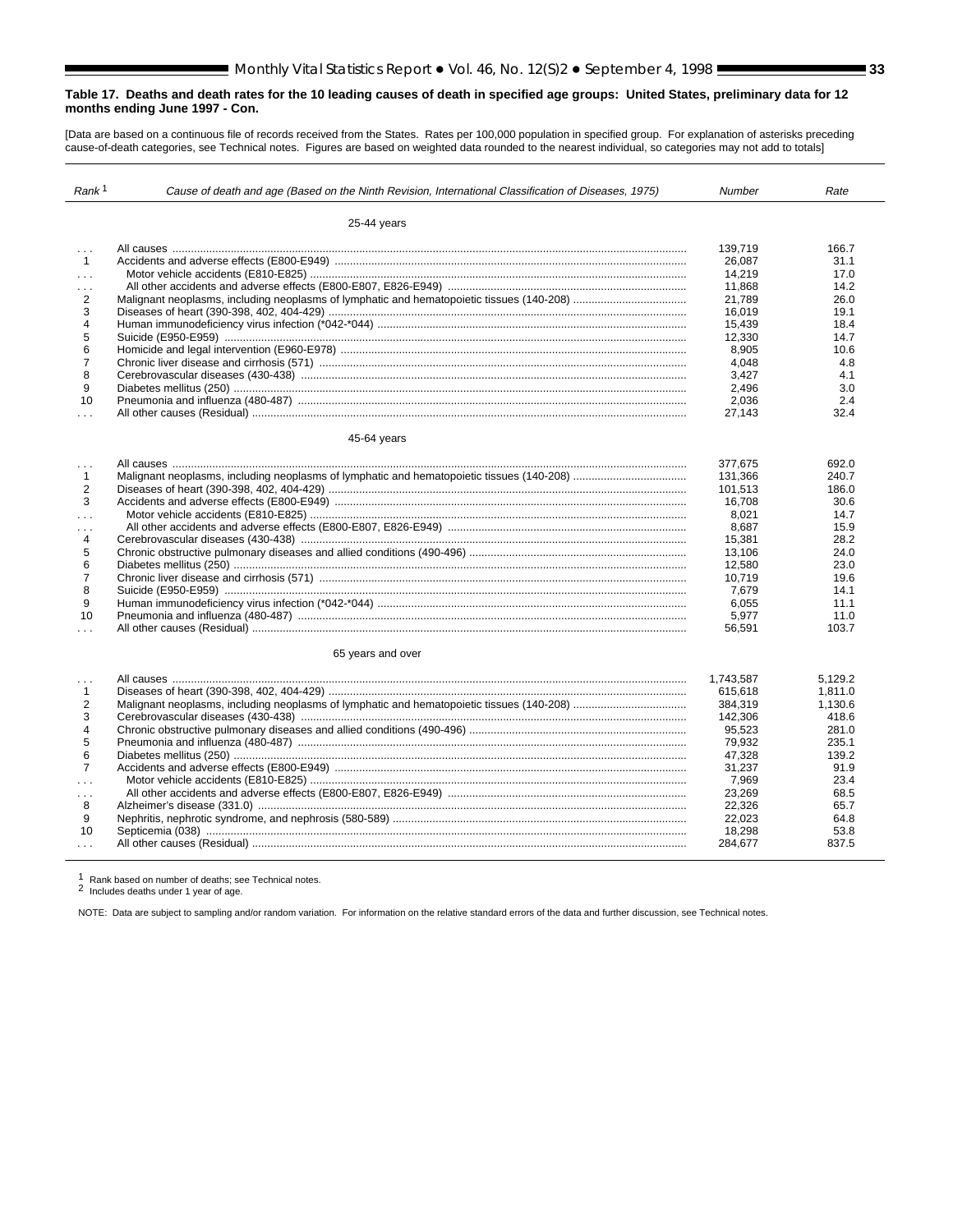#### <span id="page-33-0"></span>**Table 18. Infant deaths and infant mortality rates for the 10 leading causes of infant death, by race and Hispanic origin: United States, preliminary data for 12 months ending June 1997**

[Data are based on a continuous file of records received from the States. Rates per 100,000 live births. Figures are based on weighted data rounded to the nearest individual, so categories may not add to totals. Rates for Hispanic origin should be interpreted with caution because of inconsistencies between reporting Hispanic origin on birth and death certificates; see Technical notes]

| Rank <sup>1</sup>              | Cause of death and race (Based on the Ninth Revision, International Classification of Diseases, 1975) | Number         | Rate          |
|--------------------------------|-------------------------------------------------------------------------------------------------------|----------------|---------------|
|                                | All races <sup>2</sup>                                                                                |                |               |
| $\sim$ $\sim$ $\sim$           |                                                                                                       | 27,899         | 714.8         |
|                                |                                                                                                       |                |               |
| $\mathbf{1}$<br>$\overline{2}$ |                                                                                                       | 6,231<br>3.677 | 159.6<br>94.2 |
| 3                              |                                                                                                       |                | 71.6          |
|                                |                                                                                                       | 2,794          |               |
| $\overline{\mathbf{4}}$        |                                                                                                       | 1,299          | 33.3          |
| 5                              |                                                                                                       | 1,266          | 32.4          |
| 6                              |                                                                                                       | 941            | 24.1          |
| $\overline{7}$                 |                                                                                                       | 796            | 20.4          |
| 8                              |                                                                                                       | 766            | 19.6          |
| 9                              |                                                                                                       | 427            | 10.9          |
| 10                             |                                                                                                       | 413            | 10.6          |
| $\cdots$                       |                                                                                                       | 9,289          | 238.0         |
|                                | White                                                                                                 |                |               |
| $\ldots$                       |                                                                                                       | 18,665         | 603.2         |
| 1                              |                                                                                                       | 4.832          | 156.1         |
| $\overline{2}$                 |                                                                                                       | 2,051          | 66.3          |
| 3                              |                                                                                                       | 1,838          |               |
| 4                              |                                                                                                       |                | 59.4          |
|                                |                                                                                                       | 844            | 27.3          |
| 5                              |                                                                                                       | 839            | 27.1          |
| 6                              |                                                                                                       | 630            | 20.4          |
| $\overline{\mathcal{I}}$       |                                                                                                       | 520            | 16.8          |
| 8                              |                                                                                                       | 510            | 16.5          |
| 9                              |                                                                                                       | 310            | 10.0          |
| 10                             |                                                                                                       | 278            | 9.0           |
| $\sim$ $\sim$ $\sim$           |                                                                                                       | 6.013          | 194.3         |
|                                | <b>Black</b>                                                                                          |                |               |
| $\cdots$                       |                                                                                                       | 8,244          | 1,369.4       |
| $\mathbf{1}$                   |                                                                                                       | 1,526          | 253.5         |
| $\overline{2}$                 |                                                                                                       | 1.144          | 190.0         |
| 3                              |                                                                                                       | 864            | 143.5         |
| 4                              |                                                                                                       | 419            | 69.6          |
| 5                              |                                                                                                       | 400            | 66.4          |
| 6                              |                                                                                                       | 276            | 45.8          |
| $\overline{7}$                 |                                                                                                       | 260            | 43.2          |
| 8                              |                                                                                                       | 211            | 35.0          |
| 9                              |                                                                                                       | 133            | 22.1          |
| 10                             |                                                                                                       | 112            | 18.6          |
| $\ldots$                       |                                                                                                       | 2,899          | 481.6         |
|                                | Hispanic <sup>3</sup>                                                                                 |                |               |
|                                |                                                                                                       | 4,107          | 581.0         |
| $\mathbf{1}$                   |                                                                                                       | 1,114          | 157.6         |
| $\overline{2}$                 |                                                                                                       | 488            | 69.0          |
| 3                              |                                                                                                       | 289            | 40.9          |
| 4                              |                                                                                                       | 164            | 23.2          |
| 5                              |                                                                                                       | 152            | 21.5          |
| 6                              |                                                                                                       | 115            | 16.3          |
| $\overline{7}$                 |                                                                                                       | 112            | 15.8          |
|                                |                                                                                                       |                |               |
| 8                              |                                                                                                       | 100            | 14.1          |
| 9                              |                                                                                                       | 79             | 11.2          |
| 10                             |                                                                                                       | 50             | 7.1           |
|                                |                                                                                                       | 1,444          | 204.3         |

1 Rank based on number of deaths; see Technical notes.<br>2 Includes races other than white and black.<br>3 Race and Hispanic origin are reported separately on the death certificate. Data for all persons who report Hispanic orig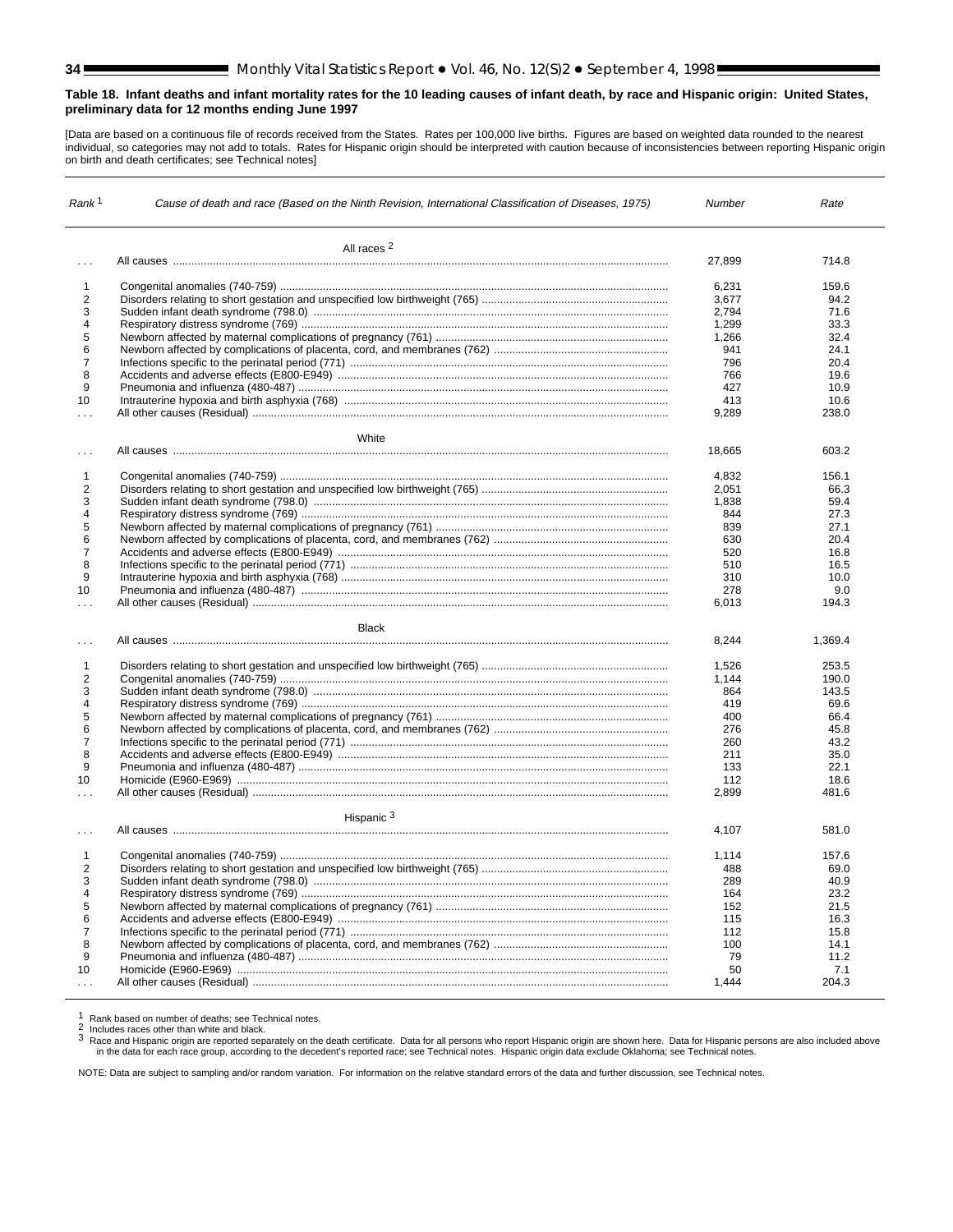## <span id="page-34-0"></span>**Technical notes**

#### **Nature and sources of data**

The preliminary data for July 1996–June 1997 are based on substantial samples of vital records. The data for the 12 months ending with June 1997 are based on a continuous receipt of statistical records through December 1, 1997, by the National Center for Health Statistics (NCHS). NCHS received the data from the States' vital registration systems through the Vital Statistics Cooperative Program. In this report, U.S. totals include only events occurring within the 50 States and the District of Columbia. Data for Puerto Rico, the Virgin Islands, and Guam are included in tables showing data by State, but are not included in U.S. totals.

For the 12 months ending with June 1997, individual records of births, infant deaths (deaths under 1 year of age), and deaths of persons aged 1 year and over are weighted to independent counts of vital events received in each State. These State-specific counts serve as control totals and are the basis for the record weights in the preliminary file. If the number of records in the preliminary file is greater than the count received from the State, the State-specific number of records in the preliminary file is used instead and the weight is set at 1.0.

Each birth record has one weight specific to the State where the birth occurred. For deaths, two separate files are processed: the medical, or cause-of-death file contains records that include demographic and medical information, and is used to generate tables showing cause of death. The demographic file includes records in the medical file as well as additional records that contain demographic information only, and is used to generate tables showing mortality by demographic characteristics. A State-specific weight is computed for each file, by dividing the State control total by the number of records in the preliminary sample. Because there are two separate files, with two separate sets of weights, there will be slight inconsistencies between the demographic and medical tables. [Table I](#page-35-0) shows the percent completeness of the preliminary file for each event by place of occurrence. The percent completeness is obtained by dividing the number of records in the preliminary file by the control total and multiplying by 100. Although data by place of occurrence are used to compute the weights, all data in this report are tabulated by place of residence.

For selected variables in the natality and mortality files, unknown or not-stated values are imputed. The percent not stated in the natality files was less than 1 percent for birthweight and method of delivery and 2.5 percent for month prenatal care began. The percent not stated in the mortality files was less than 1 percent for all variables discussed in this report. Detailed information on reporting completeness and imputation procedures may be found in the technical appendixes of the annual volumes, *Vital Statistics of the United States*, 1992 Volume I, Natality (8), and *Vital Statistics of the United States*, 1992 Volume II, Mortality, Part A (9).

#### **Natality**

Race and Hispanic origin are reported independently on the birth certificate. In this report, births to Hispanic women are also included in figures for births by race—white, black, American Indian, and Asian or Pacific Islander—according to the mother's race as reported on the birth certificate.

National estimates of births to unmarried women are based on two methods of determining marital status. For 1994–96, birth certificates in 45 States and the District of Columbia included a question about the mother's marital status. The mother's marital status was inferred in five States (California, Connecticut, Michigan, Nevada, and New York) by comparing the parents' and child's surnames and other information concerning the father. Beginning January 1, 1997, the marital status of women giving birth in California is determined by a direct question on the birth certificate, ''Mother married at any time during this pregnancy?''—similar to the question asked in most other States.

A birth is inferred as nonmarital if any of these factors, listed in priority-of-use order, is present: A paternity acknowledgment was received, the father's name is missing, or the father's and mother's current surnames are different. In addition, criteria that are particularly applicable for a given State are also applied as necessary. For example, prior to 1997, special procedures were used in California to compare the parents' surnames when they were hyphenated if the parents were born in countries where naming practices can identify the parents' marital status, including Asian and Hispanic mothers.

Although Nevada's birth certificate does not include a direct question on mother's marital status, this information is being obtained from the electronic birth registration process.

The birth rates for unmarried women in this report are estimated on the basis of population distributions by marital status provided by the U.S. Bureau of the Census, as of March 1996 and 1997, applied to the national population estimates as of January 1 (10,11). The birth rates shown here thus differ from those regularly published by NCHS, which are based on populations estimated by 3-year averages of the marital status distributions, rather than a single year as shown here (12). These population estimates for a single year are not an adequate basis for computing comparable age-specific birth rates.

## **Mortality**

The mortality statistics in this report were compiled in accordance with the World Health Organization (WHO) regulations that specify that member nations classify and code causes of death in accordance with the current revision of the *International Statistical Classification of Diseases, Injuries, and Causes of Death*. The current revision in use is the Ninth Revision (ICD-9) (13). Causes of death for data presented in this publication were coded by procedures described in annual issues of the NCHS *Instruction Manual Part 2a* (14). Beginning with data for 1987, NCHS introduced categories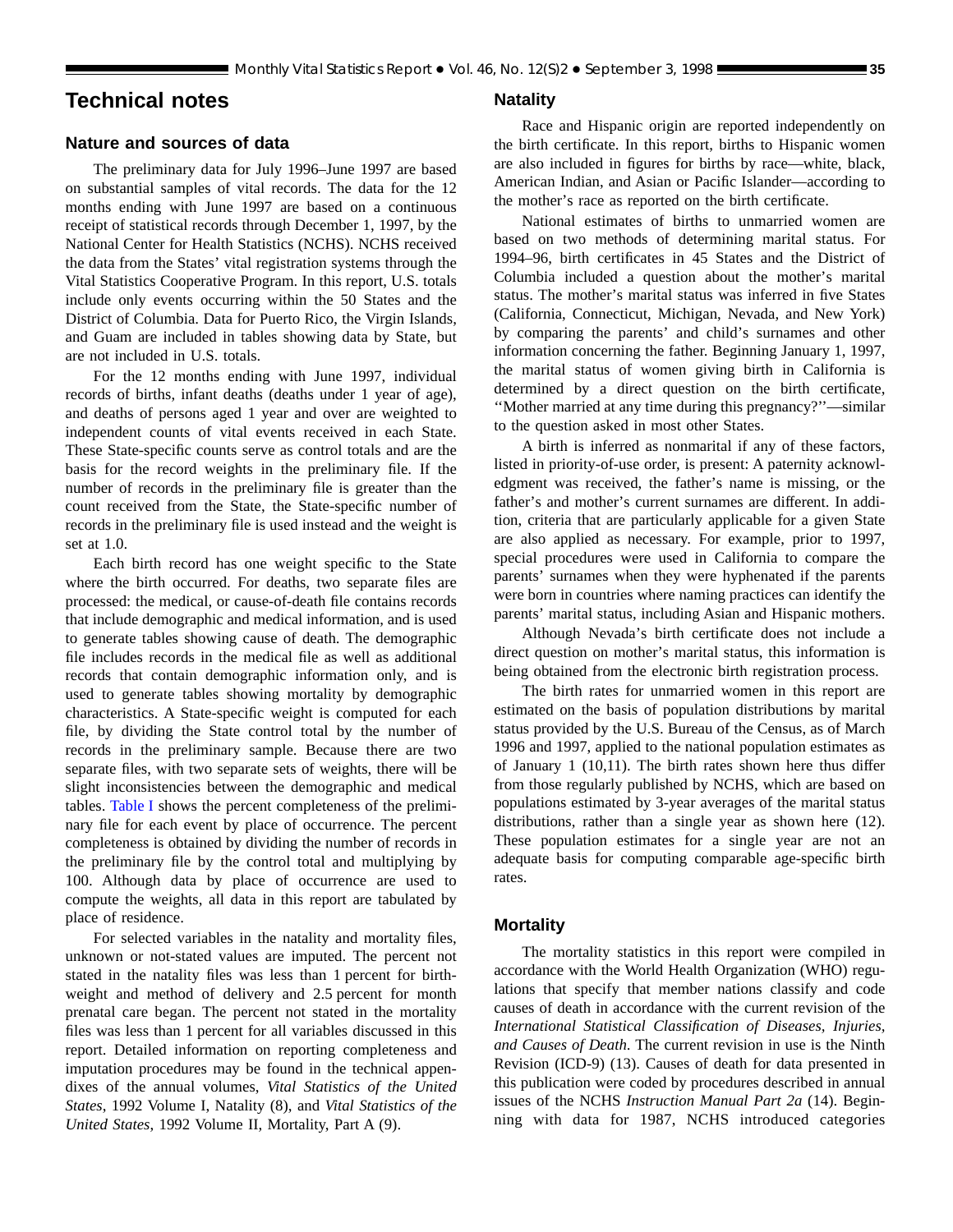#### <span id="page-35-0"></span>**Table I. Total count of records and percent completeness of preliminary files of live births, infant deaths, and deaths 1 year and over: United States, each State, Puerto Rico, Virgin Islands, and Guam, preliminary data for 12 months ending June 1997**

[By place of occurrence]

|                                  |                     | Live births             | Infant deaths (under 1 year) |                      | Deaths 1 year and over |                     |                      |                 |
|----------------------------------|---------------------|-------------------------|------------------------------|----------------------|------------------------|---------------------|----------------------|-----------------|
|                                  |                     |                         |                              | Percent completeness |                        |                     | Percent completeness |                 |
| Area                             | Count of<br>records | Percent<br>completeness | Count of<br>records          | Demographic<br>file  | Medical<br>file        | Count of<br>records | Demographic<br>file  | Medical<br>file |
|                                  |                     |                         |                              |                      |                        |                     |                      |                 |
|                                  |                     | 98.3                    | 27,967                       | 93.8                 | 89.3                   | 2,310,188           | 95.3                 | 91.4            |
|                                  | 59,937              | 100.0                   | 578                          | 98.6                 | 98.4                   | 42,017              | 99.3                 | 98.9            |
|                                  | 9,887               | 100.0                   | 60                           | 100.0                | 98.3                   | 2,438               | 98.8                 | 96.5            |
|                                  | 74,313              | 100.0                   | 742                          | 74.8                 | 57.5                   | 37,238              | 100.0                | 76.9            |
|                                  | 35,489              | 100.0                   | 296                          | 100.0                | 90.2                   | 26,369              | 100.0                | 97.1            |
|                                  | 532,873             | 99.8                    | 2,996                        | 66.0                 | 66.0                   | 217,020             | 68.7                 | 68.7            |
|                                  | 56,597              | 100.0                   | 419                          | 100.0                | 99.8                   | 26.142              | 98.8                 | 98.8            |
|                                  | 45,720              | 95.2                    | 303                          | 97.0                 | 91.4                   | 30,414              | 97.9                 | 95.9            |
|                                  | 10,754              | 99.2                    | 76                           | 93.4                 | 93.4                   | 6,517               | 99.7                 | 99.7            |
| District of Columbia             | 14,950              | 100.0                   | 229                          | 95.2                 | 92.1                   | 7,714               | 97.9                 | 97.5            |
|                                  | 192,728             | 99.9                    | 1,365                        | 100.0                | 99.9                   | 152,915             | 99.5                 | 99.5            |
|                                  |                     |                         |                              |                      |                        |                     |                      |                 |
|                                  | 117,655             | 99.7                    | 981                          | 100.0                | 83.5                   | 59,842              | 96.9                 | 85.2            |
|                                  | 17,833              | 100.0                   | 99                           | 100.0                | 72.7                   | 7,998               | 99.1                 | 75.4            |
|                                  | 18,214              | 100.0                   | 120                          | 100.0                | 100.0                  | 8,753               | 97.9                 | 97.9            |
|                                  | 180,158             | 99.7                    | 1,459                        | 100.0                | 95.3                   | 101,954             | 98.6                 | 96.5            |
|                                  | 80,885              | 81.7                    | 548                          | 88.9                 | 88.9                   | 53,122              | 76.6                 | 76.6            |
|                                  | 37,230              | 100.0                   | 209                          | 100.0                | 100.0                  | 27,482              | 100.0                | 100.0           |
|                                  | 35,829              | 100.0                   | 257                          | 95.7                 | 95.7                   | 23,449              | 98.8                 | 98.8            |
|                                  | 51,642              | 99.4                    | 389                          | 92.5                 | 86.4                   | 37,595              | 98.6                 | 95.5            |
|                                  | 65,741              | 99.7                    | 594                          | 95.8                 | 95.8                   | 39,407              | 97.6                 | 97.6            |
|                                  | 13,532              | 100.0                   | 68                           | 100.0                | 85.3                   | 11.783              | 100.0                | 79.4            |
|                                  | 67,260              | 100.0                   | 498                          | 100.0                | 100.0                  | 41,578              | 100.0                | 100.0           |
|                                  | 82,930              | 98.0                    | 435                          | 89.0                 | 82.5                   | 57,668              | 91.9                 | 87.8            |
|                                  |                     |                         |                              |                      |                        |                     |                      |                 |
|                                  | 132,055             | 100.0                   | 1,089                        | 100.0                | 97.6                   | 82,577              | 98.3                 | 97.0            |
|                                  | 64,540              | 99.2                    | 440                          | 86.6                 | 86.6                   | 37,442              | 97.0                 | 96.9            |
|                                  | 40,540              | 100.0                   | 392                          | 98.0                 | 96.7                   | 25,844              | 99.7                 | 99.5            |
|                                  | 75,790              | 100.0                   | 737                          | 96.9                 | 74.8                   | 56,552              | 97.8                 | 74.2            |
|                                  | 10,802              | 100.0                   | 70                           | 100.0                | 91.4                   | 7,727               | 100.0                | 91.0            |
|                                  | 23,791              | 99.2                    | 223                          | 100.0                | 100.0                  | 15,634              | 98.3                 | 98.3            |
|                                  | 24,483              | 91.6                    | 133                          | 94.7                 | 94.7                   | 13,556              | 85.9                 | 85.8            |
|                                  | 13,892              | 100.0                   | 59                           | 81.4                 | 66.1                   | 9,454               | 99.4                 | 73.0            |
|                                  | 113,407             | 98.0                    | 718                          | 97.1                 | 75.5                   | 71,102              | 100.0                | 75.9            |
|                                  | 26,919              | 98.8                    | 172                          | 99.4                 | 99.4                   | 12,502              | 99.1                 | 98.9            |
|                                  | 266,798             | 96.4                    | 1,773                        | 99.3                 | 97.7                   | 161,822             | 98.8                 | 98.3            |
| New York excluding New York City | 140,645             | 93.8                    | 853                          | 100.0                | 99.9                   | 96,562              | 99.1                 | 99.0            |
|                                  | 126,153             | 99.2                    | 920                          | 98.7                 | 95.7                   | 65,260              | 98.3                 | 97.2            |
|                                  | 108,739             | 97.9                    | 1,020                        | 95.9                 | 93.7                   | 66,270              | 99.1                 | 98.1            |
|                                  | 9,700               | 99.1                    | 58                           | 94.8                 | 93.1                   | 6,540               | 97.8                 | 96.6            |
|                                  | 153,079             | 84.0                    | 1,151                        | 100.0                | 91.6                   | 104.425             | 96.6                 | 88.8            |
|                                  | 45,729              | 100.0                   | 394                          | 90.6                 | 90.6                   | 32,235              | 98.7                 | 98.7            |
|                                  | 45.741              | 99.4                    | 295                          | 93.6                 | 93.6                   | 29,512              | 98.4                 | 98.4            |
|                                  | 146,071             | 99.8                    | 1,142                        | 96.5                 | 96.5                   | 132,111             | 98.6                 | 98.6            |
|                                  |                     | 100.0                   |                              | 100.0                |                        |                     | 99.3                 | 99.3            |
|                                  | 13,398<br>49,576    | 100.0                   | 85<br>413                    | 100.0                | 100.0<br>100.0         | 10,011<br>32,549    | 100.0                | 100.0           |
|                                  |                     |                         |                              |                      |                        |                     |                      |                 |
|                                  | 10,796              | 98.3                    | 58                           | 100.0                | 100.0                  | 6,941               | 99.2                 | 99.2            |
|                                  | 79,264              | 99.4                    | 744                          | 100.0                | 85.9                   | 54,601              | 99.7                 | 90.4            |
|                                  | 336,574             | 100.0                   | 2,082                        | 100.0                | 100.0                  | 140,121             | 100.0                | 100.0           |
|                                  | 44,752              | 96.9                    | 265                          | 93.6                 | 93.6                   | 11,696              | 97.7                 | 97.7            |
|                                  | 6,399               | 100.0                   | 43                           | 86.0                 | 86.0                   | 5,045               | 99.0                 | 98.9            |
|                                  | 90,466<br>77,111    | 100.0<br>99.4           | 616<br>437                   | 100.0<br>100.0       | 100.0<br>100.0         | 53,078<br>41,785    | 100.0<br>99.4        | 99.9<br>99.4    |
|                                  |                     |                         |                              |                      |                        |                     |                      |                 |
|                                  | 22,266              | 97.8                    | 163                          | 96.9                 | 73.0                   | 20,622              | 99.4                 | 80.2            |
|                                  | 65,861              | 99.9                    | 454                          | 97.8                 | 78.4                   | 45,433              | 98.3                 | 79.5            |
|                                  | 5,966               | 98.7                    | 20                           | 100.0                | 100.0                  | 3,586               | 99.3                 | 99.3            |
|                                  | 64,541              | 98.6                    | 687                          | 100.0                | 88.1                   | 29,738              | 98.1                 | 87.8            |
|                                  | 2,183               | 100.0                   | 26                           | 73.1                 | 73.1                   | 585                 | 99.8                 | 99.5            |
|                                  | 4,381               | 99.1                    | 33                           | 90.9                 | 90.9                   | 629                 | 94.6                 | 94.4            |

1 Excludes data for Puerto Rico, Virgin Islands, and Guam.

NOTE: Percent completeness = Number of records in preliminary file \* 100<br>Count of records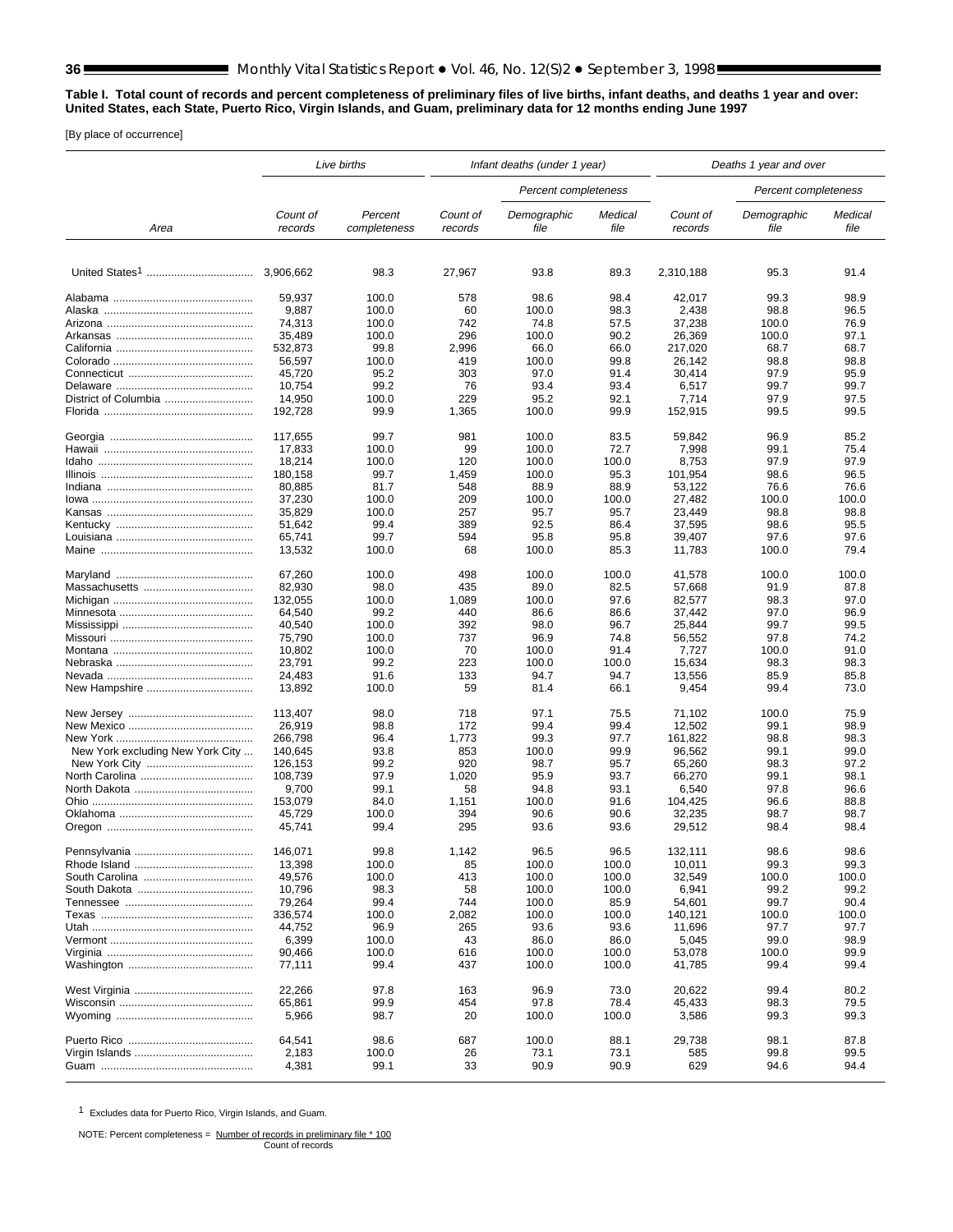<span id="page-36-0"></span>\*042–\*044 for classifying and coding Human immunodeficiency virus (HIV) infection. The asterisks indicate that these codes are not part of ICD-9.

Cause of death is sometimes not available when preliminary data are sent to NCHS, but is available later when final data are processed. As a result, estimates based on the preliminary mortality file for certain causes may be underestimated. Causes that are reported unknown in the preliminary data are coded to Other unknown and unspecified cause (ICD-9, 799.9), a subcategory of Symptoms, signs, and illdefined conditions (ICD-9, 780–799). In the final data, some of these are reallocated to specified causes after further information is provided. The preliminary cause-of-death data in this report have not been adjusted to correct for this type of bias, but bias correction factors (BCF) may be used to interpret the impact on Human immunodeficiency virus infection, Diseases of heart, Accidents and adverse effects, Suicide, Homicide and legal intervention, All other external causes, and Sudden infant death syndrome (table II). Because in the preliminary data some deaths for these causes are coded as Symptoms, signs, and ill-defined conditions (ICD-9, 780– 799), a BCF for this category is included as well. These BCF's in table II are determined by examining the change in reporting from causes that are assigned to Other unknown and unspecified cause (ICD-9, 799.9) in the provisional data to specified causes in the final data. Comparisons of the 10-percent Current Mortality Sample data to the final data for 1990–96 are used.

Cause-of-death ranking is based on the number of deaths classified according to the List of 72 Selected Causes of Death and the categories for HIV infection and for Alzheimer's disease. HIV infection was added to the list of rankable causes effective with the data year 1987, and Alzheimer's disease was added with final mortality data for 1994. For infant deaths, ranking is based on the List of 61 Selected Causes of Infant Death and HIV infection.

Mortality data on the Hispanic-origin population are based on deaths in all States except Oklahoma, which did not include an item to identify Hispanic or ethnic origin on its death certificates. For the 12 months ending June 1997 and June 1996, death rates for Hispanic or[igin \(table 10\) inc](#page-17-0)lude deaths to persons of Hispanic origin for the 49 States and the

District of Columbia in the numerator and include the Hispanic population for the entire United States in the denominator, because population estimates for Hispanic origin were not available by State. In 1990 the 49 States and the District of Columbia accounted for 99.6 percent of the Hispanic population in the United States (15). As a result, death rates for Hispanic origin for the 12 months ending June 1997 and 1996 may be understated by about 0.4 percent. In addition, results of a recent study comparing population survey and death certificates suggest net underreporting of Hispanic-origin deaths in vital statistics of about 7 percent because of incomplete reporting of Hispanic origin (7). Death rates for American Indian and Asian or Pacific Islander persons should also be interpreted with caution because of inconsistencies in reporting race on the death certificate as compared to race on censuses, surveys, and birth certificates.

Infant mortality rates are the most commonly used index for measuring the risk of dying during the first year of life. The rates for this report are calculated by dividing the number of infant deaths that occurred in a 12-month period by the preliminary number of live births for the same period and are presented as rates per 1,000 or per 100,000 live births. Infant mortality rates for Hispanic o[rigin \(tables 14](#page-27-0) and [18\) exc](#page-33-0)lude Oklahoma in the numerator and denominator. In contrast to infant mortality rates based on live births, infant death rates are based on the estimated population under 1 year of age [\(table 10\). In](#page-17-0)fant death rates that appear in tabulations of age-specific death rates are calculated by dividing the number of infant deaths in the 12-month period by the estimated population of persons under 1 year of age on January 1, 1997 (the midpoint for this period), and are presented as rates per 100,000 population in this age group. Because of differences in the denominators, infant death rates may differ from infant mortality rates.

Information on deaths attributed to injury at work is derived from a separate item on the death certificate that asks the medical certifier whether the death resulted from an injury sustained at work. The item is on the death certificate of all States.

U.S. abridged life tables are constructed by reference to a standard life table (16). For explanation of the columns of the

| Table II. Bias correction factors for selected causes of death: United States, preliminary data for 12 months ending June 1997 |  |  |  |  |  |  |  |  |  |  |  |  |  |  |  |  |
|--------------------------------------------------------------------------------------------------------------------------------|--|--|--|--|--|--|--|--|--|--|--|--|--|--|--|--|
|--------------------------------------------------------------------------------------------------------------------------------|--|--|--|--|--|--|--|--|--|--|--|--|--|--|--|--|

|                                         |                                     |                                     |                                            |         |               | Corrected preliminary date |                             |
|-----------------------------------------|-------------------------------------|-------------------------------------|--------------------------------------------|---------|---------------|----------------------------|-----------------------------|
| Cause                                   | <b>Bias</b><br>correction<br>factor | Preliminary<br>Age-adjusted<br>rate | Preliminary<br>Infant<br>mortality<br>rate | Number  | Death<br>rate | Age-<br>adjusted<br>rate   | Infant<br>mortality<br>rate |
| Human immunodeficiency virus infection  | 1.0101                              | 8.0                                 | $\cdot$ $\cdot$ $\cdot$                    | 22.796  | 8.6           | 8.1                        | $\cdot$ $\cdot$ $\cdot$     |
| Diseases of heart                       | 1.0022                              | 132.9                               | $\cdot$ $\cdot$ $\cdot$                    | 736.978 | 276.7         | 133.2                      | $\cdots$                    |
| Symptoms, signs, and ill-defined causes | 0.8780                              | 8.2                                 | $\sim$ $\sim$ $\sim$                       | 27.178  | 10.2          | 7.2                        | $\sim$ $\sim$ $\sim$        |
| Accidents and adverse effects           | 1.0137                              | 29.6                                | $\sim$ $\sim$ $\sim$                       | 94.875  | 35.6          | 30.0                       | $\cdots$                    |
|                                         | 1.0009                              | 16.0                                | $\cdots$                                   | 43.453  | 16.3          | 16.0                       | $\cdot$ $\cdot$ $\cdot$     |
| All other accidents and adverse effects | 1.0249                              | 13.6                                | $\cdots$                                   | 51.431  | 19.3          | 13.9                       | $\cdot$ $\cdot$ $\cdot$     |
|                                         | 1.0059                              | 10.5                                | $\cdot$ $\cdot$ $\cdot$                    | 30.426  | 11.4          | 10.6                       | $\cdots$                    |
| Homicide and legal intervention         | 1.0081                              | 8.1                                 | $\cdots$                                   | 20.163  | 7.6           | 8.2                        | $\cdots$                    |
|                                         | 1.1001                              | 1.1                                 | $\cdots$                                   | 3.483   | 1.3           | 1.2                        | $\cdots$                    |
| Sudden infant death syndrome            | 1.0063                              | $\cdots$                            | 71.4                                       | 2.812   | $\cdots$      | $\cdot$ $\cdot$ $\cdot$    | 71.8                        |

. . . Category not applicable.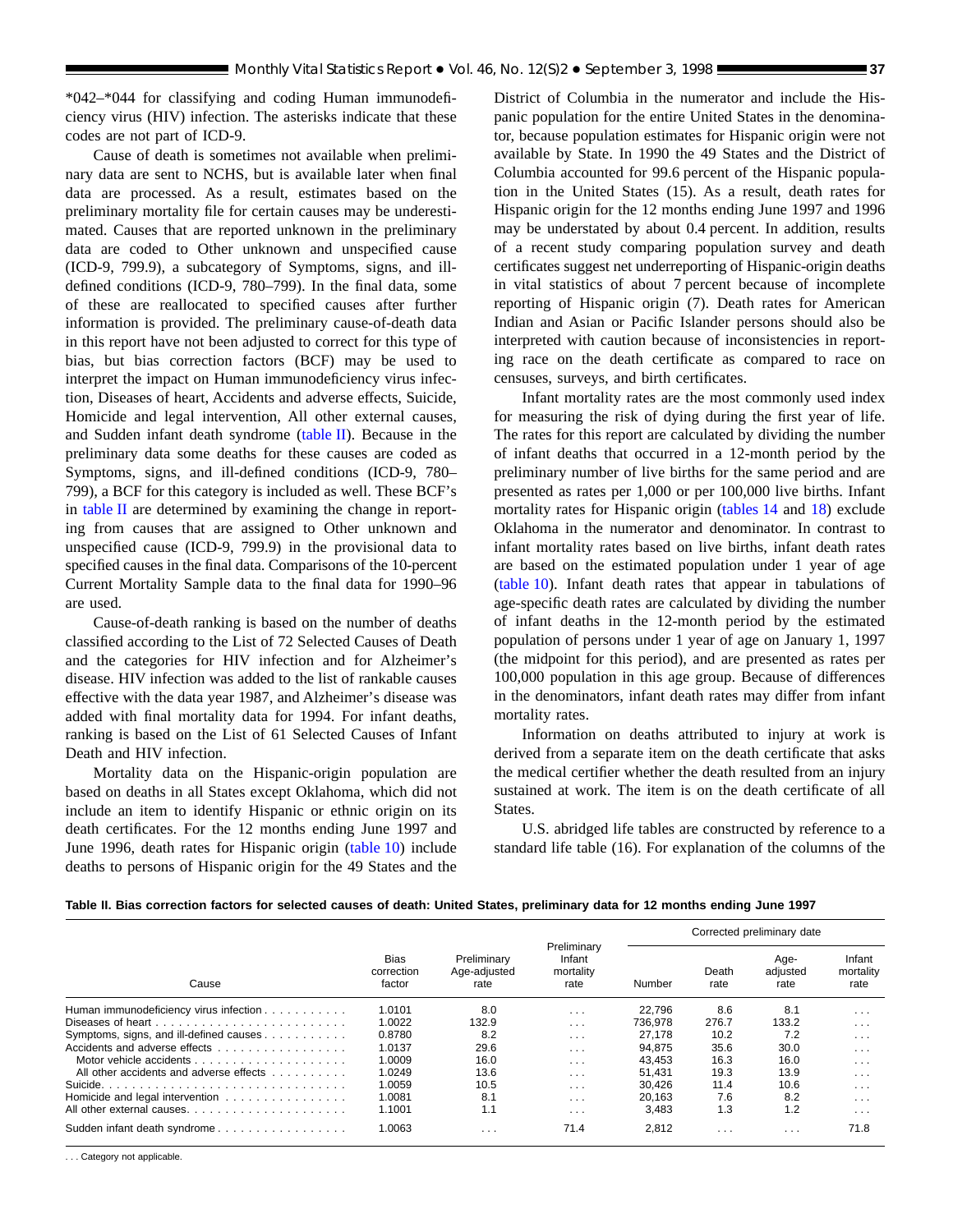<span id="page-37-0"></span>life table and for references to life table construction, see the annual report, *Vital Statistics of the United States*, Volume II, Mortality Part A (9).

## **Computing rates and percents**

Rates are on an annual basis and, except for infant mortality rates, are per 1,000 or per 100,000 estimated population residing in the specified area as of January 1, 1997, and January 1, 1996, which were furnished by the U.S. Bureau of the Census (10,11). Infant mortality rates are per 1,000 or per 100,000 live births. Rates by State are computed on the basis of populations as of July 1, 1996, and July 1, 1995 (17,18).

Age-adjusted rates are used to compare relative mortality risks among groups and over time. However, they should be viewed as relative indexes rather than as actual measures of mortality risk. They were computed by the direct method, that is, by applying age-specific death rates to the U.S. standard population (relative age distribution of 1940 enumerated population of the United States) using the following age groups:

| Age               | Number    | Weights $(w_i)$ |
|-------------------|-----------|-----------------|
| All ages          | 1,000,000 | 1.000000        |
| Under 1 year      | 15.343    | 0.015343        |
|                   | 64.718    | 0.064718        |
|                   | 170.355   | 0.170355        |
|                   | 181.677   | 0.181677        |
|                   | 162.066   | 0.162066        |
|                   | 139.237   | 0.139237        |
|                   | 117.811   | 0.117811        |
|                   | 80.294    | 0.080294        |
|                   | 48.426    | 0.048426        |
|                   | 17.303    | 0.017303        |
| 85 years and over | 2.770     | 0.002770        |

Age-adjusted death rates for Puerto Rico, the Virgin Islands, and Guam were computed using the following age groups:

| Age               | Number    | Weights $(w_i)$ |
|-------------------|-----------|-----------------|
|                   | 1,000,000 | 1.000000        |
| Under 1 year      | 15.343    | 0.015343        |
|                   | 64.718    | 0.064718        |
|                   | 170.355   | 0.170355        |
|                   | 181.677   | 0.181677        |
|                   | 162.066   | 0.162066        |
|                   | 139.237   | 0.139237        |
|                   | 117.811   | 0.117811        |
|                   | 80.294    | 0.080294        |
|                   | 48.426    | 0.048426        |
| 75 years and over | 20.073    | 0.020073        |

For calculating birth rates, age and race of mother are imputed if they are not stated (0.03 percent and 0.76 percent). In computing birth rates by live-birth order, births with livebirth order not stated are distributed in proportion to stated data. Births with marital status not reported (0.04 percent) are included with births to married mothers. Percents were computed using only events for which the characteristic is reported. The ''Not stated'' category is subtracted from the total before the percent is computed for birthweight, prenatal care, and method of delivery. Birth and death rates for the Hispanic population are based only on events to persons reported as Hispanic. Hispanic origin is not imputed if it is not reported. For calculating death rates, deaths with age not stated are not distributed.

An asterisk indicates that the figure does not meet standards of reliability or precision. In this report three sets of criteria determine whether a figure meets these standards.

- The State-specific sample is complete enough to provide reliable estimates. For example, a criterion of at least 75 percent of a State's records for the 12-month period is used as a basis for providing State-specific estimates. Due to processing problems, the California mortality file contained only 68.7 percent of all records (see [table I\) fo](#page-35-0)r the period ending June 1997. Data for California are included in U.S. totals, but are not shown separately (see [table 13\).](#page-26-0)
- Reporting for any particular variable is at least 80 percent complete. In this report no data were suppressed based on this criterion.
- A rate or percent is based on at least 20 births or deaths in the numerator or denominator.

Rates based on fewer than 20 births or deaths have a relative standard error (RSE) of about 23 percent or more and, therefore, are considered highly variable. For age-adjusted death rates, this criterion is applied to the sum of the agespecific deaths. However, some birth and death rates (based on data files that are less than 100 percent complete and based on 20–31 births or deaths) may have RSE's of 23 percent or more and are shown instead of asterisks. As a result, caution should be exercised in analyzing rates based on 20–31 events. Additional information on random variation in numbers of events, rates, ratios, and percents may be found in ''Reliability of estimates.''

## **Reliability of estimates**

Because the preliminary estimates of births and deaths in this report are based on files that may not be complete, they are subject to sampling variability. The notion of the sample is reflected in the record weights that are used to adjust record counts to independent control totals. The lack of completeness of the vital statistics files is due to delays in receiving and processing the live birth and death records.

In addition, the natality and mortality files are subject to nonsampling errors or biases. Records that were delayed and were not included in this report are assumed to have the same characteristics as the records that were included in this report. However, this assumption may be violated in the relatively small number of records where cause of death is pending investigation (for example, homicides, suicides, accidents, HIV, and SIDS; see discussion of the bias in [''Mortality''\) o](#page-34-0)r in the causes of death that were rejected by the automated mortality coding systems for manual processing. Seasonal bias may occur because file completeness is greater during the early part than during the later part of the 12-month period for which the data are processed and tabulated.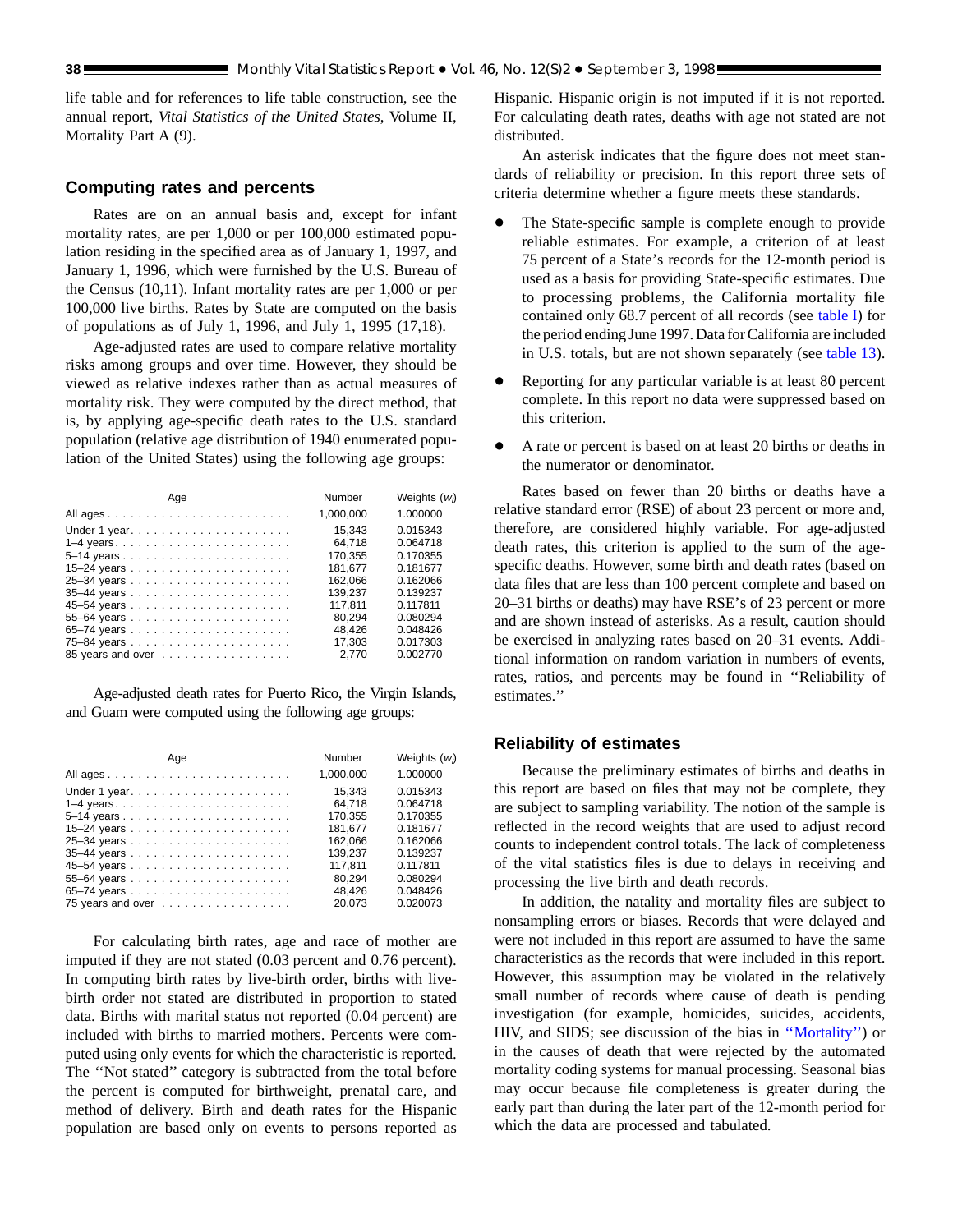Even if the number of vital events in this report were 100 percent complete and not subject to sampling variability, it may be affected by random variation. Thus, when the number of events is small and the probability of such an event is small, considerable caution must be observed in interpreting the data. Such infrequent events may be assumed to follow a Poisson probability distribution. The first column of [table II](#page-36-0) shows the estimated RSE's of a file which is nearly 100 percent complete. The estimated RSE's of the July 1995–June 1996 data, the preliminary July 1996–June 1997 counts, and the preliminary July 1996–June 1997 data (based on nearly 100 percent of a file) are shown in the first column of [table III.](#page-39-0)

Data based on a sample, that is, where the file is less than 100 percent complete, are affected by sampling variation as well as by random variation. The estimated RSE's in columns 2–6 of [table III](#page-39-0) for various levels of file completeness are measures of the sampling errors and the random errors of the estimates.

The estimated RSE's in [table III](#page-39-0) were computed using this formula:

$$
\text{RSE} = 100 \sqrt{\frac{1}{X} + \frac{(1 - f)(N - X)}{fX(N - 1/f)}}
$$

where

- $f =$  the sampling fraction or the percent of file completeness/100 from [table I. Fo](#page-35-0)r mortality data based on deaths under 1 year of age, use the *f* for ''infant deaths'' for either the demographic or medical file as appropriate. For mortality data based on all ages combined or any age group that is 1 year and over, use the *f* for ''deaths 1 year of age and over'' for either the demographic or medical files as appropriate.
- $X =$  the estimated number of live births, infant deaths, or deaths.
- $N =$  the total count of live births, infant deaths, or deaths for the United States, or any State. (NOTE: The RSE's in [table III](#page-39-0) are based on  $N = 4,000,000$ . If *N* is smaller, the RSE's may be slightly smaller than those shown.)

RSE's may be used to compute 95-percent confidence intervals for the number of events  $(X)$ , for a rate  $(R)$ , or for a percent (*P*) and to compute statistical tests concerning the equality of two rates  $(R_1 \text{ and } R_2)$  or two percents  $(P_1 \text{ and } P_2)$ .

For the number of live births or deaths, the 95-percent confidence interval may be computed as follows:

Lower limit: 
$$
X_1 - 1.96 \cdot X_1 \cdot \frac{\text{RSE}(X_1)}{100}
$$
  
Upper limit:  $X_1 + 1.96 \cdot X_1 \cdot \frac{\text{RSE}(X_1)}{100}$ 

As a hypothetical example, assume the number of deaths,  $X_1$ , is 70 from a file with 80 percent completeness. Then

Lower limit: 
$$
70 - 1.96 \cdot 70 \cdot \frac{13.4}{100} = 51.6
$$

Upper limit: 
$$
70 + 1.96 \cdot 70 \cdot \frac{13.4}{100} = 88.4
$$

This means that the chances are 95 times out of 100 that the confidence interval (51.6–88.4) will cover the ''true'' number of deaths.

For rates based on population estimates in the denominator, the 95-percent confidence interval may be computed as follows:

Lower limit: 
$$
R_1 - 1.96 \cdot R_1 \cdot \frac{\text{RSE}(R_1)}{100}
$$

Upper  $\text{limit: } R_1 + 1.96 \cdot R_1$  $RSE(R_1)$ 100

As a hypothetical example, assume the death rate,  $R_1$ , is 20.0, which is based on 70 deaths from a file with 80 percent completeness. Then

Lower limit: 
$$
20.0 - 1.96 \cdot 20.0 \cdot \frac{13.4}{100} = 14.7
$$

Upper limit: 
$$
20.0 + 1.96 \cdot 20.0 \cdot \frac{13.4}{100} = 25.3
$$

This means that the chances are 95 times out of 100 that the confidence interval (14.7–25.3) will cover the ''true'' rate.

For age-adjusted death rates, *R*′ , the 95-percent confidence interval may be computed as follows:

Lower limit: 
$$
R' - 1.96 \cdot R' \cdot \frac{\text{RSE}(R')}{100}
$$
  
Upper limit:  $R' + 1.96 \cdot R' \cdot \frac{\text{RSE}(R')}{100}$ 

where

where  
\n
$$
RSE(R') = 100 \quad \sqrt{\sum_{i} \left[ w_i^2 \ R_i^2 \left\{ \frac{1}{X_i} + \frac{(1 - f_i)(N_i - X_i)}{f_i \ X_i (N_i - 1/f_i)} \right\} \right]}
$$

where

 $i =$  each age group where  $i = 1$  for infant deaths,  $i = 2$  for 1–4 years,  $i = 3$  for 5–14 years, . . . and  $i = 11$  for 85 years and over.

 $R_i$  = age-specific rate for the *i*th age group.

 $w_i$  = *i*th age-specific U.S. standard million population such that  $\sum w_i = 1.000000$  (see "Computing rates and [percents''\).](#page-37-0)

 $X_i$  = the estimated number of deaths for the *i*th age group.

- $N_i$  = the total count of deaths from [table I](#page-35-0) for each *i*th age group (for infant deaths, use the count of records as shown; for all age groups 1–4 through 85 years and over, use the count of records as shown for deaths 1 year and over).
- $f_i$  = percent of file completeness/100 from [table I](#page-35-0) (for infant deaths, use the percent completeness for the demographic or medical file as appropriate for deaths under age 1 year; for all age groups 1–4 through 85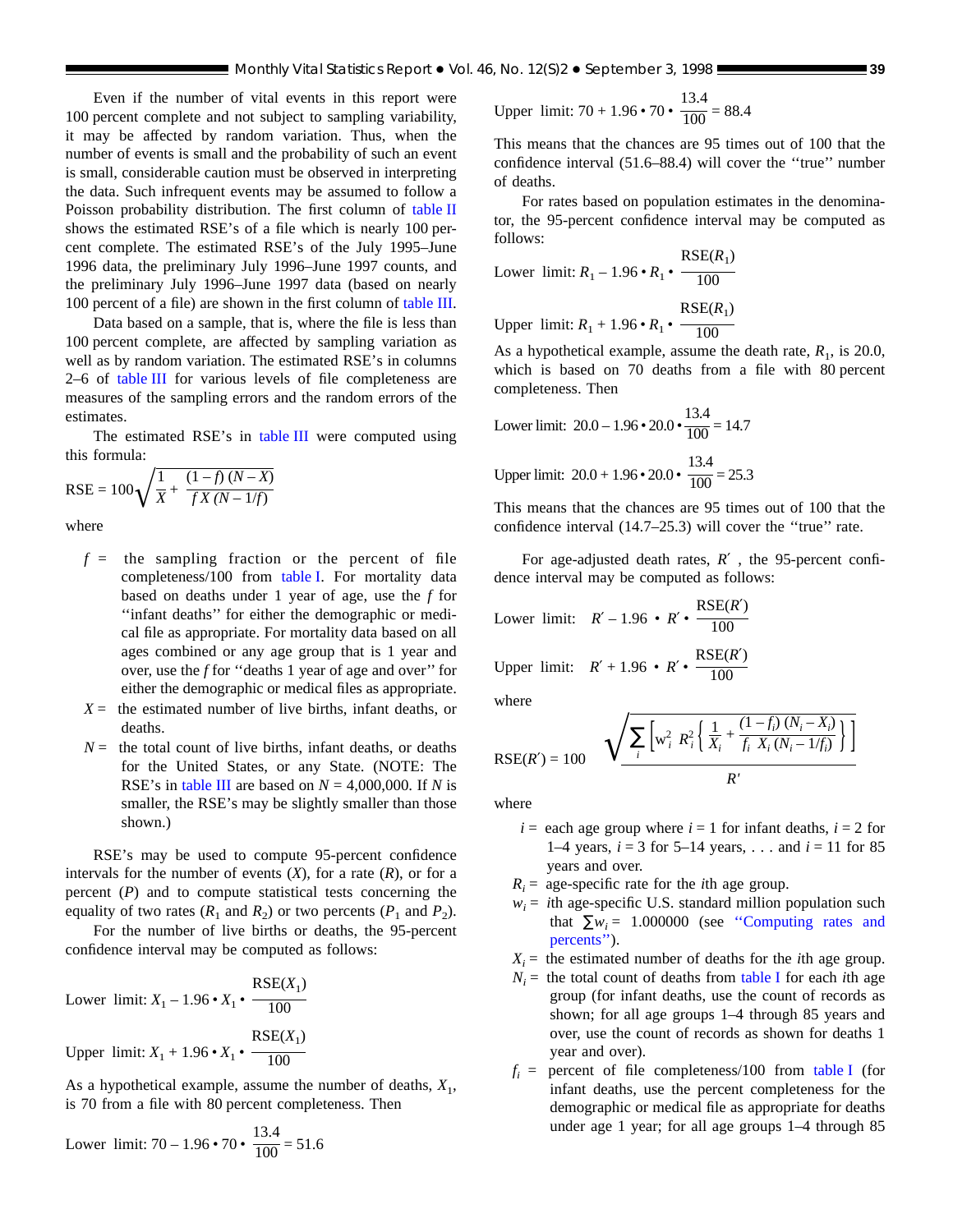#### <span id="page-39-0"></span>**Table lll. Relative standard errors for preliminary number of live births or deaths by percent of file completeness**

[Relative standard errors are expressed as a percent of the estimate]

|                                       | Percent of file completeness      |       |       |       |       |       |  |  |
|---------------------------------------|-----------------------------------|-------|-------|-------|-------|-------|--|--|
|                                       |                                   |       |       |       |       |       |  |  |
| Estimated<br>number<br>of live births |                                   |       |       |       |       |       |  |  |
| or deaths                             | 100                               | 95    | 90    | 80    | 70    | 60    |  |  |
|                                       | Relative standard error (percent) |       |       |       |       |       |  |  |
|                                       |                                   |       |       |       |       |       |  |  |
| 1                                     | 100.0                             | 102.6 | 105.4 | 111.8 | 119.5 | 129.1 |  |  |
| 5                                     | 44.7                              | 45.9  | 47.1  | 50.0  | 53.5  | 57.7  |  |  |
| $10$                                  | 31.6                              | 32.4  | 33.3  | 35.4  | 37.8  | 40.8  |  |  |
| 20                                    | 22.4                              | 22.9  | 23.6  | 25.0  | 26.7  | 28.9  |  |  |
| $30$                                  | 18.3                              | 18.7  | 19.2  | 20.4  | 21.8  | 23.6  |  |  |
| 40                                    | 15.8                              | 16.2  | 16.7  | 17.7  | 18.9  | 20.4  |  |  |
| 50                                    | 14.1                              | 14.5  | 14.9  | 15.8  | 16.9  | 18.3  |  |  |
| 60                                    | 12.9                              | 13.2  | 13.6  | 14.4  | 15.4  | 16.7  |  |  |
| 70                                    | 12.0                              | 12.3  | 12.6  | 13.4  | 14.3  | 15.4  |  |  |
| 80                                    | 11.2                              | 11.5  | 11.8  | 12.5  | 13.4  | 14.4  |  |  |
| 90                                    | 10.5                              | 10.8  | 11.1  | 11.8  | 12.6  | 13.6  |  |  |
| $100$                                 | 10.0                              | 10.3  | 10.5  | 11.2  | 12.0  | 12.9  |  |  |
| 200                                   | 7.1                               | 7.3   | 7.5   | 7.9   | 8.5   | 9.1   |  |  |
| 300                                   | 5.8                               | 5.9   | 6.1   | 6.5   | 6.9   | 7.5   |  |  |
| 400                                   | 5.0                               | 5.1   | 5.3   | 5.6   | 6.0   | 6.5   |  |  |
| 500                                   | 4.5                               | 4.6   | 4.7   | 5.0   | 5.3   | 5.8   |  |  |
| 600                                   | 4.1                               | 4.2   | 4.3   | 4.6   | 4.9   | 5.3   |  |  |
| 700                                   | 3.8                               | 3.9   | 4.0   | 4.2   | 4.5   | 4.9   |  |  |
| 800                                   | 3.5                               | 3.6   | 3.7   | 4.0   | 4.2   | 4.6   |  |  |
| 900                                   | 3.3                               | 3.4   | 3.5   | 3.7   | 4.0   | 4.3   |  |  |
| $1,000$                               | 3.2                               | 3.2   | 3.3   | 3.5   | 3.8   | 4.1   |  |  |
| 2,000                                 | 2.2                               | 2.3   | 2.4   | 2.5   | 2.7   | 2.9   |  |  |
| 5,000                                 | 1.4                               | 1.5   | 1.5   | 1.6   | 1.7   | 1.8   |  |  |
| 10,000                                | 1.0                               | 1.0   | 1.1   | 1.1   | 1.2   | 1.3   |  |  |
| 20,000                                | 0.7                               | 0.7   | 0.7   | 0.8   | 0.8   | 0.9   |  |  |
| 50,000                                | 0.4                               | 0.5   | 0.5   | 0.5   | 0.5   | 0.6   |  |  |
| 100,000                               | 0.3                               | 0.3   | 0.3   | 0.4   | 0.4   | 0.4   |  |  |
| 200,000                               | 0.2                               | 0.2   | 0.2   | 0.2   | 0.3   | 0.3   |  |  |
| $500,000$                             | 0.1                               | 0.1   | 0.1   | 0.2   | 0.2   | 0.2   |  |  |
| $1,000,000$                           | 0.1                               | 0.1   | 0.1   | 0.1   | 0.1   | 0.1   |  |  |
| 2,000,000                             | 0.1                               | 0.1   | 0.1   | 0.1   | 0.1   | 0.1   |  |  |
| 4,000,000                             | 0.1                               | 0.1   | 0.1   | 0.1   | 0.1   | 0.1   |  |  |

years and over, use the percent completeness for the demographic or medical file as appropriate for deaths at ages 1 year and over).

For testing the equality of two rates,  $R_1$  and  $R_2$ , the following z-test may be used to define a significance test statistic:

$$
z = \frac{R_1 - R_2}{\sqrt{R_1^2 \left(\text{RSE}(R_1)/100\right)^2 + R_2^2 \left(\text{RSE}(R_2)/100\right)^2}}
$$

The two-tailed 0.95 critical value for a *z* statistic is 1.96. Therefore, if  $|z| \ge 1.96$ , the difference is significant at the 0.05 level. If  $|z|$  < 1.96, then the difference would be considered not statistically significant at the 0.05 level.

As a hypothetical example, assume  $R_1$  is the same as the above example for the current 12-month period and that  $R_2$ , 15.0, is based on 50 deaths occurring in the prior 12-month period (which implies that the file is approximately 100 percent complete for  $R_2$ ). The z-test may be determined as follows:

$$
z = \frac{20.0 - 15.0}{\sqrt{(20.0)^2 (13.4/100)^2 + (15.0)^2 (14.1/100)^2}} = 1.46
$$

Because  $|z|$  < 1.96, there is not a statistically significant difference between the two rates at the 0.05 level of significance.

For rates or percents based on denominators having random variation only or random and sampling variation, the RSE must take into account the variation in both the numerator and denominator. For example, for a rate,  $R_3$ , based on the number of live births in the denominator, the RSE is computed as follows:

$$
RSE(R_3) = 100 \sqrt{\left(\frac{RSE(D)}{100}\right)^2 + \left(\frac{RSE(B)}{100}\right)^2}
$$

where

 $RSE(D) = RSE$  of the number of deaths *D*  $RSE(B) = RSE$  of the number of births *B*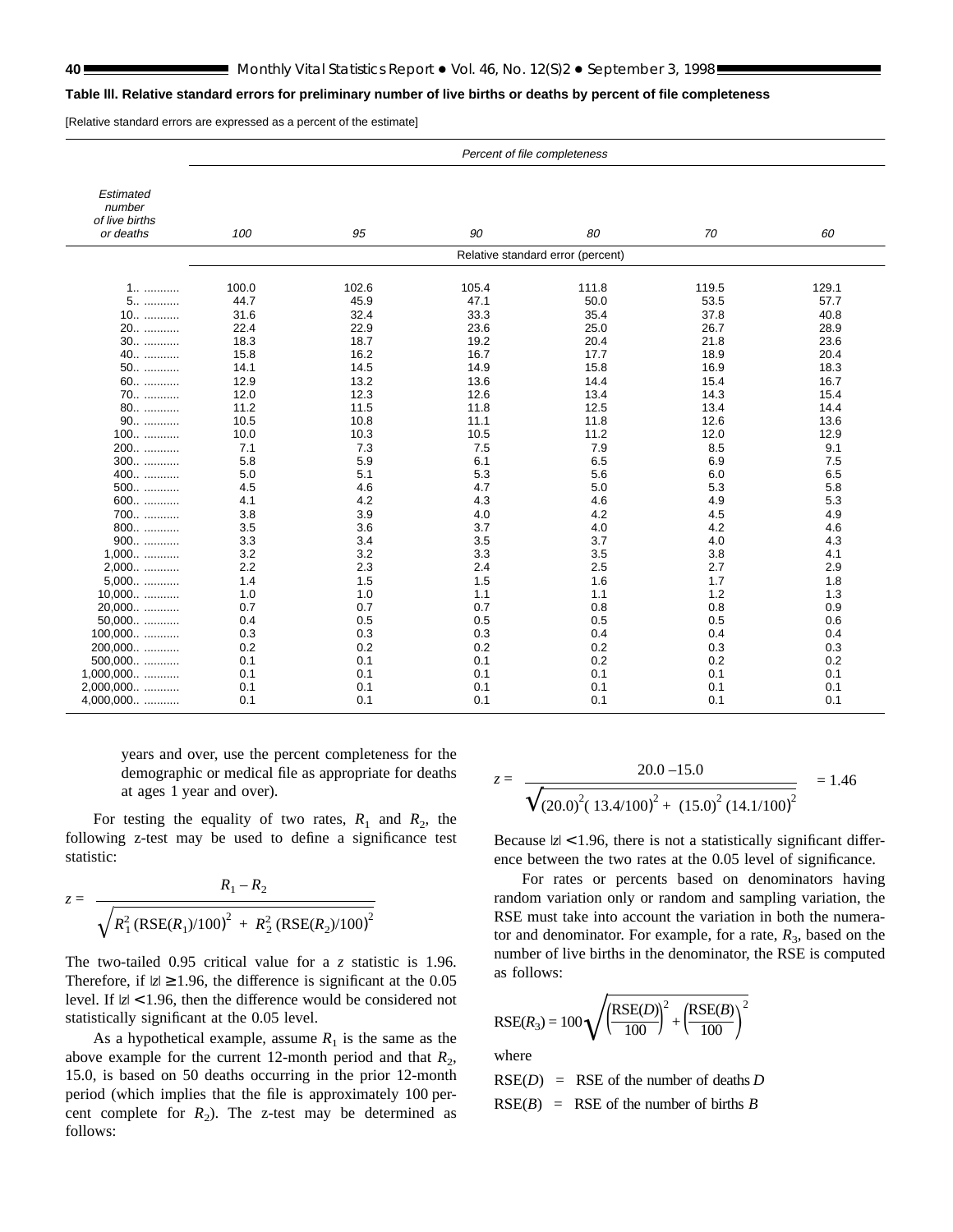The 95-percent confidence interval of  $R_3$  may be computed as follows:

Lower limit:  $R_3 - 1.96 \cdot R_3 \cdot$  $RSE(R_3)$ 100

Upper  $\text{limit: } R_3 + 1.96 \cdot R_3$  $RSE(R_3)$ 100

As a hypothetical example, assume the infant mortality rate,  $R_3$ , is 15.0, which is based on 30 infant deaths (*D*) from a file with 70 percent completeness and 2,000 live births (*B*) from a file with 80 percent completeness. Then

$$
RSE(R_3) = 100 \sqrt{\left(\frac{21.8}{100}\right)^2 + \left(\frac{2.5}{100}\right)^2} = 21.9
$$

Lower limit: 
$$
15.0 - 1.96 \cdot 15.0 \cdot \frac{21.9}{100} = 8.6
$$

Upper limit:  $15.0 + 1.96 \cdot 15.0 \cdot$ 21.9  $\frac{1}{100}$  = 21.4

This means that the chances are 95 times out of 100 the confidence interval (8.6–21.4) will cover the'' true'' rate. The same formulas are applicable to a percent  $(P_1)$  that has variation in the numerator and denominator. To compare the equality of two infant mortality rates or two percents that have variation in the numerator and denominator, the abovementioned *z*-test may be used.